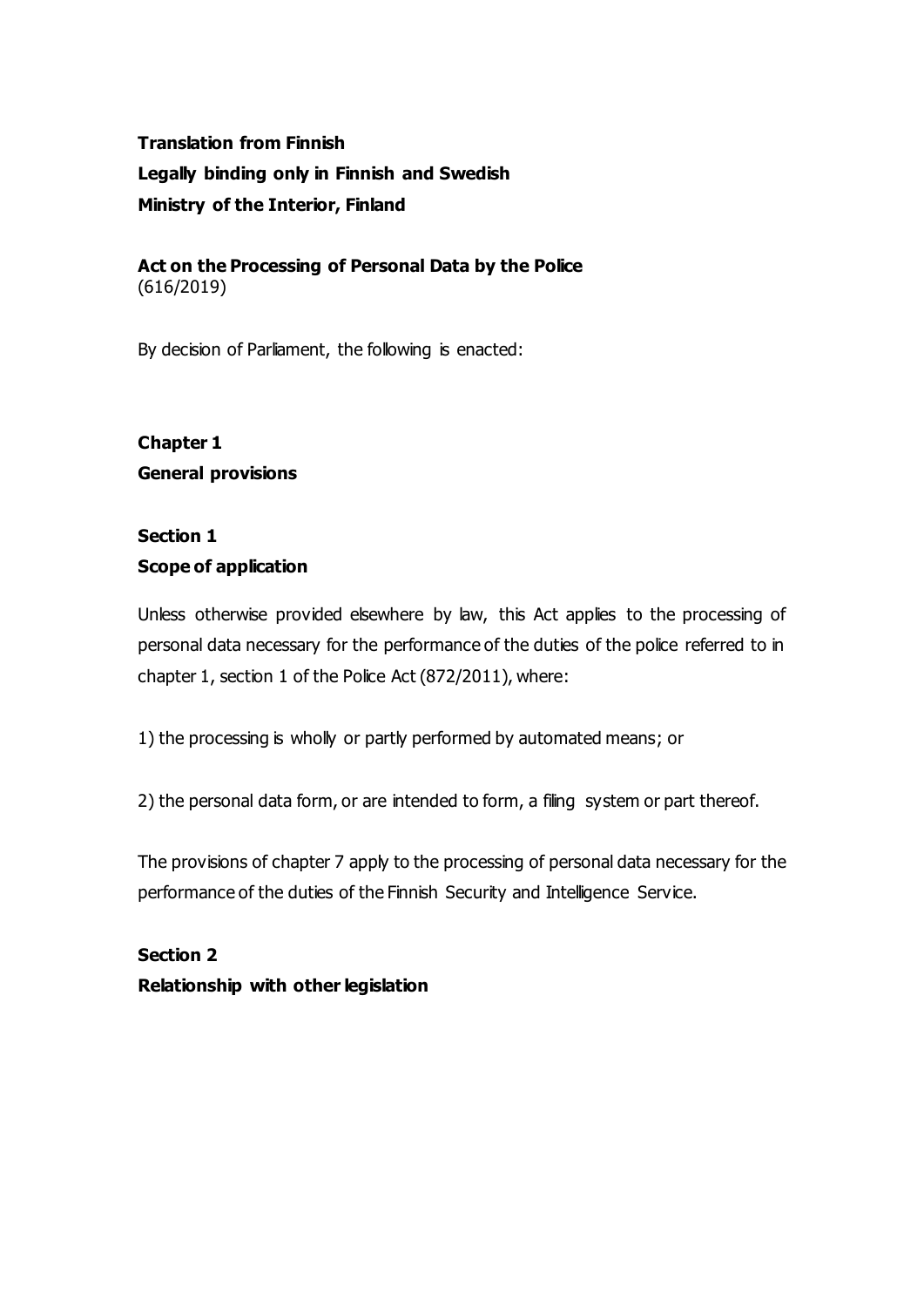Unless otherwise provided in this Act,

1) the Act on the Processing of Personal Data in Criminal Matters and in Connection with Maintaining National Security (1054/2018), hereafter the Criminal Matters Personal Data Act, applies to the processing of personal data for the purpose of preventing, detecting and investigating offences, referring them for consideration of charges, and safeguarding against threats to public security and preventing such threats;

2) the provisions on the openness of government activities apply to the right of access to data and to other disclosure of personal data contained in a filing system of a public authority.

Provisions on the processing of personal data are also laid down in Regulation (EU) 2016/679 of the European Parliament and of the Council on the protection of natural persons with regard to the processing of personal data and on the free movement of such data, and repealing Directive 95/46/EC (General Data Protection Regulation), hereafter the Data Protection Regulation, as well as in the Data Protection Act (1050/2018).

The processing of personal data shall comply with the requirement of respect for fundamental and human rights, the principle of proportionality, the principle of minimum intervention, and the principle of intended purpose laid down in chapter 1 of the Police Act.

The processing of personal data shall not, without an acceptable reason, be based on a person's age, gender, origin, nationality, place of residence, language, religion, conviction, opinion, political activity, trade union activity, family relationships, state of health, disability, sexual orientation, or other reason related to that person.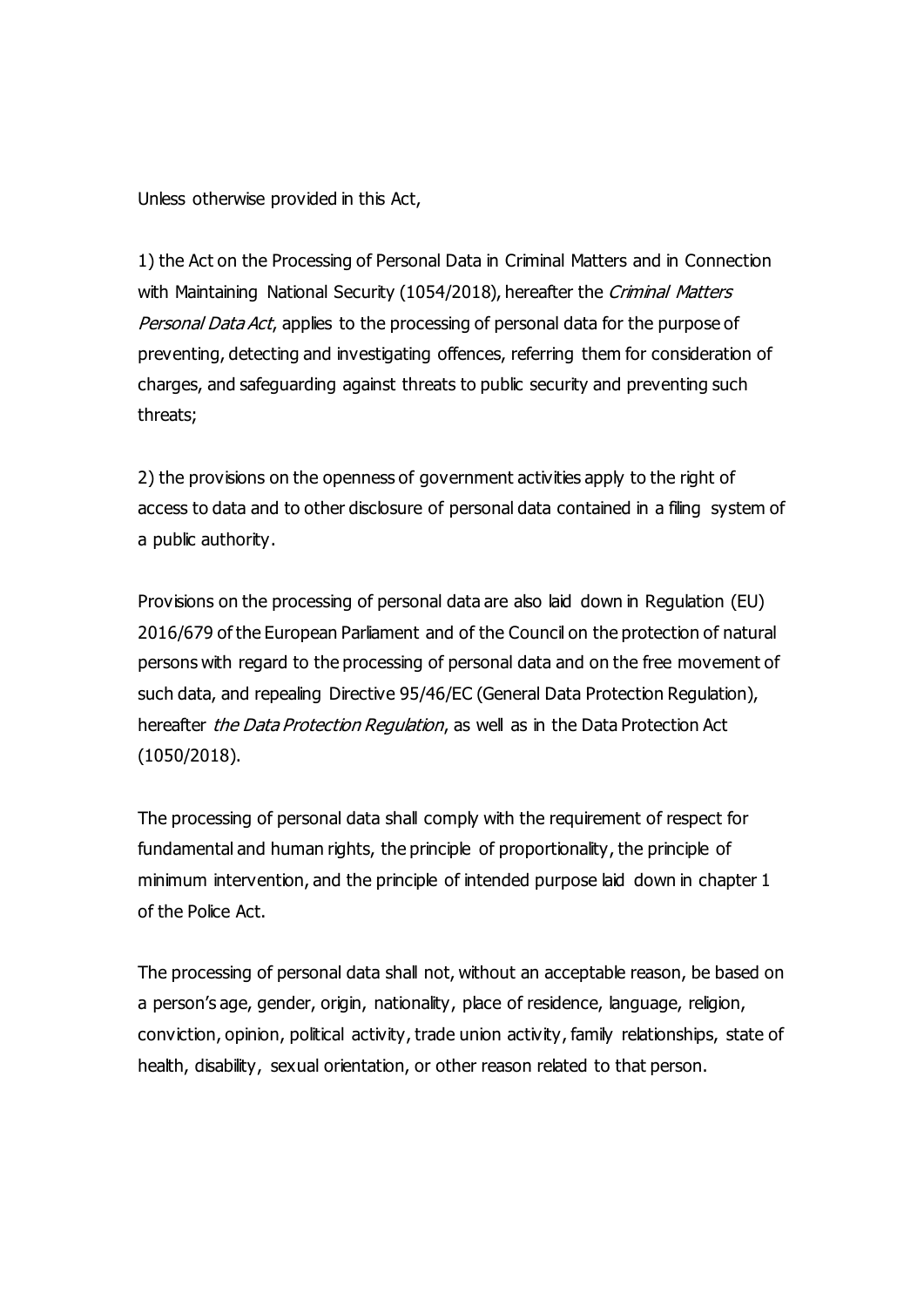Provisions on the punishment for a data protection offence are laid down in chapter 38, section 9 of the Criminal Code (39/1889).

Separate provisions are issued on the information gathering by the police and the related powers.

# **Section 3 Definitions**

In this Act,

1) legislative basis for the Schengen Information System means Regulation (EC) No 1987/2006 of the European Parliament and of the Council on the establishment, operation and use of the second generation Schengen Information System (SIS II), Council Decision 2007/533/JHA on the establishment, operation and use of the second generation Schengen Information System (SIS II), and Regulation (EC) No 1986/2006 of the European Parliament and of the Council regarding access to the Second Generation Schengen Information System (SIS II) by the services in the Member States responsible for issuing vehicle registration certificates;

2) Schengen Information System means the second generation Schengen Information System (SIS II) defined in the legislative basis for the Schengen Information System;

3) National Schengen Information System means the N.SIS II referred to in the legislative basis for the Schengen Information System;

4) *competent Schengen authorities* means the police, the Border Guard, Customs, the Defence Forces, prosecutors, the Finnish Immigration Service, the Finnish Transport and Communications Agency, the Ministry for Foreign Affairs, and Finnish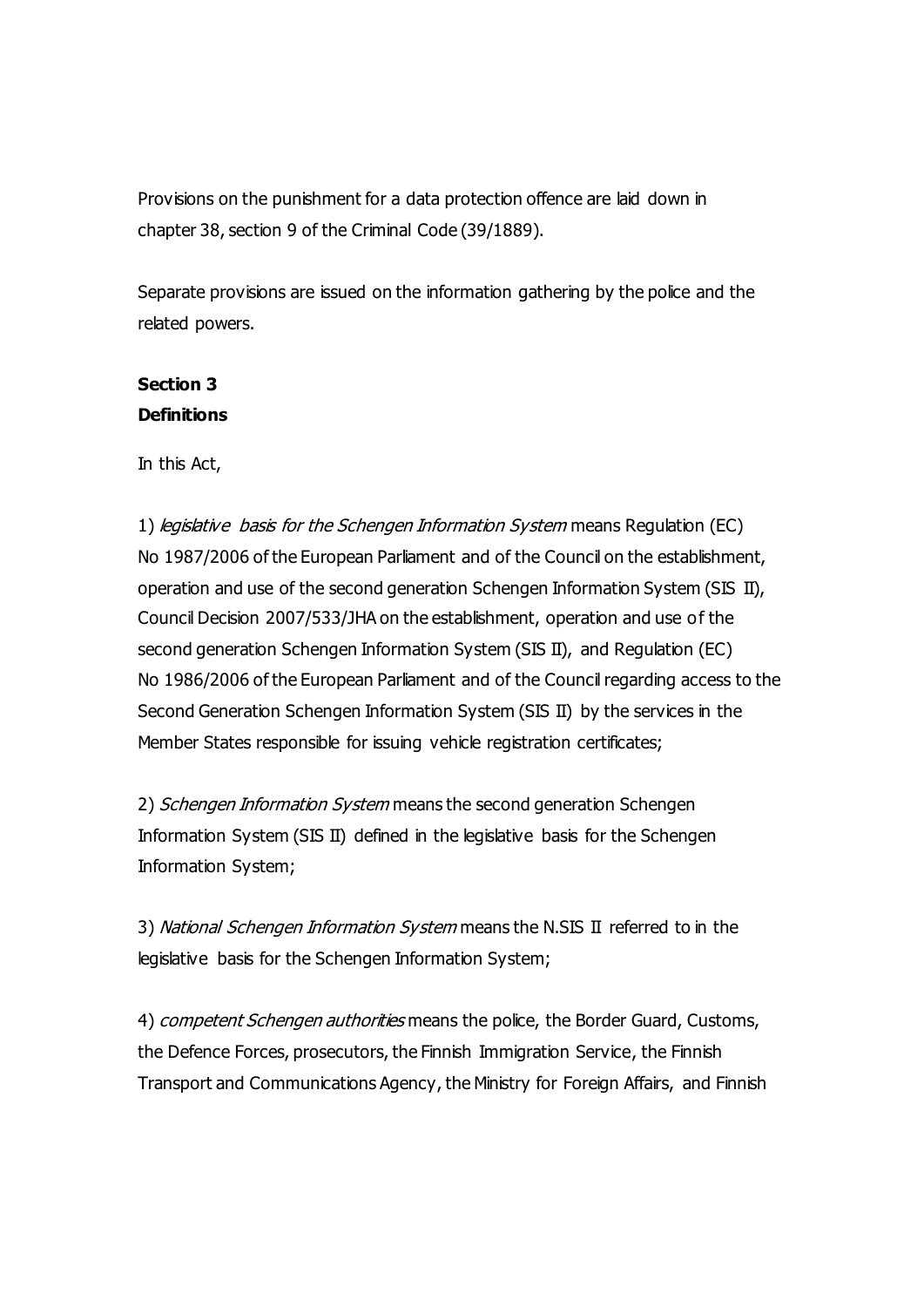missions, if the Ministry for Foreign Affairs has given the required authorisation to issue visas to a Finnish citizen serving at the mission;

5) *Europol Regulation* means Regulation (EU) 2016/794 of the European Parliament and of the Council on the European Union Agency for Law Enforcement Cooperation (Europol) and replacing and repealing Council Decisions 2009/371/JHA, 2009/934/JHA, 2009/935/JHA, 2009/936/JHA and 2009/968/JHA;

6) Eurodac Regulation means Regulation (EU) No 603/2013 of the European Parliament and of the Council on the establishment of 'Eurodac' for the comparison of fingerprints for the effective application of Regulation (EU) No 604/2013 establishing the criteria and mechanisms for determining the Member State responsible for examining an application for international protection lodged in one of the Member States by a third-country national or a stateless person and on requests for the comparison with Eurodac data by Member States' law enforcement authorities and Europol for law enforcement purposes, and amending Regulation (EU) No 1077/2011 establishing a European Agency for the operational management of large-scale IT systems in the area of freedom, security and justice.

#### **Chapter 2**

### **Processing of personal data**

#### **Section 4**

## **Processing of basic personal data**

The police may process the following basic personal data for the purposes laid down in sections 5, 7, 9 and 11:

1) names;

2) date and place of birth;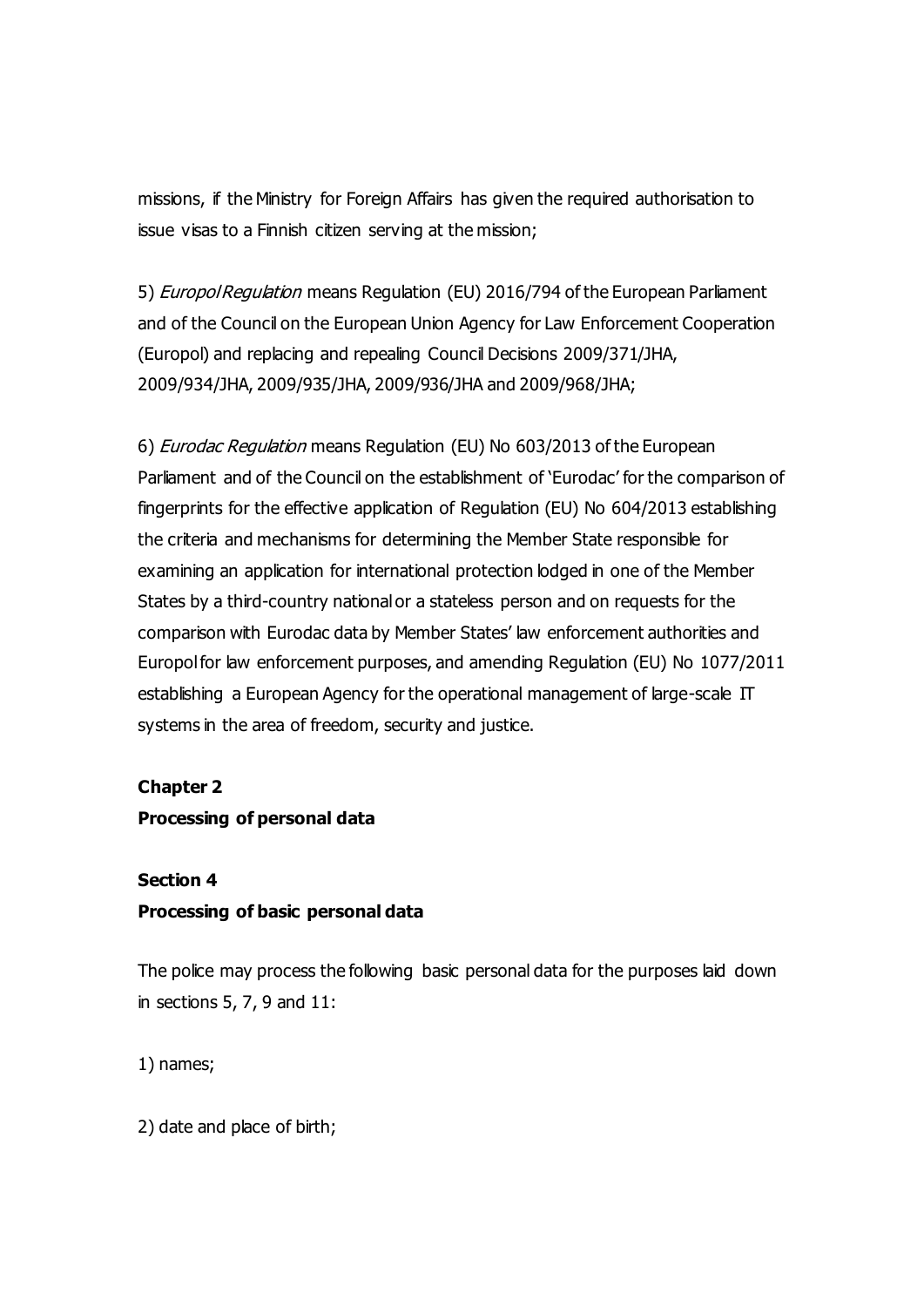- 3) personal identity code;
- 4) gender;
- 5) native language;
- 6) communication language;
- 7) civil status;
- 8) citizenship or lack of citizenship and nationality;
- 9) domicile and place of residence;
- 10) occupation and education;
- 11) contact details;
- 12) information in the documentation necessary to establish identity;
- 13) in the case of foreign nationals, the names, citizenship and nationality of the parents;

14) travel document information and other information concerning entry into the country and border-crossing;

15) customer number issued by the authorities;

16) information on the person's death or declaration of death;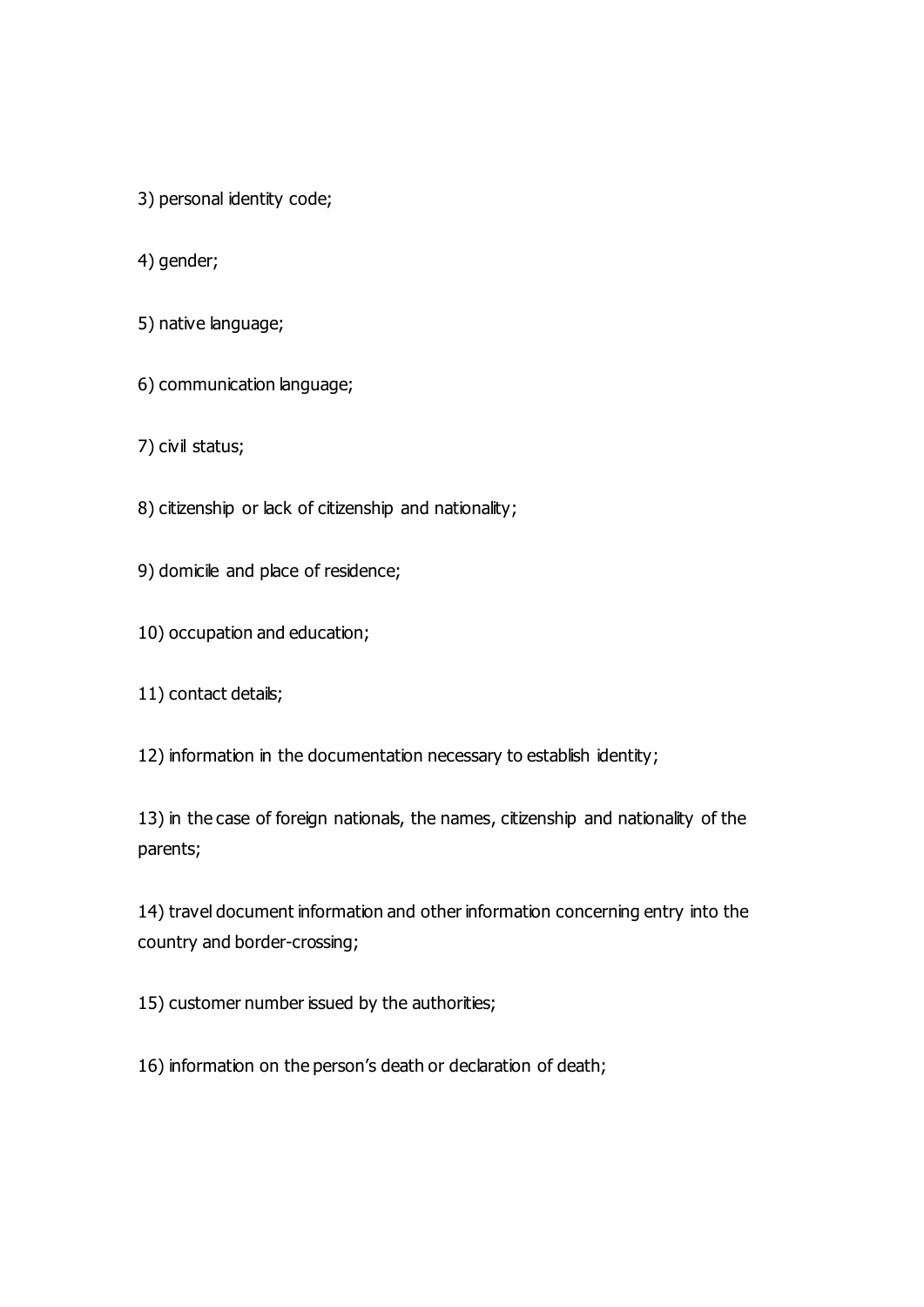17) information on guardianship, declaration of bankruptcy or imposition of a business prohibition;

18) information on completing military service.

## **Section 5**

## **Processing of personal data in investigations and surveillance**

The police may process personal data for the purposes of a criminal investigation, police investigation or performing other duties related to investigation of an offence or referral of cases for consideration of charges, and performing duties related to maintaining public order and security or other statutory surveillance duties of the police.

It is further required that the personal data referred to in subsection 1 concern a person who is:

1) suspected of an offence or complicity in an offence;

2) younger than 15 years of age and suspected of a criminal act;

3) a subject of a criminal investigation, police investigation or police action;

4) reporting an offence or is an injured party;

5) a witness;

6) a victim;

7) directly linked to a field operation of the police or a surveillance duty separately provided by law;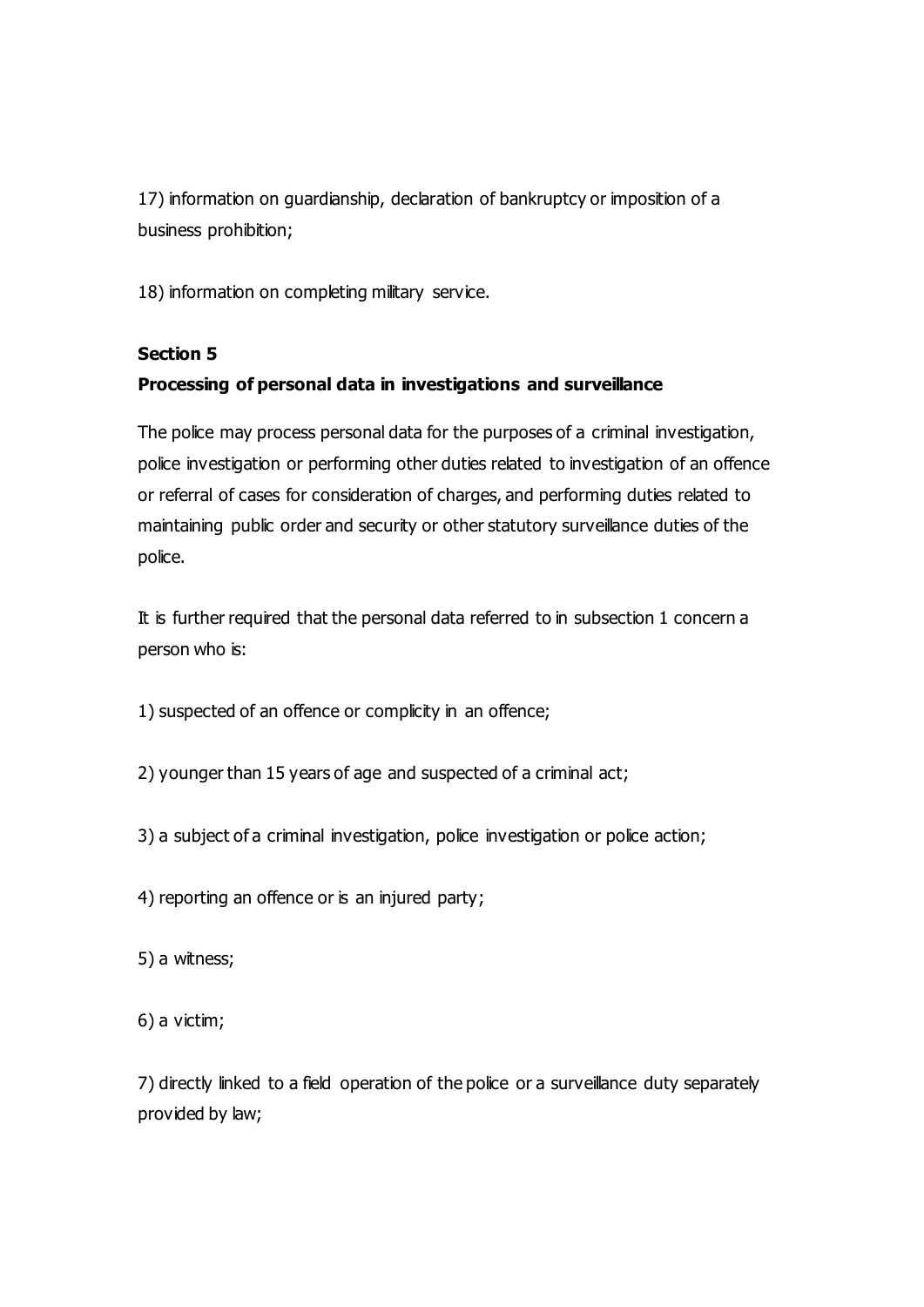8) some other source of information relating to the duties of the police.

The data received in connection with the performance of police duties shall be destroyed immediately after it is established that the information is not needed for the processing purposes referred to in subsection 1 or section 13, subsection 1.

### **Section 6**

# **Contents of personal data that are processed in investigations and surveillance**

In addition to the basic personal data referred to in section 4, the police may also process the following personal data concerning the persons referred to in section 5:

1) specifications, descriptions and classifications relating to police duties, actions or operations;

2) personal identifying characteristics to establish identity, including fingerprints, handprints and footprints, handwriting, voice and odour samples, and DNA profiles, facial images and other biometric data; information on close relatives required in finding people reported missing and identifying unidentified deceased persons can only be processed with the consent of the person in question;

3) information for the purpose of safeguarding the safety of a person who is the subject of an action or the occupational safety of an official, concerning the person's health and its monitoring or the treatment of his or her condition and concerning the danger presented by or unpredictability of the subject or the person; and information that describes or is intended to describe a criminal act, punishment or other consequence of an offence;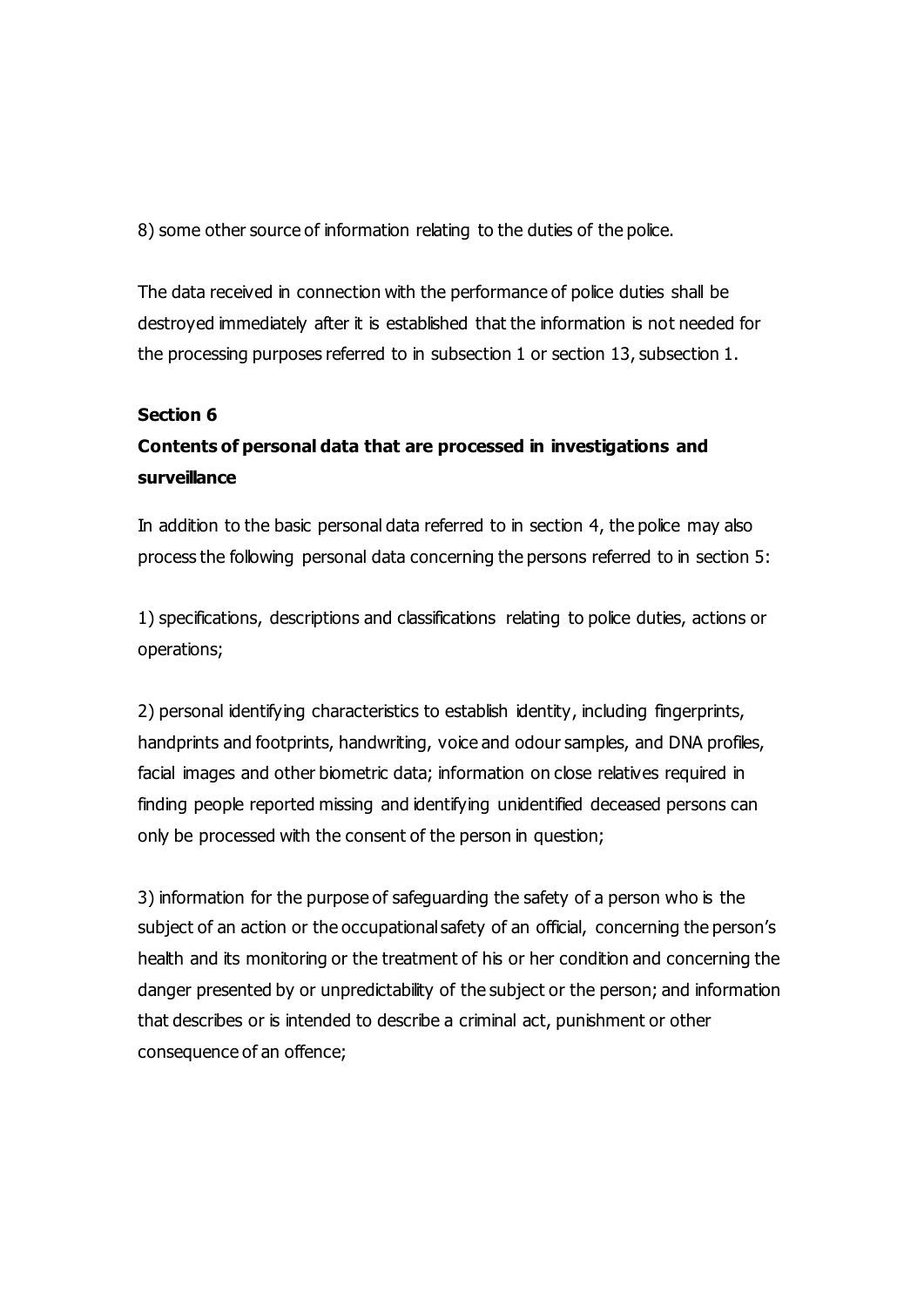4) identification information on a decision by the prosecutor or court; information on whether the person was convicted, his or her charges or punishment waived, or his or her charges dismissed, ruled inadmissible or dropped; and information on whether the decision is final.

### **Section 7**

# **Processing of personal data for the purpose of preventing and detecting offences**

The police may process personal data for the purpose of performing duties relating to the prevention and detection of offences.

It is further required that the personal data referred to in subsection 1 concern persons:

1) in respect of whom there are reasonable grounds to believe that they have committed, or have an intention to commit, an offence for which the most severe punishment provided by law is imprisonment;

2) who are in contact with a person referred to in paragraph 1 or seen with such a person and the contacts or meetings can be assumed to have a link with the offence due to their regularity or the circumstances or behaviour of the person;

3) who are subjects of the surveillance referred to in chapter 5, section 13 of the Police Act or some other police action.

The police may also process the data referred to in subsection 1 on the following persons, provided that this is essential for the prevention or detection of an offence:

1) witnesses;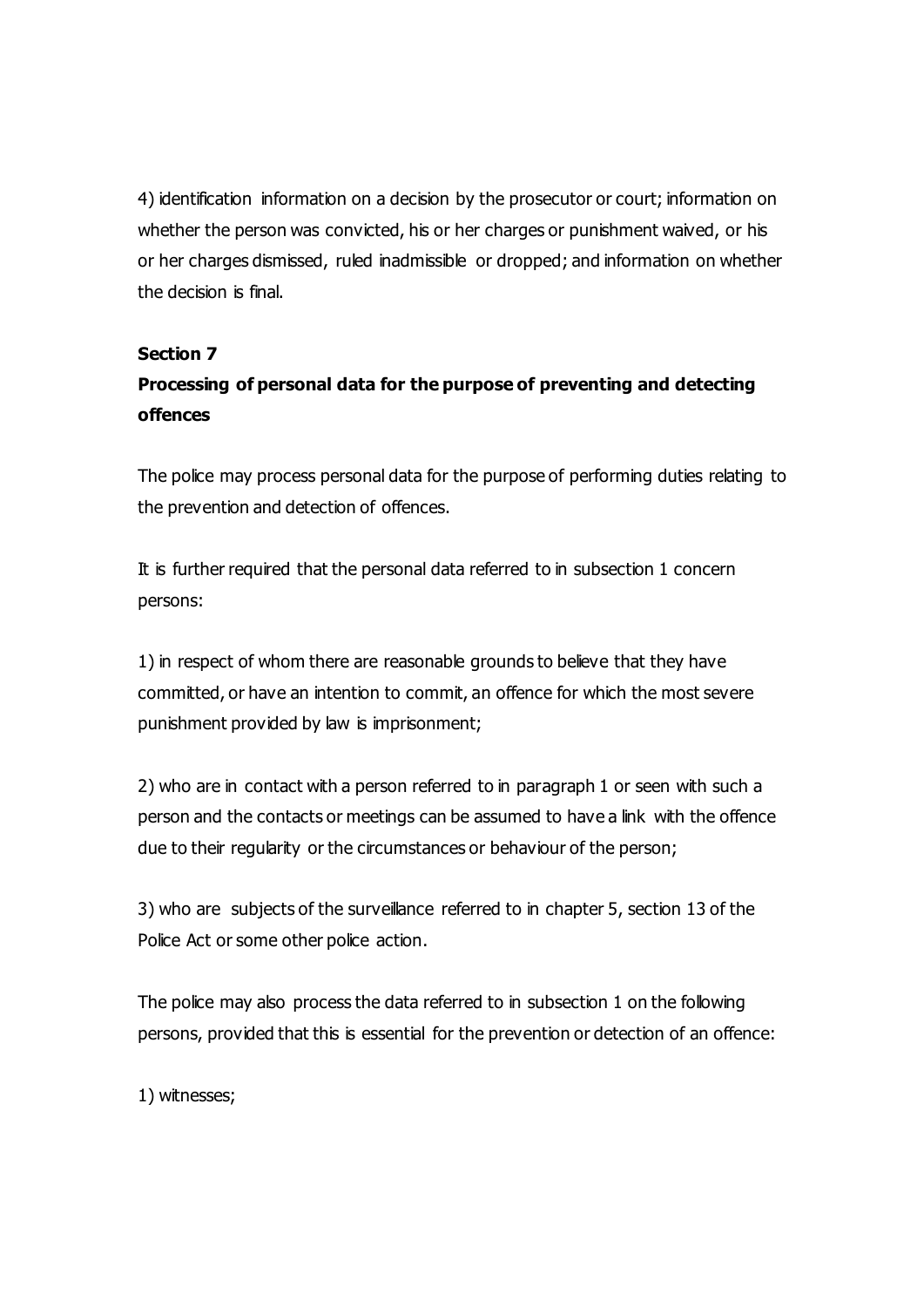### 2) victims;

3) persons reporting an offence and injured parties.

The decision to commence the processing of personal data in connection with a crime analysis required for the prevention and detection of offences is taken by the controller or some other police unit assigned by the controller to carry out this duty.

In addition, the police may process information on observations made by police officers and information reported to the police regarding incidents or persons that, based on the circumstances or on the behaviour of the person, can reasonably be believed to be connected with criminal activity.

The data received in connection with the performance of police duties shall be destroyed immediately after it is established that the information is not needed for the processing purposes referred to in subsection 1 or section 13, subsection 1.

### **Section 8**

# **Contents of personal data that are processed for the purposes of prevention and detection of offences**

In addition to the basic personal data referred to in section 4, the police may also process the following personal data concerning the persons referred to in section 7:

1) specifications, descriptions and classifications relating to police duties, actions or operations;

2) details concerning the person's connections, lifestyle, financial situation, hobbies, and other interests;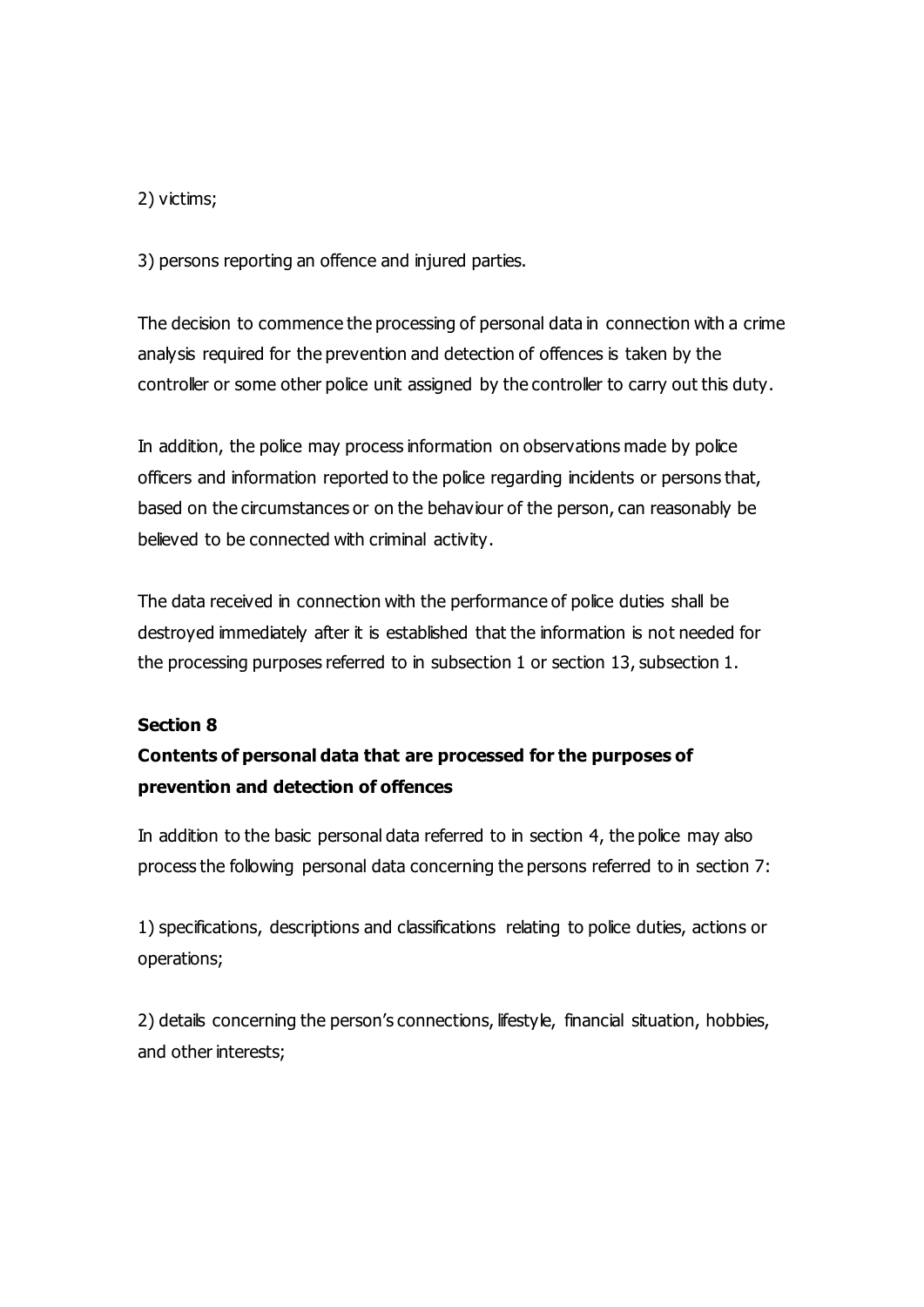3) personal identifying characteristics to establish identity, including voice samples, facial images and other biometric data;

4) information for the purpose of safeguarding the safety of a person who is the subject of an action or the occupational safety of an official, concerning the person's state of health and its monitoring or the treatment of his or her condition and concerning the danger presented by or unpredictability of the subject or the person; and information that describes or is intended to describe a criminal act, punishment or other consequence of an offence.

Where possible, an assessment of the reliability of the data provider or data source and the accuracy of the data shall be appended to the personal data obtained.

#### **Section 9**

### **Processing of data of covert human intelligence sources**

In addition to the basic personal data referred to in section 4, the police may also process the following personal data concerning the covert human intelligence sources referred to in chapter 5, section 40 of the Police Act or in chapter 10, section 39 of the Coercive Measures Act (806/2011):

1) information on the use and surveillance of covert human intelligence sources;

2) main contents of the information provided by a covert human intelligence source.

# **Section 10 Processing of personal data related to the quality assurance of DNA samples**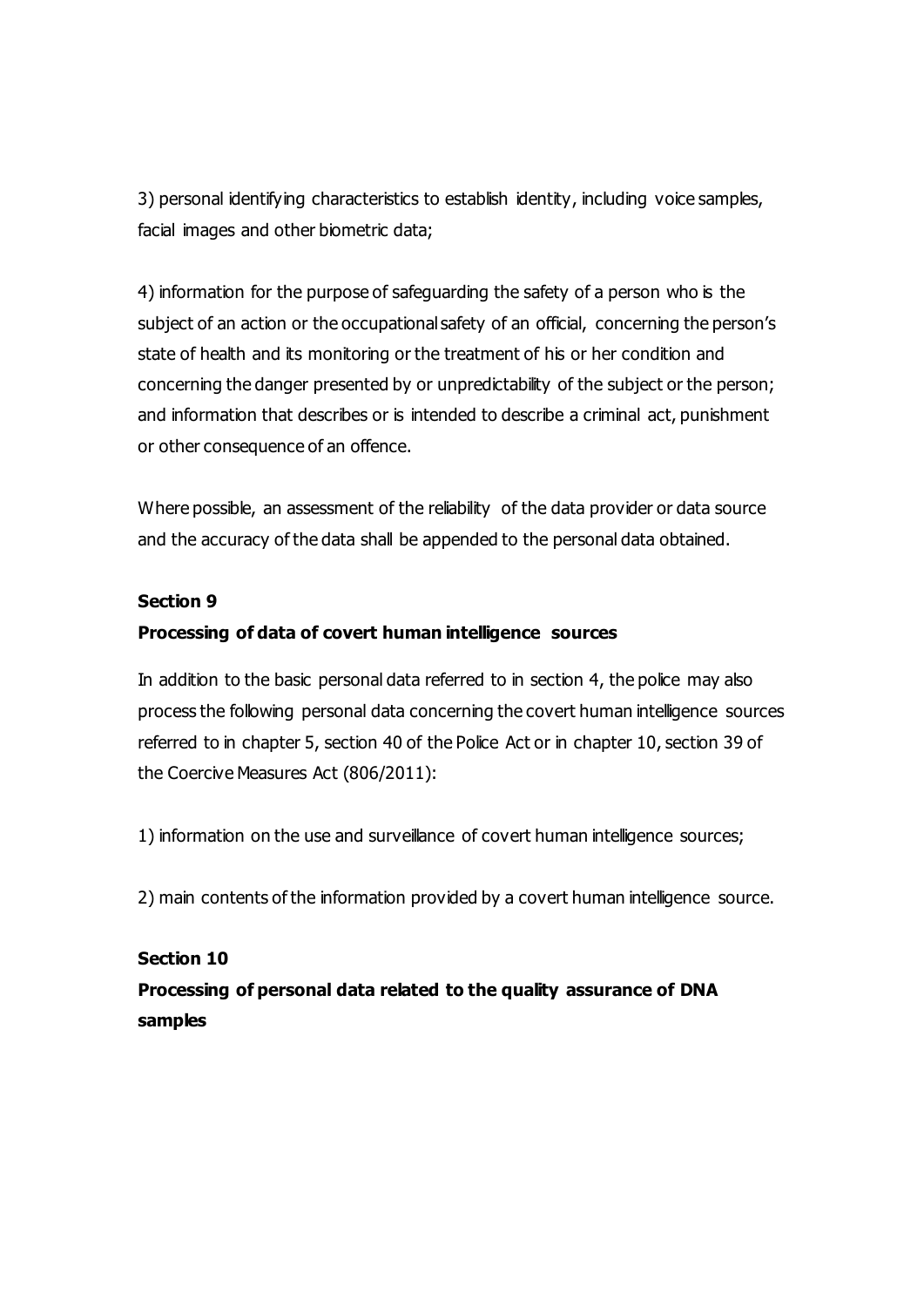For the purpose of the quality assurance of DNA samples, the police may process the following personal data concerning persons other than those who are suspected of an offence or are unknown subjects linked to the offence:

1) names;

2) personal identity code;

3) DNA profile;

4) workplace.

However, such persons have the right to refuse to give a sample of their DNA and the processing of their personal data.

### **Section 11**

## **Processing of personal data in other statutory duties of the police**

The police may also process personal data for the performance of their duties related to licence services or such police surveillance duties separately provided by law that are not relating to the prevention, detection or investigation of offences, referring them for consideration of charges, or safeguarding against threats to public security or preventing such threats.

### **Section 12**

# **Contents of personal data that are processed for the purpose of performing other statutory duties of the police**

In addition to the basic personal data referred to in section 4, the police may also process the following personal data for the purposes specified in section 11: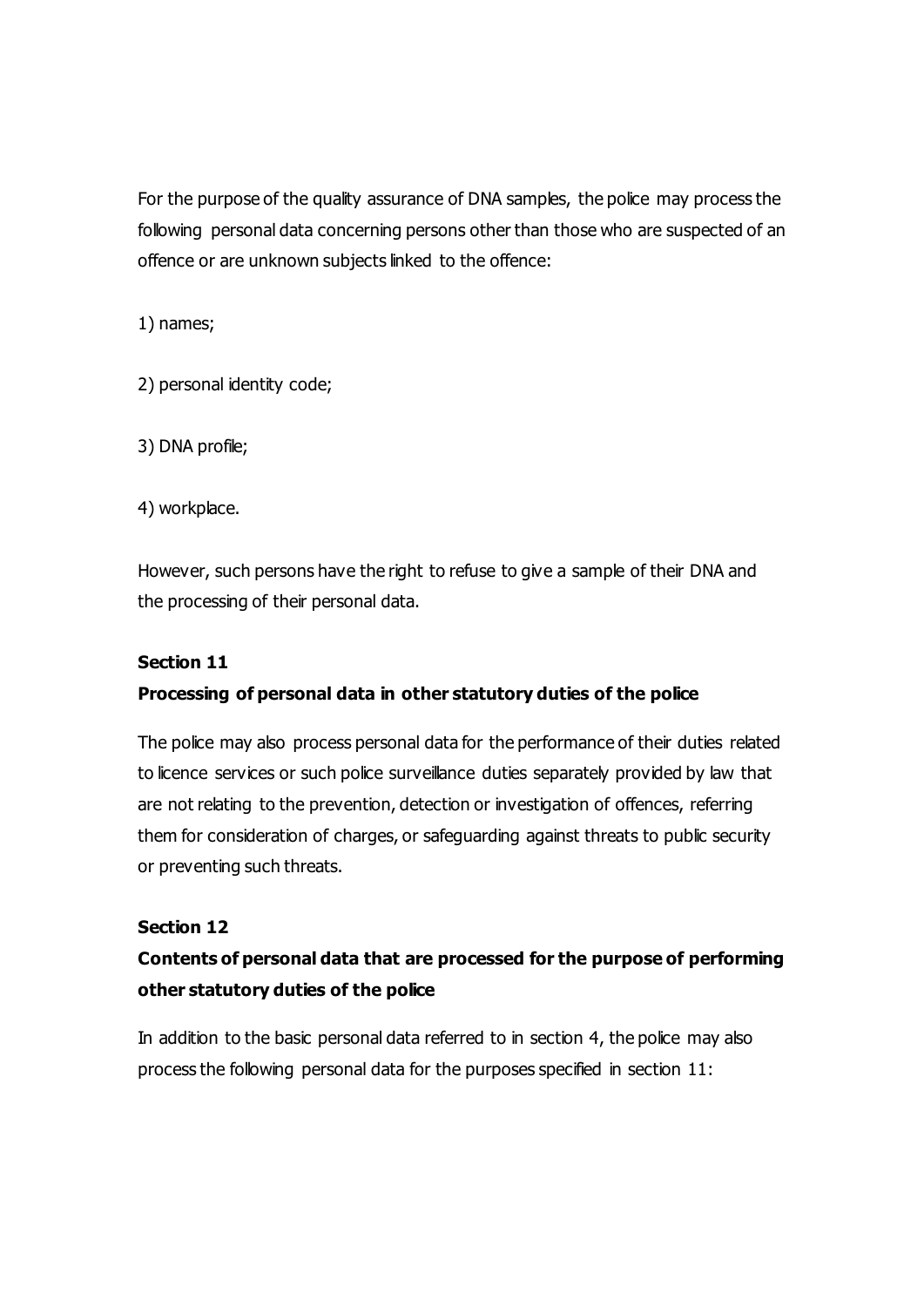1) information concerning an application, permit, licence, statement, notification or decision;

2) information concerning reasons against the issuance or continuing the validity of a permit or licence, as well as information required for establishing the fulfilment of the criteria for issuing or continuing the validity of a permit or licence, including health information and data belonging to other special categories of personal data;

3) information concerning measures taken by the authorities;

4) a photograph or signature sample submitted to the police, the Ministry for Foreign Affairs or an authority of the Foreign Service in connection with applying for a permit, licence or decision the preparation of which requires a photograph and signature sample of the applicant;

5) biometric fingerprint data and a facial image taken of the person apply ing for an identity card or passport to perform the duties laid down in the Identity Card Act (663/2016) or in the Passport Act (671/2006);

6) information for the purpose of safeguarding the safety of a person who is the subject of an action or the occupational safety of an official, concerning the person's health and its monitoring or the treatment of his or her condition and concerning the danger presented by or unpredictability of the subject or the person; and information that describes or is intended to describe a criminal act, punishment or other consequence of an offence;

7) information concerning administrative sanctions;

8) information other than those referred to in paragraphs 1–7essential for the performance of duties referred to in section 11, excluding data belonging to the special categories of personal data.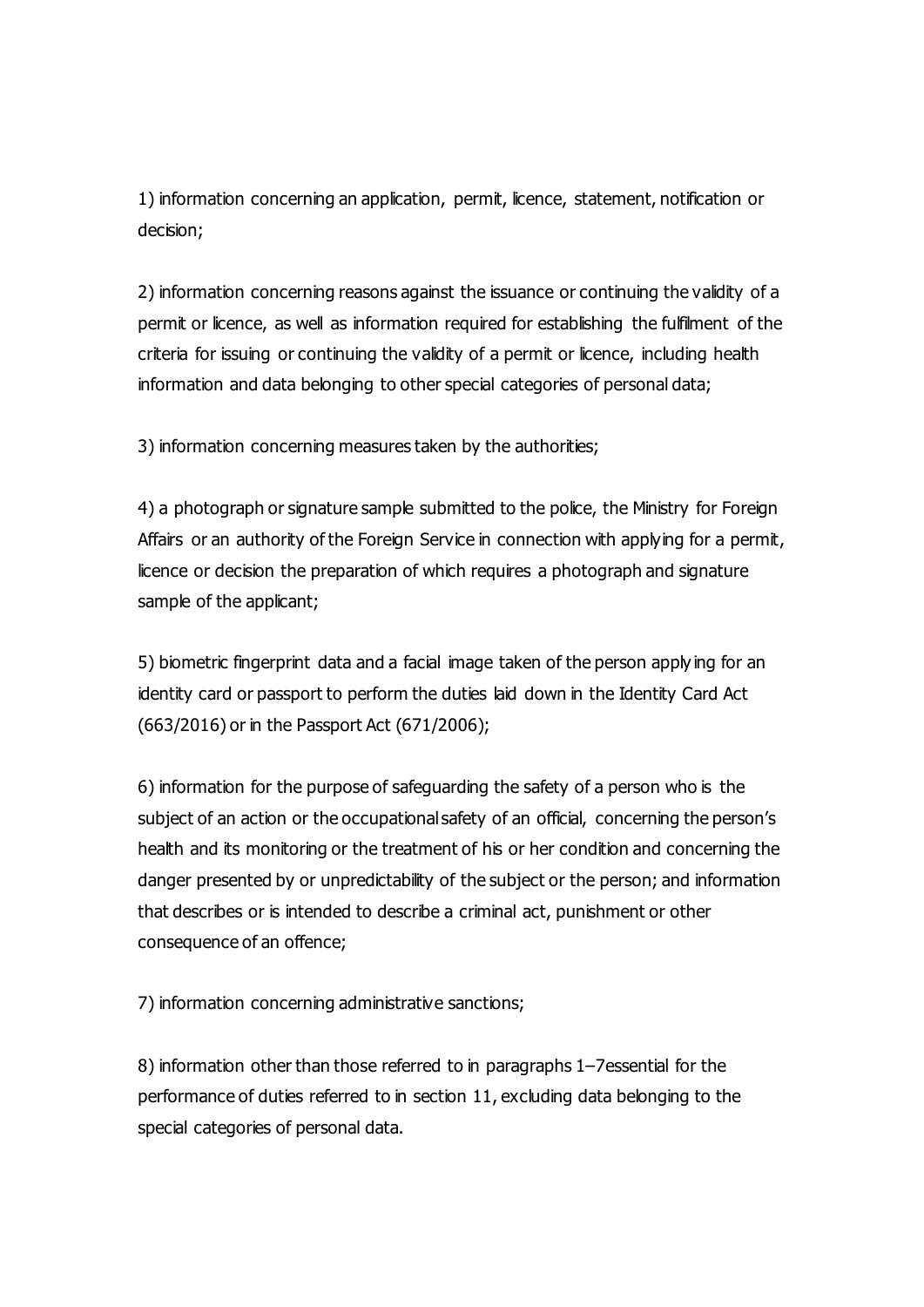As part of their supervision duties in accordance with the Lotteries Act (1047/2001) and the Act on Preventing Money Laundering and Terrorist Financing 444/2017), the police may process personal data of customers of a gambling company and other traders and corporations subject to police supervision pursuant to the Acts in question to the extent necessary for the performance of their supervision duties.

### **Section 13**

### **Processing of personal data for purposes other than the initial purpose**

Unless otherwise provided elsewhere by law, the police may process the personal data referred to in sections 5–9, 11 and 12 for the following purposes which are other than their initial purpose:

1) prevention or detection of an offence;

2) investigation of an offence for which the most severe punishment provided by law is imprisonment;

3) finding of wanted persons;

4) evidence in support of innocence;

5) prevention of a significant danger to life, health or liberty, or substantial damage to the environment or property, or a substantial financial loss;

6) protection of national security;

7) establishing identity in the performance of a police action in which the establishment of identity is essential;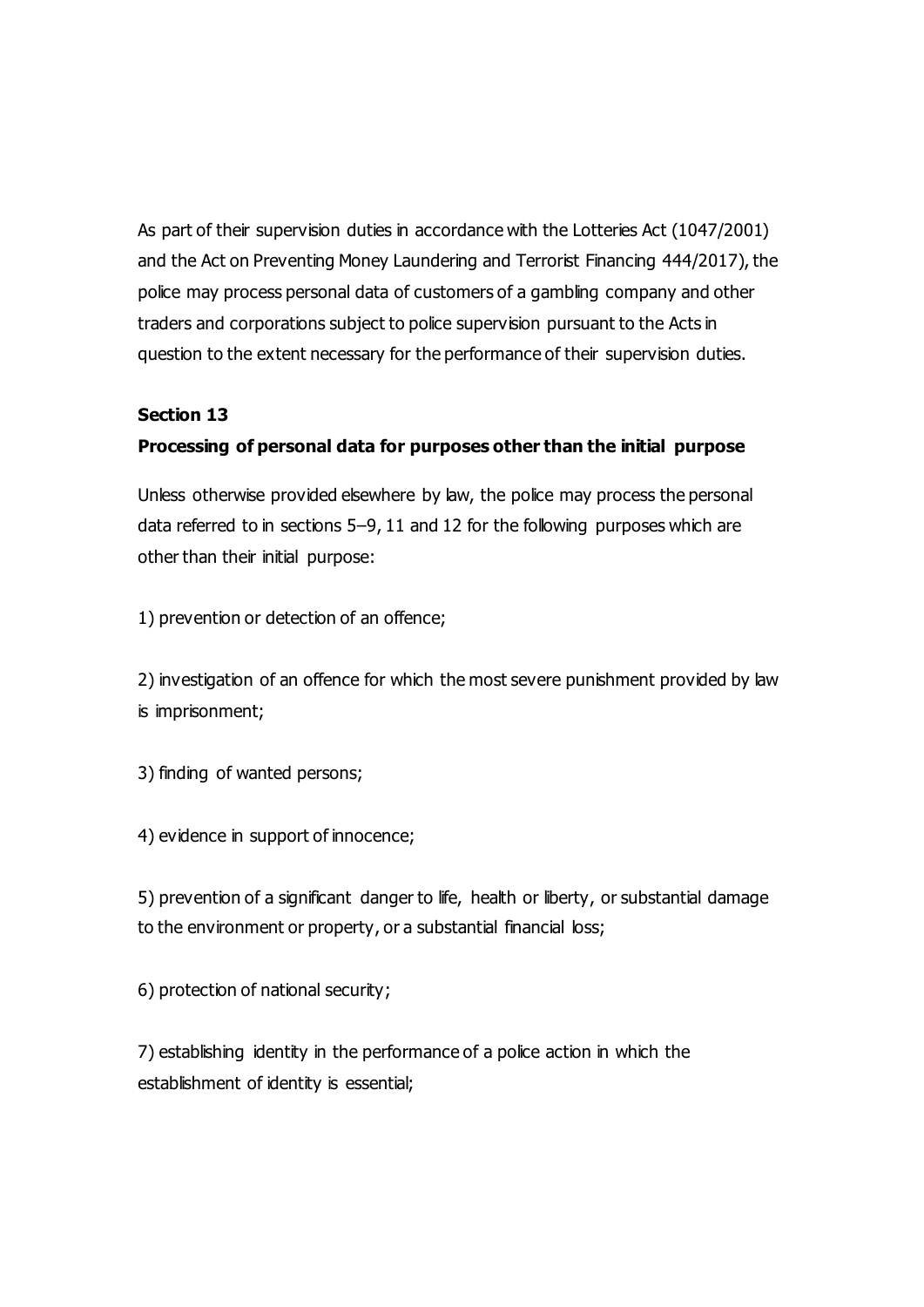8) directing police operations.

Notwithstanding secrecy provisions, data in the filing system of the police may also be processed in oversight of legality, analysis, planning and development activities. Such data may also be used in training activities if the data are essential for carrying out the training.

With the consent of the person in question, the photograph and signature sample referred to in section 12, subsection 1, paragraph 4 may also be used for preparation of other administrative permits or decisions applied for by the person concerned than that for which the person initially submitted the photograph and signature sample.

The personal data referred to in section 12, subsection 2 may only be used for their initial purpose.

#### **Section 14**

# **Processing of personal data for purposes other than the initial purpose in the consideration and monitoring of permits and licences**

Unless otherwise provided elsewhere by law, the police may process the personal data referred to in sections 5, 6, 9, 11 and 12 for purposes other than the initial purpose when deciding or issuing an opinion on the granting or validity of a permit or licence, if it has been laid down that a requirement for the granting or validity of the permit or licence is the applicant's or holder's reliability, suitability or other such attribute whose assessment requires information on the state of health, intoxicant use, criminal guilt, or violent behaviour of the applicant or holder.

In the circumstances referred to in subsection 1, for the assessment of the preconditions for the granting or continuing the validity of a permit or licence, the police may also use a notification drawn up by the National Bureau of Investigation on the basis of the data concerning the persons referred to in section 7, subsection 2.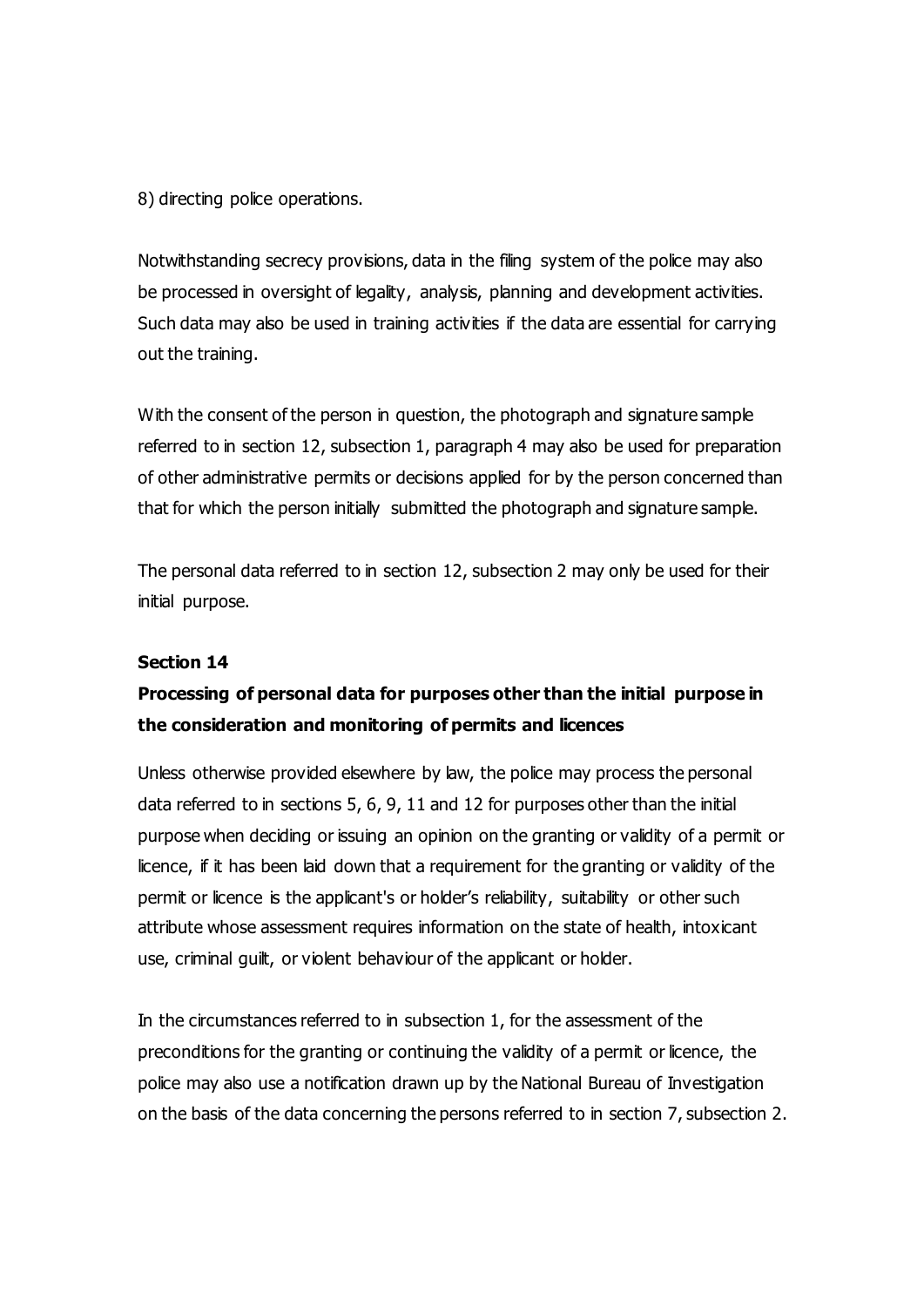The notification shall contain all the information necessary to assess the preconditions for the granting and validity of the permit or licence. The National Bureau of Investigation may submit the notification if:

1) the permit or licence applicant or permit or licence holder has, on the basis of the information referred to in section 8, regular or permanent contacts with a person who has been found quilty by a court of participating in the activity of an organised criminal group or who is suspected of participating in such activities on the basis of a pending criminal investigation or consideration of charges, provided that the nature of such contacts may make the applicant or holder vulnerable to inappropriate external influencing and thus endanger the protection of the statutory preconditions for the granting or continuing the validity of the permit or licence; or

2) the National Bureau of Investigation considers that on the basis of the information referred to in section 8 and other possible examination, there are reasonable grounds to suspect that the permit or licence applicant or the permit or licence holder is guilty of participating in the activity of an organised criminal group and that notifying the police of this matter is essential to protect the statutory preconditions for the granting or continuing the validity of the permit against actions or influencing by the organised criminal group concerned.

#### **Section 15**

#### **Processing of data belonging to special categories of personal data**

The police may process data belonging to special categories of personal data only if the processing is strictly necessary for the purpose of the processing.

Biometric data processed for the performance of the duties laid down in the Identity Card Act and the Passport Act may be used only for purposes other than the initial purpose if this is strictly necessary for identifying victims of a natural disaster, major accident or other disaster or an offence, or victims remaining unidentified for some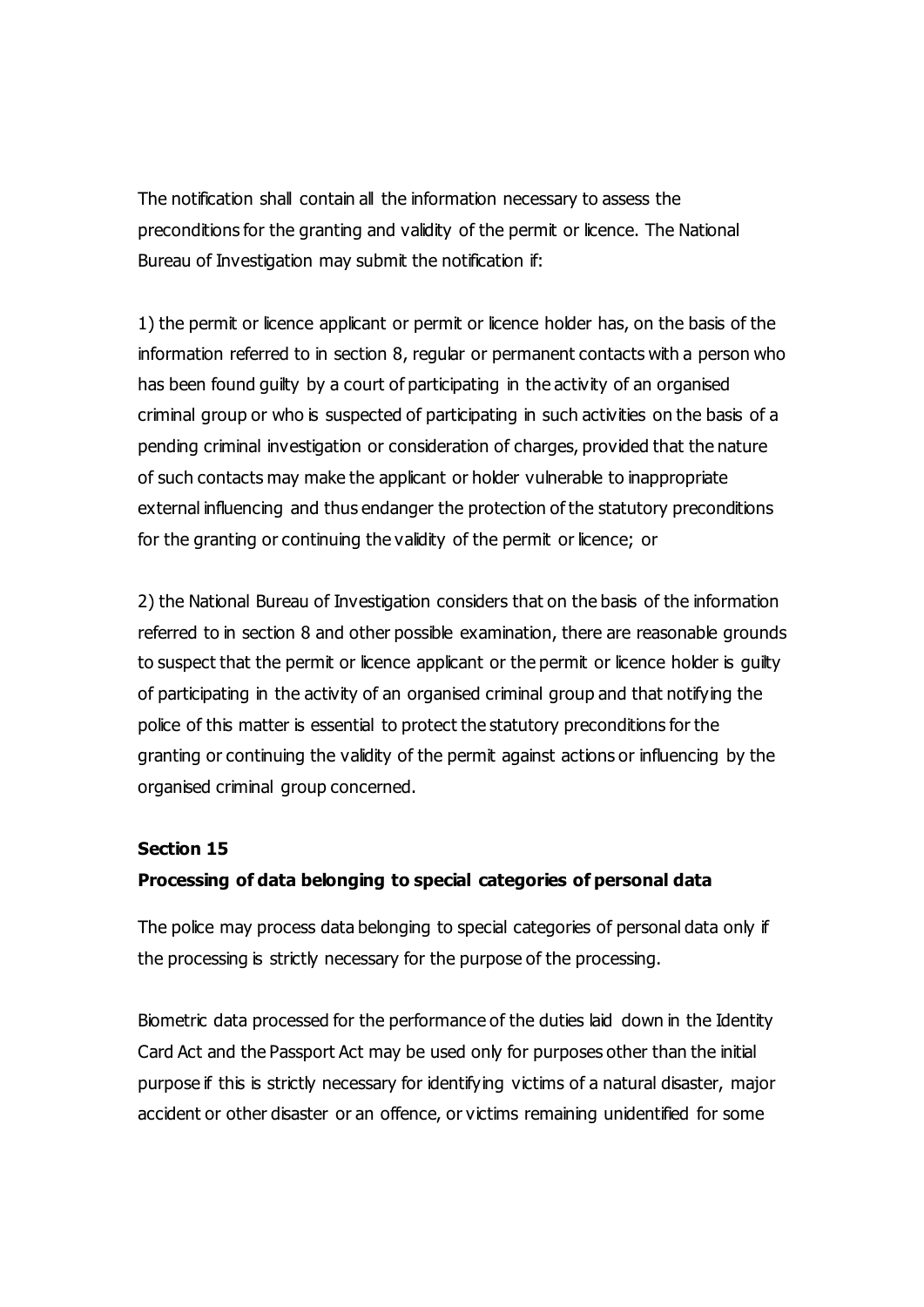other reason. The right of access only pertains to persons who absolutely need this data for the performance of their duties. Data taken for comparison purposes may only be used for the duration of the comparison and shall be destroyed immediately thereafter.

With the consent of the person in question, the fingerprints of a passport applicant may also be used for the preparation of identification documents later applied for by the person concerned.

Biometric data processed for the performance of the duties laid down in section 131 of the Aliens Act (301/2004) may be used only for purposes other than the initial purpose in the circumstances referred to in subsection 2 and whenever the use of such data is strictly necessary for the purposes of prevention, detection or investigation of an offence referred to in chapter 11–14; chapter 17, sections 2–4, 7, 7c or 8a; chapter 34, section 3 or 5; chapter 34a; or chapter 46, section 1 or 2 of the Criminal Code. The right of access only pertains to persons who absolutely need this data for the performance of their duties. Data taken for comparison purposes may only be used for the duration of the comparison and shall be destroyed immediately thereafter.

Data processed for the purpose of quality assurance of DNA samples may only be used for the initial purpose. Such data may also be used for oversight of legality, analysis, planning and development activities and in training activities if the data are essential for carrying out the training.

Information contained in a firearms notice referred to in section 114 of the Firearms Act (1/1998) may only be used for the purpose of processing data concerning firearm licences.

**Chapter 3 Right to obtain information**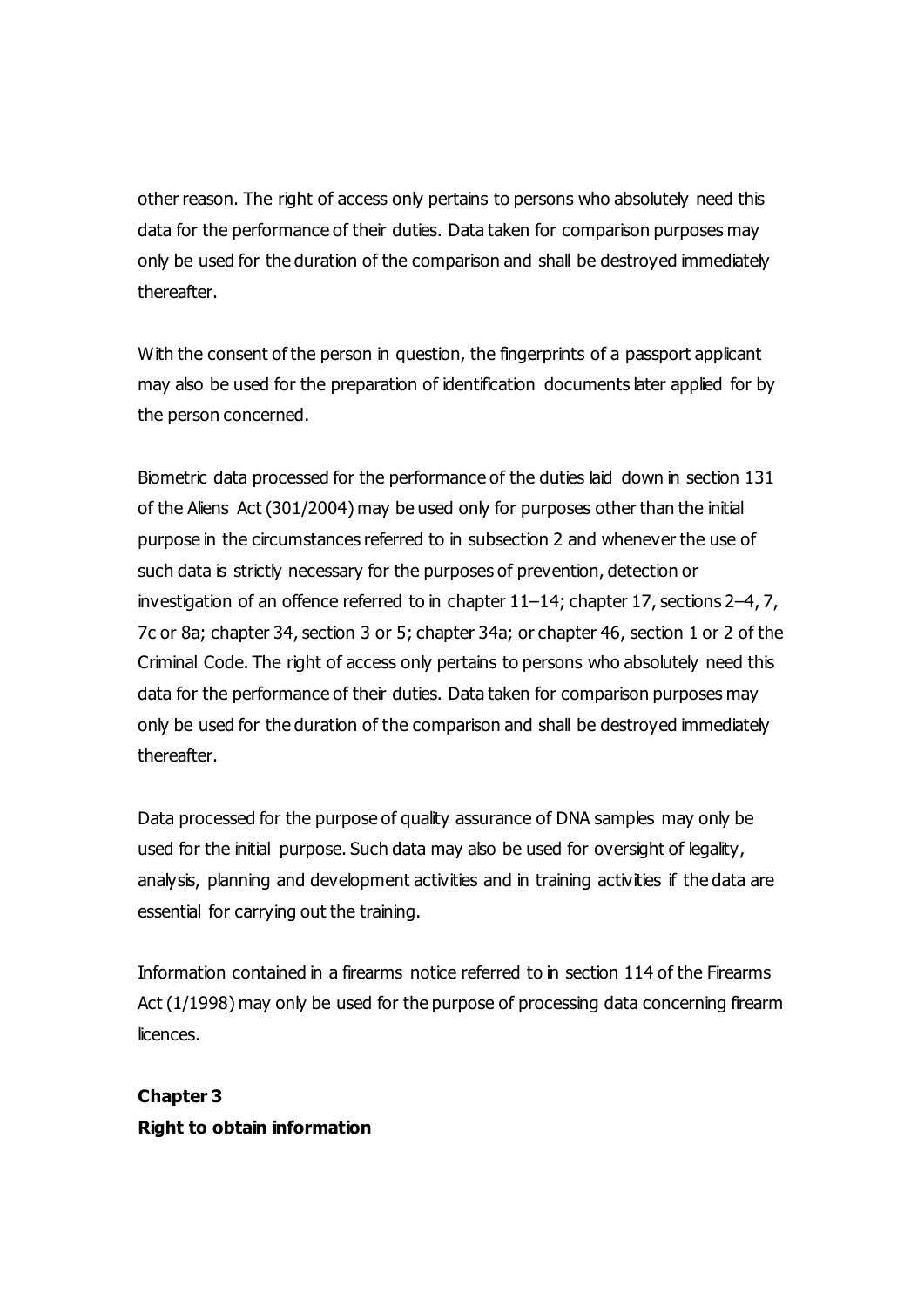#### **Section 16**

# **Right of the police to obtain information contained in certain registers and information systems**

Notwithstanding secrecy provisions, the police have the right, in addition to what is laid down elsewhere by law, to obtain, with the aid of a technical interface or as a set of data, information contained in various registers for the purposes of carrying out their duties and maintaining their filing systems in accordance with the practices agreed upon with the relevant controller as follows:

1) from the transport register referred to in the Act on Transport Services (320/2017), information that is necessary for the performance of the statutory police duties;

2) from the data system of the Criminal Sanctions Agency in accordance with section 14, subsections 1 and 2 of the Act on the Processing of Personal Data at the Criminal Sanctions Agency (1069/2015), information on suspects of an offence, sentenced persons, prisoners, persons admitted to a unit of the Criminal Sanctions Agency, or persons serving a community sanction for the purposes of preventing or investigating offences or referring them for consideration of charges, apprehending wanted persons, deciding on a permit, licence or approval issued by the police that requires establishing the holder's reliability, considering a matter concerning residence in the country, international protection, removal from the country, citizenship, imposition of an entry ban, or withdrawal of an entry ban;

3) from accommodation business operators, passenger information referred to in section 6, subsection 1 of the Act on Accommodation and Catering Operations (308/2006) for the purposes of maintaining public order and security, preventing, detecting or investigating offences, and performing other statutory police duties;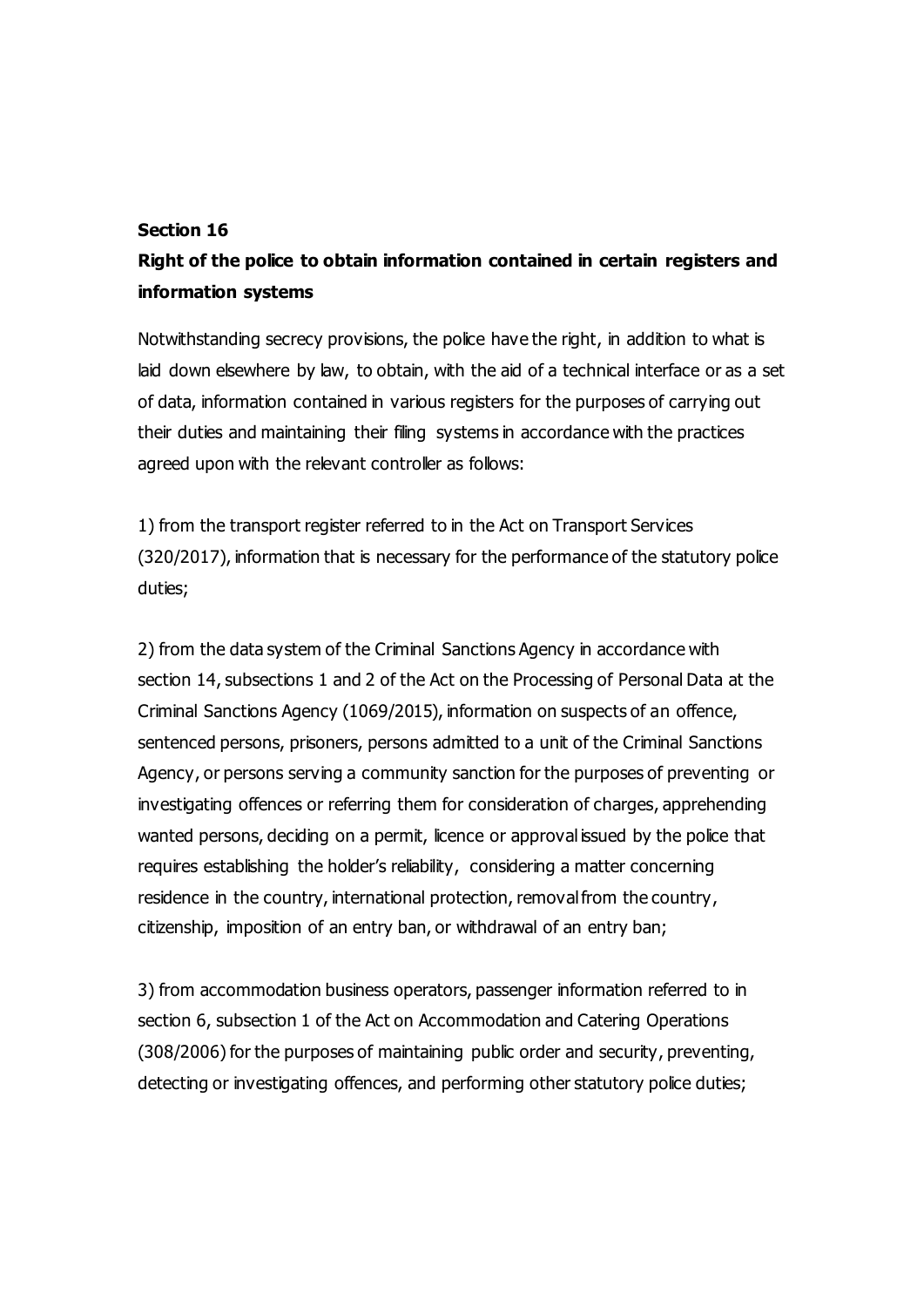4) from the register of fines referred to in the Act on the Enforcement of Fines (672/2002), information relating to offences and criminal sanctions for the purposes specified in section 50 of the said Act, as well as for licence and permit administration; from the criminal records referred to in the Criminal Records Act (770/1993), personal data for the purposes specified in sections 4 and 4a of the said Act; from judicial administration authorities, information on wanted persons; from the decision notification system referred to in the Act on the National Information System of the Judicial Administration (372/2010), information on decisions issued in criminal matters and their finality; and from the national record and case management system, information regarding criminal matters that are or have been pending at the prosecution service or courts of law;

5) from the Trade Register of the Finnish Patent and Registration Office, information on notifications and communications concerning traders for the purposes of preventing, detecting and investigating offences;

6) from the filing systems of the Border Guard and Customs, information that are necessary for the performance of police duties that correspond with the duties for which the data have been collected and recorded, as well as for other purposes in cases referred to in section 13 and section 14, subsection 1;

7) from the information systems of the Ministry for Foreign Affairs, information for the purpose of a criminal investigation, other investigation or performance of duties laid down for the police in the Aliens Act, on matters concerning visas, and on staff members of a diplomatic or consular mission representing the sending state in Finland, staff members of the Finnish branch of an international organisation or staff members of other international organisations in a corresponding position, as well as on their family members and private personnel;

8) from the information systems of the Finnish Immigration Service, information on matters concerning travel documents, residence, international protection, removal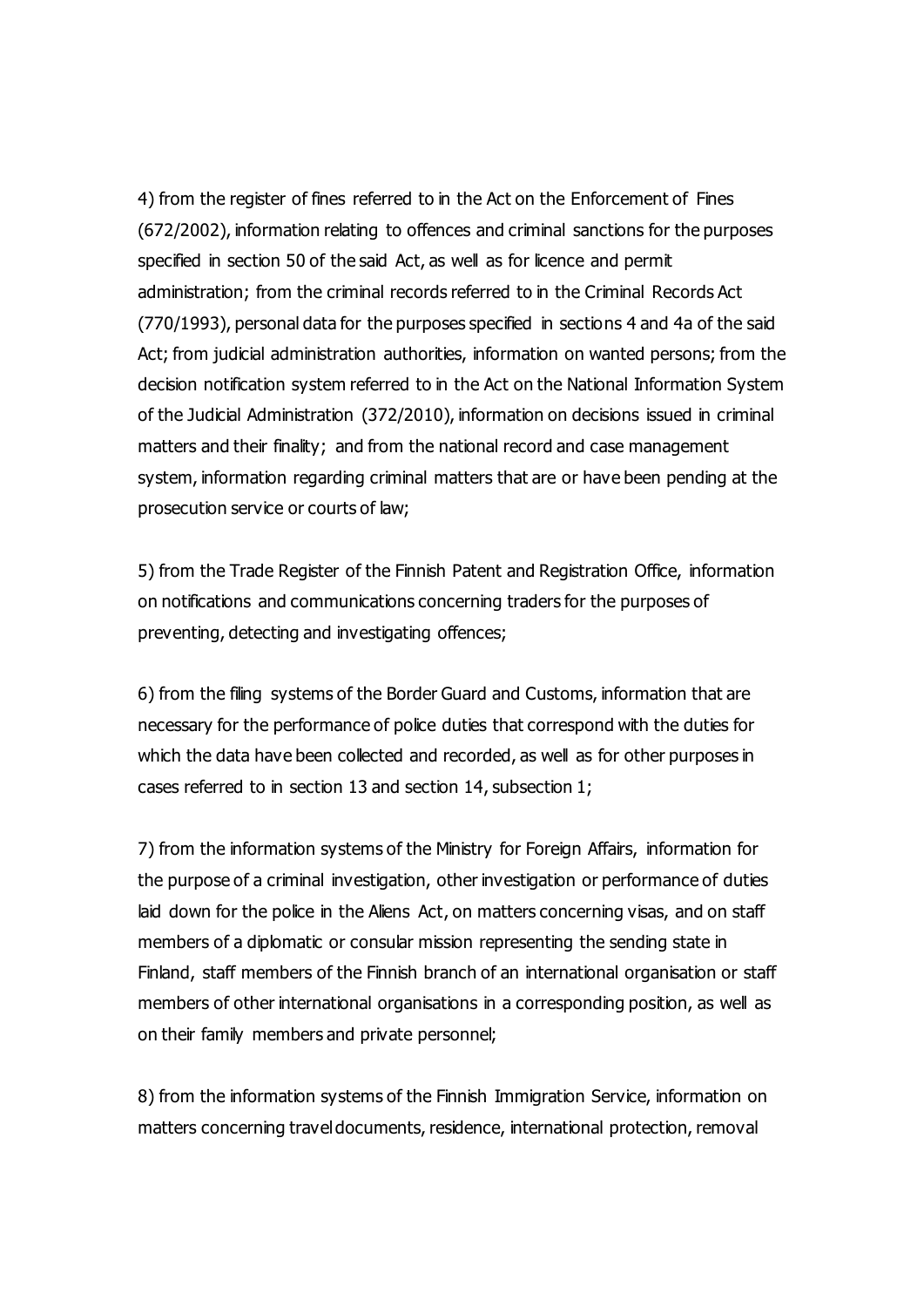from the country, an entry ban or citizenship for the purpose of a criminal investigation, other investigation or performance of duties laid down for the police in the Aliens Act;

9) from teleoperators, information referred to in chapter 10, sections 6–8 of the Coercive Measures Act; chapter 5, sections 8 and 9 of the Police Act; and chapter 19 of the Act on Electronic Communication Services (917/2014);

10) from an authority requesting executive assistance, information necessary to provide the executive assistance;

11) information referred to in sections 13–17 of the Act on the Population Information System and Certificate Services of the Population Register Centre (661/2009);

12) from the Defence Forces, information on military service or fitness for military service concerning persons liable for military service, provided that this is essential for the evaluation of the suitability of an applicant or a holder of a permit or licence referred to in the Firearms Act, and a person for whom an application has been made for an approval referred to in the Firearms Act or who has received such an approval, as well as for the evaluation of the eligibility of an applicant or holder of a permit or licence referred to in the Passport Act or the Identity Card Act;

13) from the charger's certification register referred to in section 22 of the Charger Act (423/2016), information for the purposes of surveillance and emergency duties and for the prevention, detection and investigation of offences;

14) from the land information system referred to in the Act on the Land Information System and Related Information Service (453/2002) and from the residential and commercial property information system referred to in the Act on the Residential and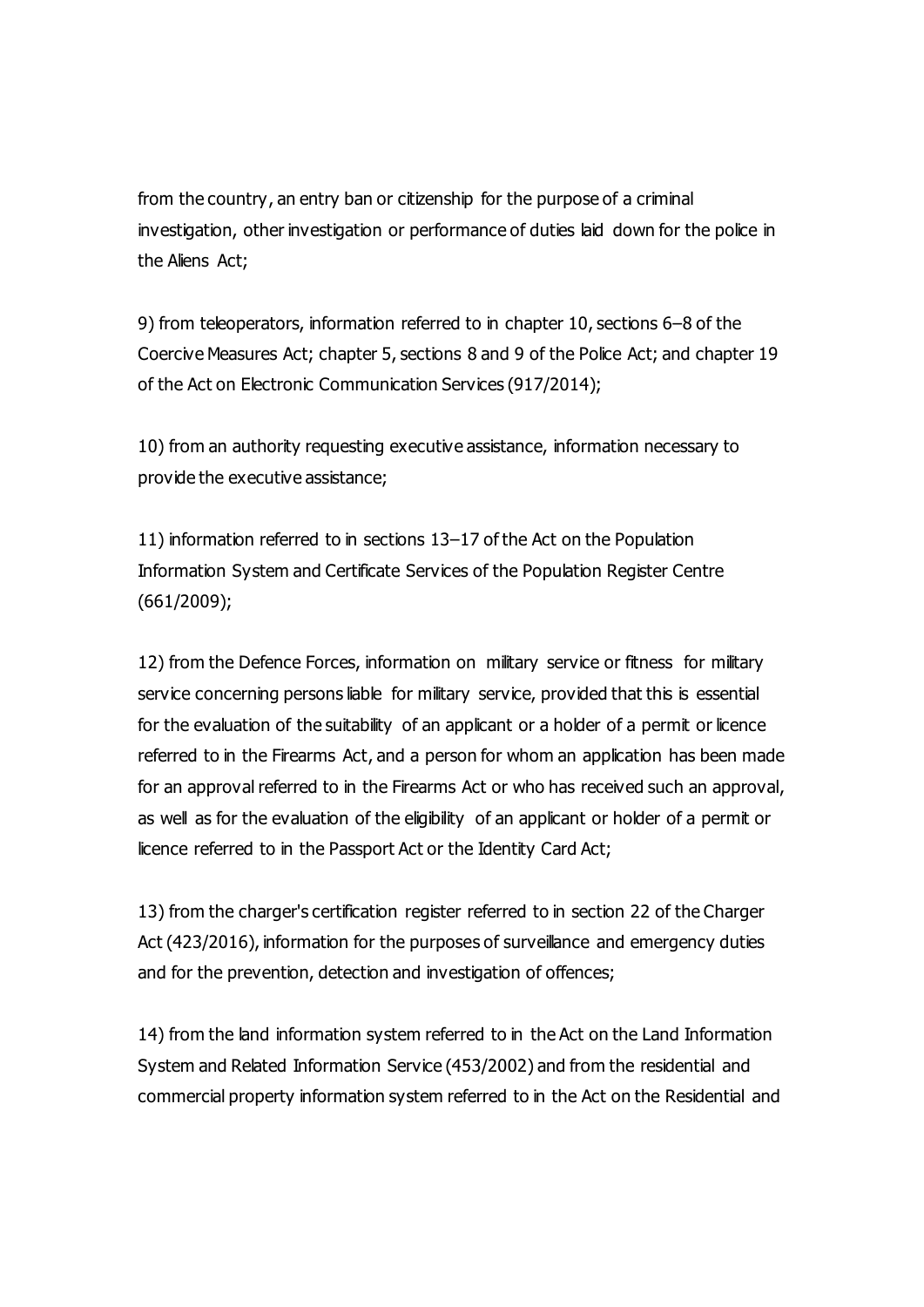Commercial Property Information System (1328/2018), information for the purposes of preventing, detecting and investigating offences;

15) from passenger data registers and vehicle staff registers of organisations and corporations, information for the purposes of preventing, detecting and investigating offences and referring them for consideration of charges, and apprehending wanted persons; provisions on the right to obtain information contained in the air carriers' passenger name records are laid down in the Act on the Use of Air Carriers' Passenger Name Record Data in the Prevention of Terrorist Offences and Serious Crime (657/2019).

The police have the right to obtain the information referred to in subsection 1 free of charge, unless otherwise provided elsewhere by law.

At the request of a controller disclosing personal data pursuant to subsection 1, the police are required to notify the controller of the processing of the personal data received.

#### **Section 17**

## **Disclosure of data from other authorities to the police by depositing online or as a set of data for the purpose of recording**

Other authorities may disclose data to the filing systems of the police by depositing online or as a set of data for the purpose of recording, in accordance with the practices agreed upon with the relevant controller, as follows:

1) the Finnish Security and Intelligence Service may disclose information for the purpose of the prevention, detection and investigation of offences and protection of national security;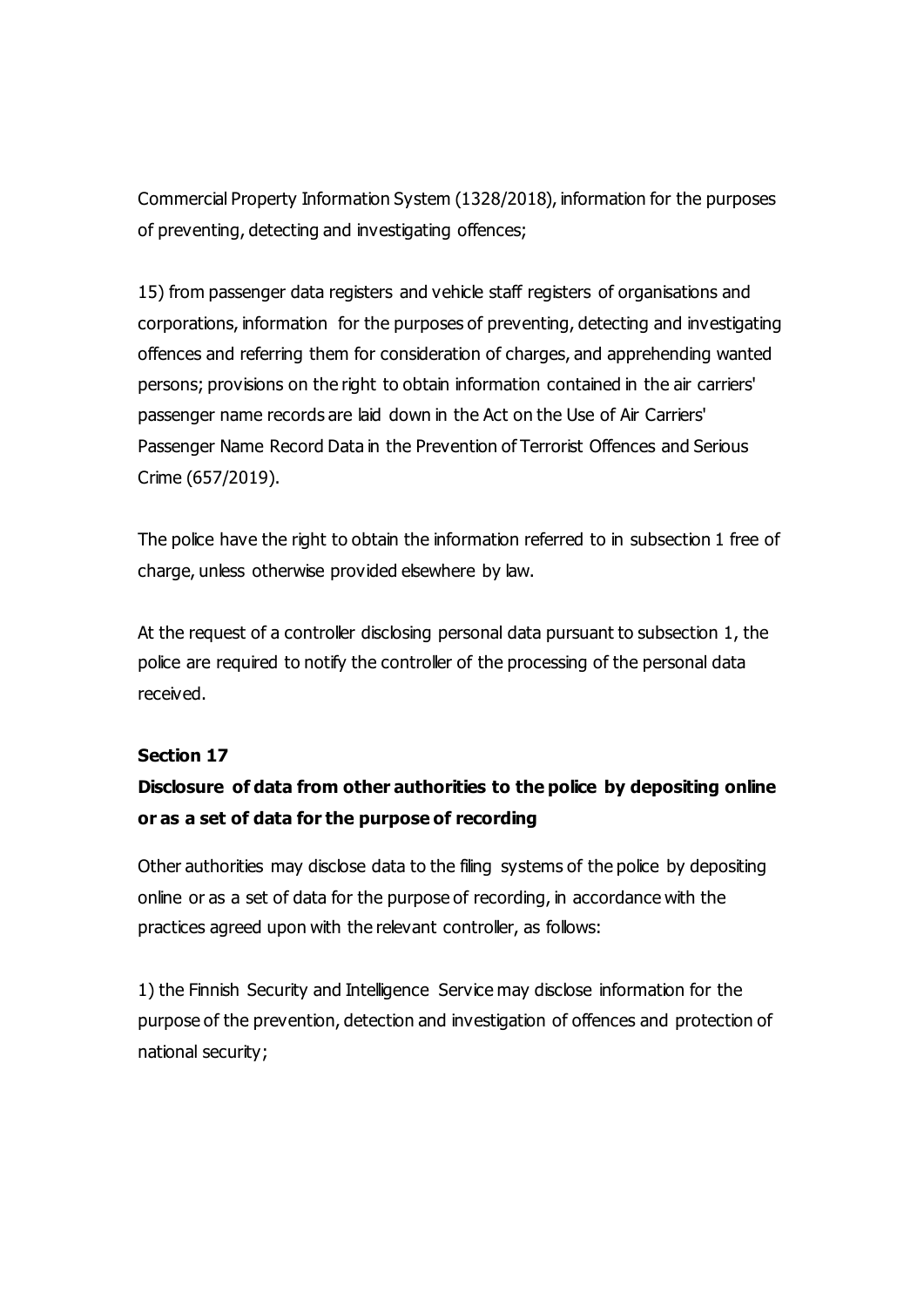2) judicial administration authorities, the Criminal Sanctions Agency and the Legal Register Centre may disclose information concerning wanted persons; the Criminal Sanctions Agency may disclose personal identifying characteristics concerning persons serving or having served a sentence involving deprivation of liberty; and the Legal Register Centre may disclose information on restraining orders and business prohibitions, as well as on protection measures referred to in the Act on the Application of the Regulation of the European Parliament and of the Council on Mutual Recognition of Protection Measures in Civil Matters (227/2015);

3) Customs and military officials may disclose information on wanted persons, and Customs may disclose personal identifying characteristics and travel document information for the performance of duties laid down in section 131 of the Aliens Act, as well as information for the prevention and investigation of offences;

4) the Ministry for Foreign Affairs and Finnish missions may disclose information for the performance of the duties laid down for the Ministry for Foreign Affairs and Finnish missions in the Passport Act; the Ministry for Foreign Affairs may disclose information on staff members of a diplomatic or consular mission representing the sending state in Finland, staff members of the Finnish branch of an international organisation or staff members of other international organisations in a corresponding post, as well as on their family members and private personnel;

5) the Boarder Guard may disclose information referred to in sections 5–8 processed for the performance of the duties laid down for the Border Guard in the Border Guard Act (578/2005), Act on Crime Prevention by the Border Guard (108/2018) or elsewhere by law, as well as information in accordance with sections 11 and 12 of this Act processed for the performance of the duties laid down for the Border Guard in chapter 1, section 1, subsection 2 of the Police Act or elsewhere by law;

6) game and fisheries wardens of Metsähallitus may disclose information regarding measures taken while carrying out game and fisheries control within their mandate;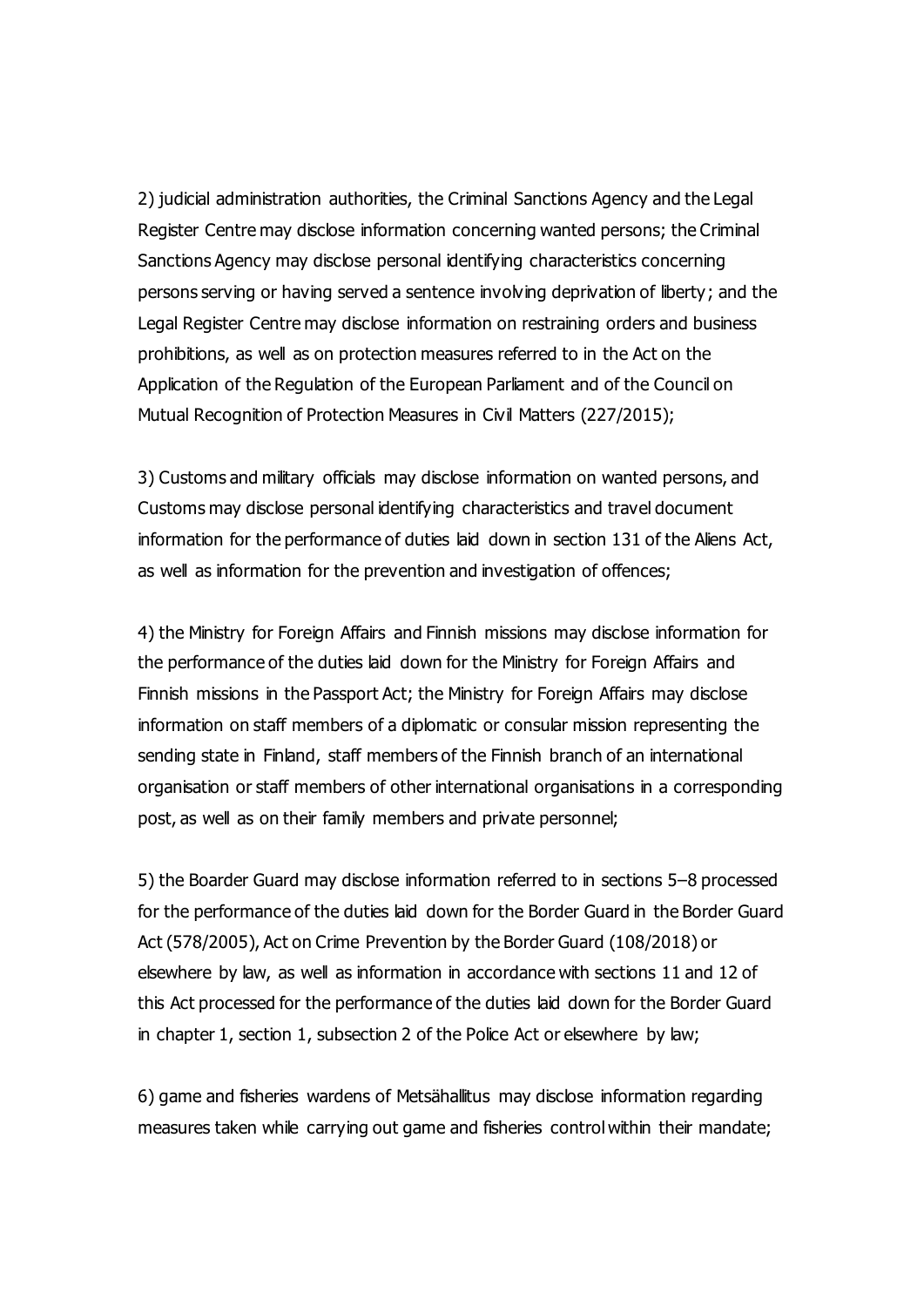7) Emergency Response Centre officials may disclose information for ensuring the safety of a person recorded in the emergency response centre data system or occupational safety;

8) the Finnish Immigration Service may disclose information regarding national entry bans and decisions on denial of admittance or stay or deportation, as well as information concerning police actions relating to executive assistance.

At the request of a controller disclosing personal data pursuant to subsection 1, the police are required to notify the controller of the processing of the personal data received.

### **Section 18**

## **European Union Visa Information System**

Provisions on the right of the police to obtain, with the aid of a technical interface, data contained in the Visa Information System of the European Union for the performance of their duties laid down in the Aliens Act are given in Regulation (EC) No 767/2008 of the European Parliament and of the Council concerning the Visa Information System (VIS) and the exchange of data between Member States on short-stay visas (VIS Regulation).

In addition, the police have the right to obtain , with the aid of a technical interface, data contained in the Visa Information System of the European Union for the purpose of preventing and investigating the terrorist offences referred to in chapter 34a of the Criminal Code and the offences referred to in section 3, subsection 2 of the Act on Extradition on the Basis of an Offence Between Finland and Other Member States of the European Union (1286/2003). Provisions on the disclosure of information are laid down in Council Decision 2008/633/JHA concerning access for consultation of the Visa Information System (VIS) by designated authorities of Member States and by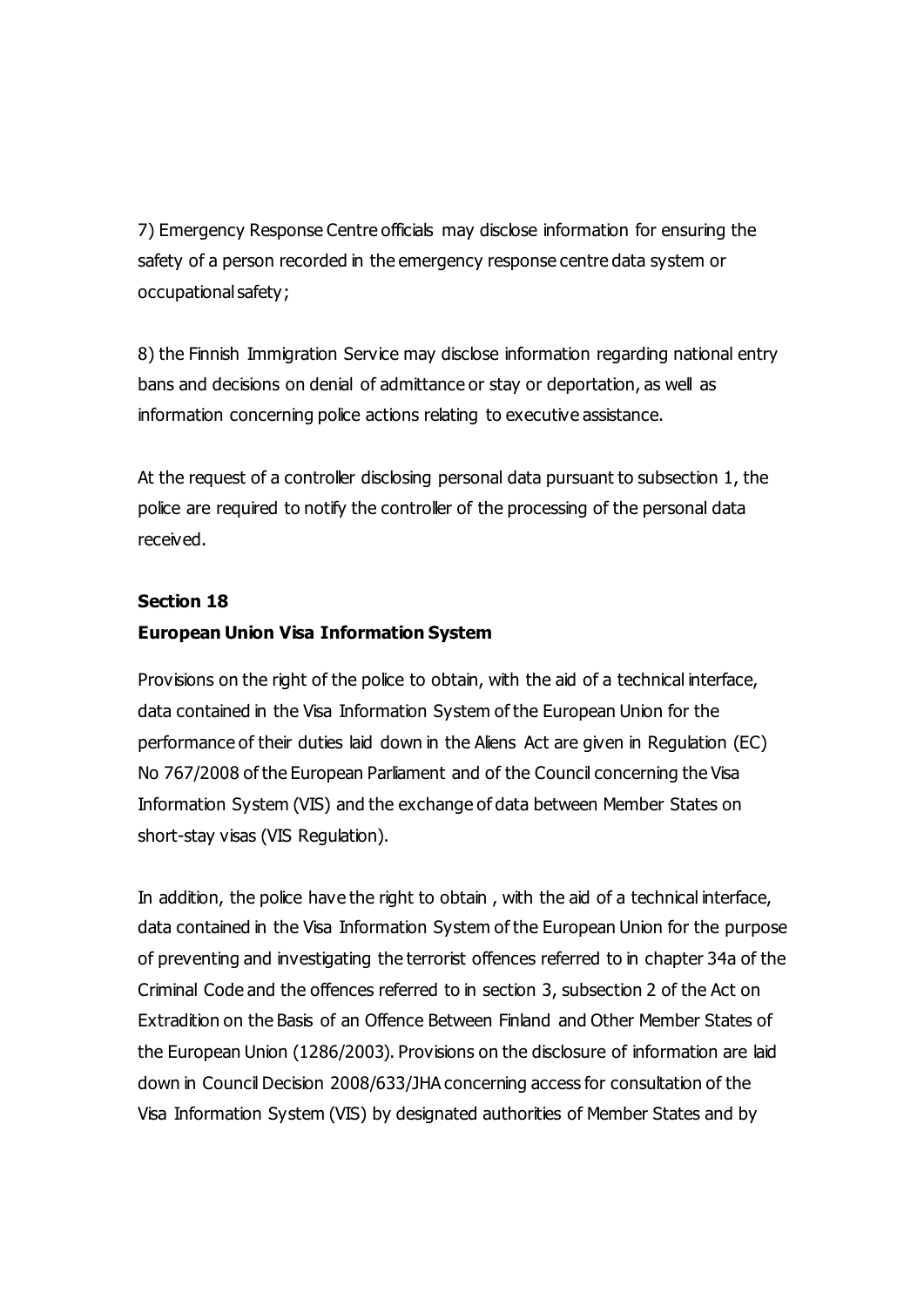Europol for the purposes of prevention, detection and investigation of terrorist offences and other serious criminal offences. The data shall be requested via the National Bureau of Investigation or the Finnish Security and Intelligence Service.

# **Section 19 Conditional fine**

The police may obligate the party from whom they are entitled to obtain the information referred to in section 16, subsection 1, paragraph 15 to disclose the information within a reasonable time. The police may impose a conditional fine to enforce compliance with this duty. The decision to impose a conditional fine shall be complied with regardless of any request for a review concerning the decision. However, a conditional fine may not be imposed if there is reason to suspect the party in question of an offence and the material requested is related to a matter subject to suspicion of an offence. In other respects, the provisions on conditional fines are laid down in the Act on Conditional Fines (1113/1990).

## **Section 20**

# **Processing of personal data received in connection with international cooperation**

The processing of personal data received from a third county or an international organisation or agency shall comply with the conditions set by the provider of the data concerning secrecy, non-disclosure, restrictions on the use of the data, onward transfer of the data, and returning of the disclosed data.

Unless otherwise provided in subsection 1, the police may use the disclosed personal data for purposes other than those for which they were disclosed in compliance with section 13, subsection 1.

## **Chapter 4**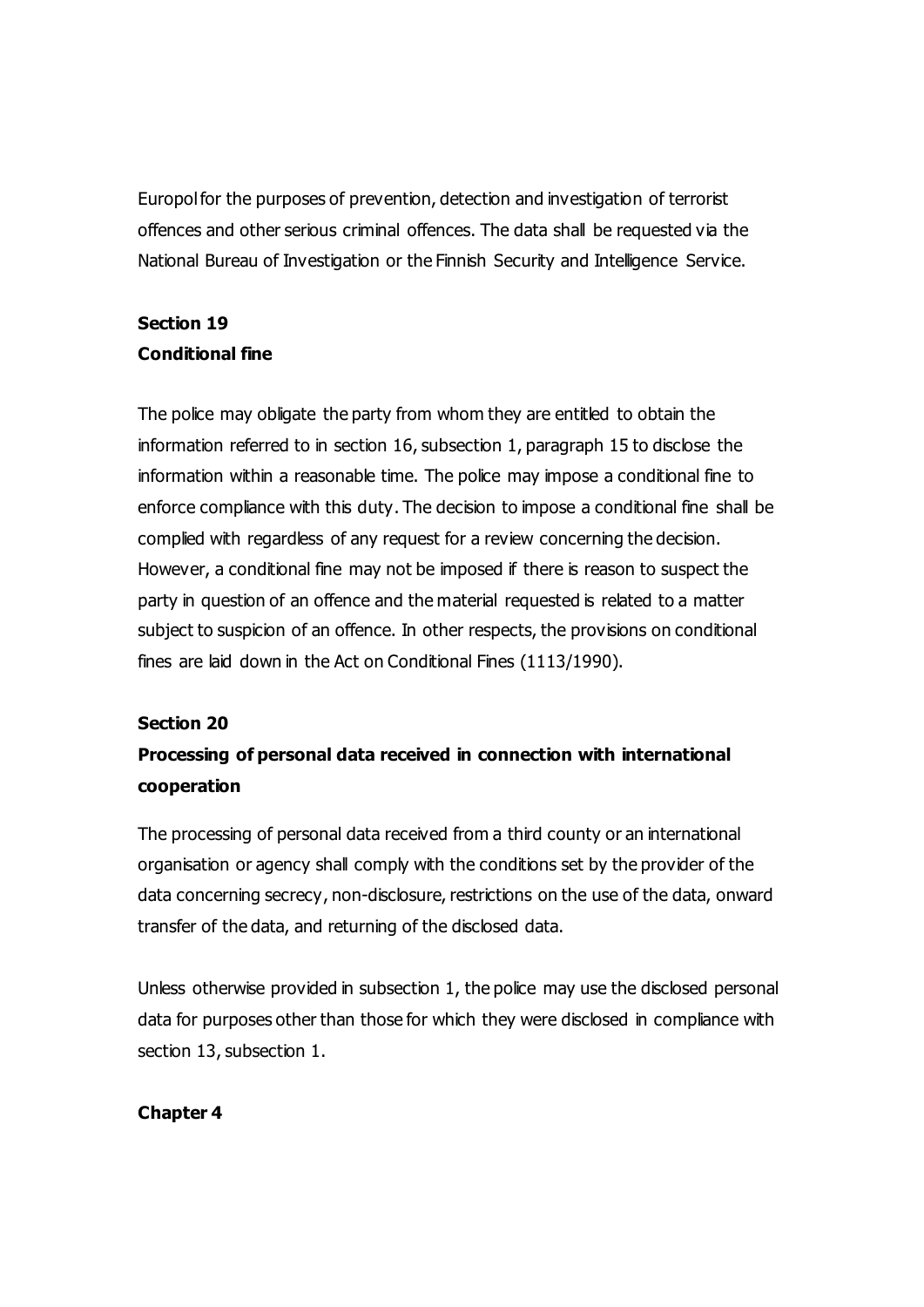#### **Disclosure of personal data**

#### **Section 21**

# **Disclosure of personal data to another competent authority referred to in the Criminal Matters Personal Data Act**

Notwithstanding secrecy provisions, the police may , with the aid of a technical interface or as a set of data, disclose personal data referred to in sections 5–9, 11 and 12 to the Finnish Security and Intelligence Service, Customs, the Border Guard, prosecutors, courts, the Legal Register Centre, the Criminal Sanctions Agency, and other competent authorities referred to in the Criminal Matters Personal Data Act for the performance of the authority's statutory duties referred to in section 1 of the said Act.

#### **Section 22**

#### **Other disclosure of personal data to authorities**

Notwithstanding secrecy provisions, the police may , with the aid of a technical interface or as a set of data, disclose personal data referred to in sections 5–8, 11 and 12 for the performance of a statutory duty of the authorities as follows:

1) to the Finnish Transport and Communications Agency, information in accordance with sections 197 and 217 of the Act on Transport Services that is essential for the performance of its statutory duties;

2) to the Emergency Response Centre Agency, information for the performance of the duties laid down in the Act on Emergency Response Centre Operations (692/2010) in order to ensure initial measures or occupational safety or to provide assistance to the unit in question, while complying with the provisions concerning restrictions on the right to obtain information laid down in section 19, subsection 2 of the same Act, as well as the safety information referred to in section 6, paragraph 3 of this Act for recording in the emergency response centre data system;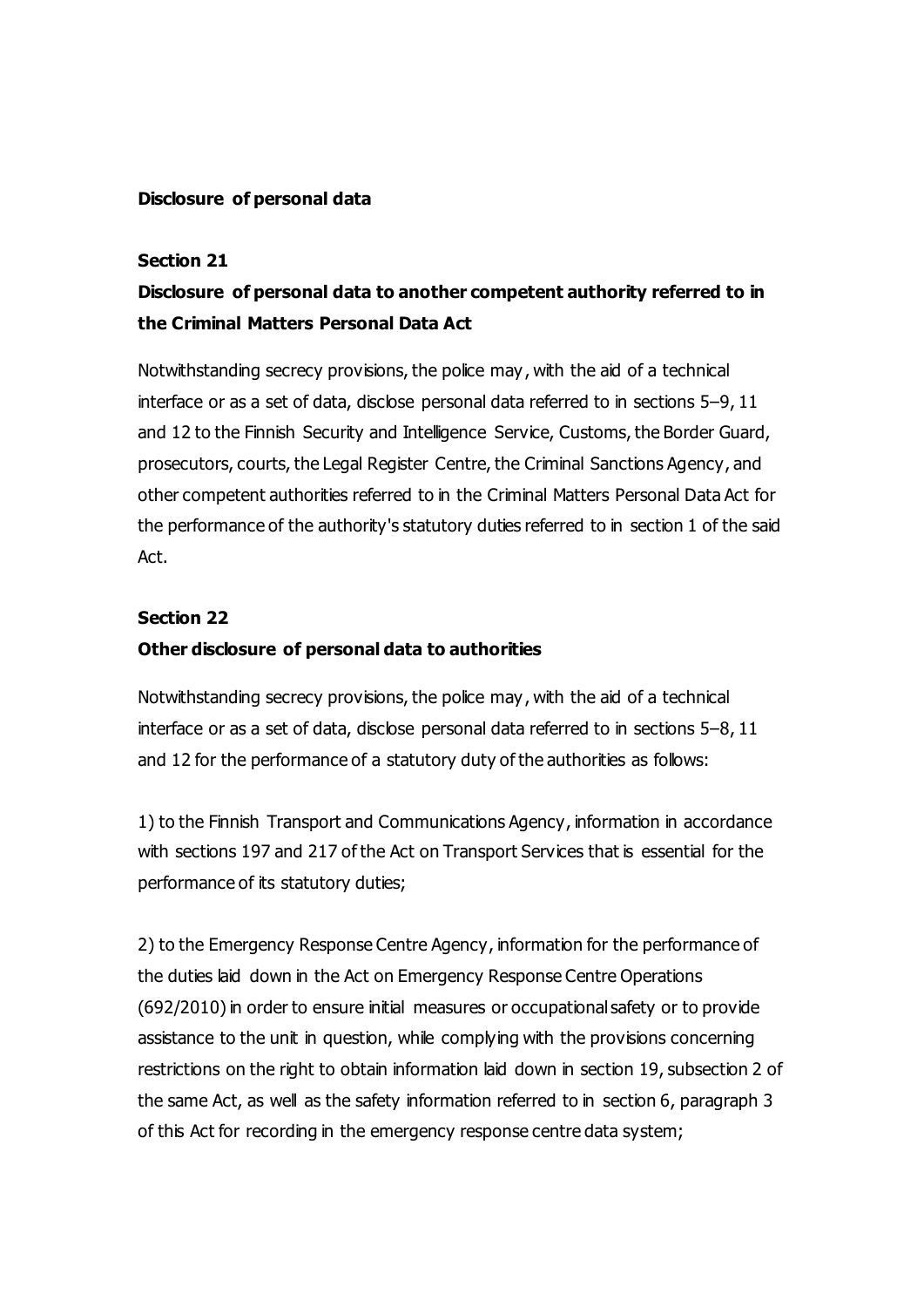3) to rescue authorities for rescue operations referred to in section 32 of the Rescue Act (379/2011);

4) to the Border Guard, information for the purpose of border control and maintaining border security and order along the border, for other purposes corresponding to the initial purpose, as well as for other purposes in cases in accordance with sections 16 and 17 of the Act on the Processing of Personal Data by the Border Guard (639/2019);

5) to social welfare authorities for considering matters concerning the means of support of an alien;

6) to Customs for customs control, tax supervision, control of entry and exit of people and performing related border checks, for serving summonses and other notifications, for other purposes corresponding to the initial purpose, as well as for other purposes in cases in accordance with section 15 of the Act on the Processing of Data by Customs (650/2019);

7) to the employment and economic development authorities for considering matters concerning residence permits for employed persons and entrepreneurs; 8) to the Ministry for Foreign Affairs and Finnish missions for considering matters concerning passports or other travel documents, visas, and residence permits for employed persons and entrepreneurs or other residence permits within their mandate;

9) to the Finnish Immigration Service for considering and deciding on matters concerning aliens and Finnish citizenship which are laid down by law or decree to be its duties, as well as for carrying out the statutory supervisory duties of the Finnish Immigration Service;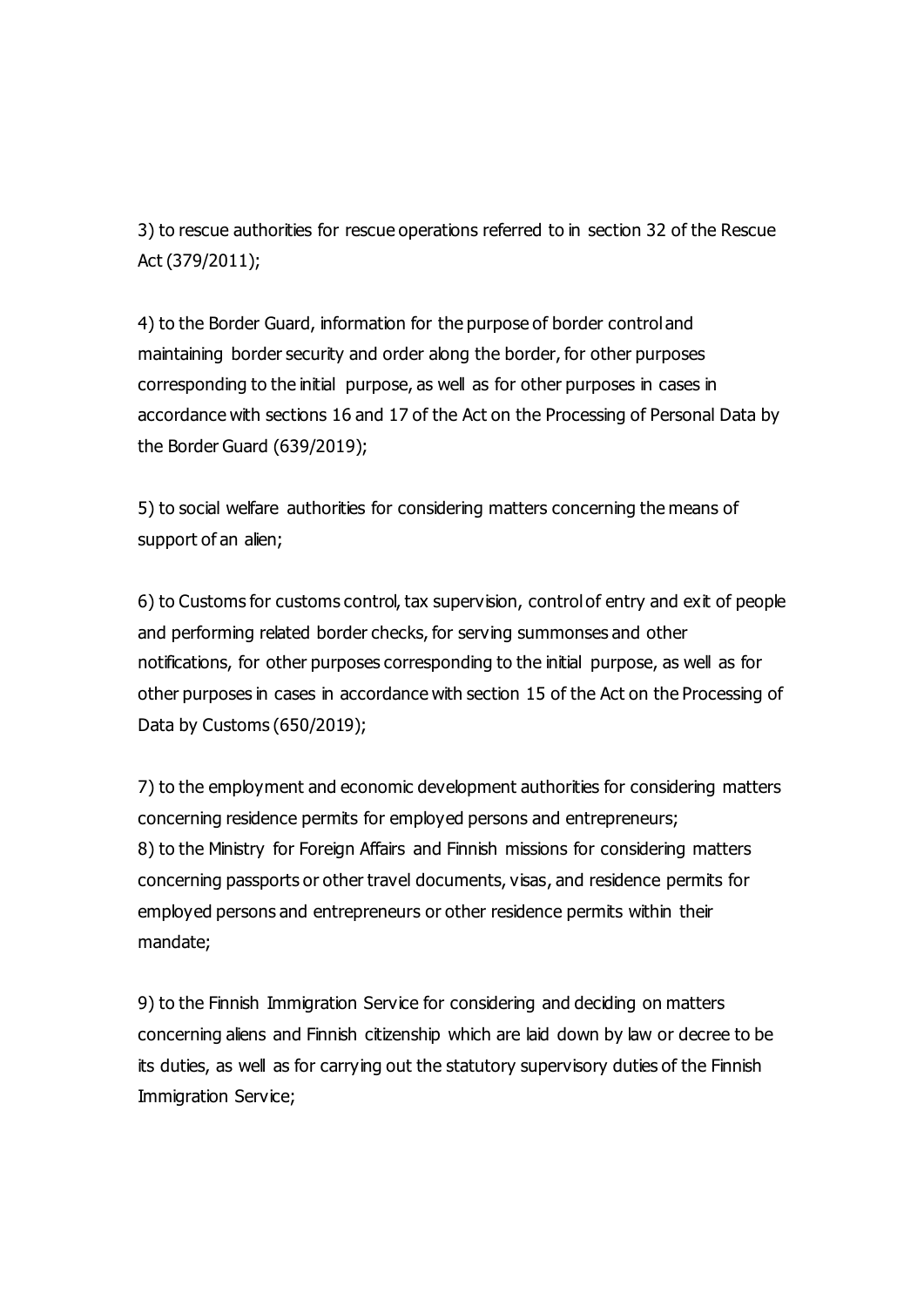10) to courts of law for considering cases concerning firearms, firearm components, cartridges or specially dangerous projectiles;

11) to enforcement officers in accordance with chapter 3, section 67 of the Enforcement Code (705/2007) for an enforcement inquiry or other execution of enforcement measures;

12) to public officials specified in sections 1 and 6 of the Process Servers Act (505/1986) for the purpose of summoning the person concerned to a trial for imposing a conversion sentence for unpaid fines, and to process servers for the purpose of serving a summons, the basic personal data, occupational safety information and data on persons under arrest processed for the purposes specified in section 5 of this Act;

13) to game and fisheries wardens of Metsähallitus for carrying out game and fisheries control within their mandate;

14) to municipalities acting as road maintenance authorities and the Finnish Transport Infrastructure Agency, traffic accident data for the promotion of traffic safety;

15) to the occupational safety and health authorities, the information in accordance with Directive 2006/22/EC of the European Parliament and of the Council on minimum conditions for the implementation of Council Regulations (EEC) No 3820/85 and (EEC) No 3821/85 concerning social legislation relating to road transport activities and repealing Council Directive 88/599/EEC for the monitoring of driving and rest times;

16) to local register offices for the performance of the duty referred to in section 38 of the Nationality Act (359/2003);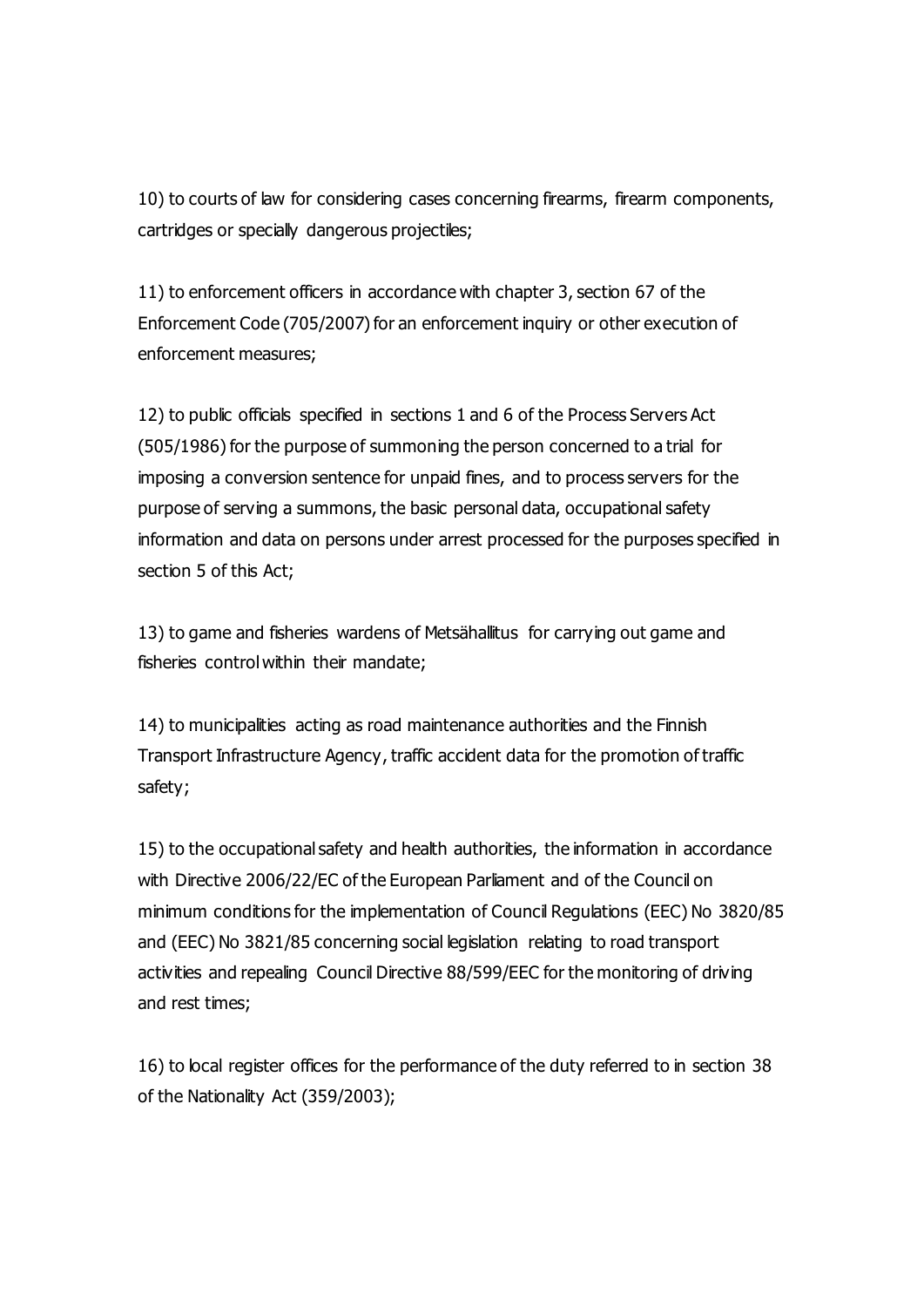17) to the Defence Forces, Customs, the Border Guard and the Criminal Sanctions Agency for the purpose of evaluating suitability to bear a firearm in the case of a person employed by them who is entitled to carry a firearm in his or her official work or service duties.

Notwithstanding secrecy provisions, the biometric data processed for the performance of the duties laid down in the Identity Card Act and in the Passport Act may only be disclosed to the authorities referred to in subsections 4, 6, 8 and 9 of this section for the purposes of establishing identity and document authentication, provided that this is strictly necessary for considering matters concerning the person's entry or residence in or exit from the country.

Besides the provisions of subsection 1, notwithstanding secrecy provisions, the police may on justifiable grounds disclose, with the aid of a technical interface or as a set of data, personal data to other authorities, provided that these are essential for the performance of a statutory duty of the authorities.

Prior to the disclosure of any personal data, the recipient shall provide the controller with a reliable report on the appropriate protection of the personal data disclosed.

The quality of the data to be disclosed shall be verified and, where possible, the data shall be supplemented by information that allows the recipient to evaluate the accuracy, completeness, timeliness and reliability of the data. If it transpires that incorrect data have been disclosed or that data have been disclosed unlawfully, the recipient shall be notified of the matter without delay.

#### **Section 23**

#### **Disclosure of personal data via a public information network**

Notwithstanding secrecy provisions, the police may disclose, via a public information network, information for the purpose of informing the general public and receiving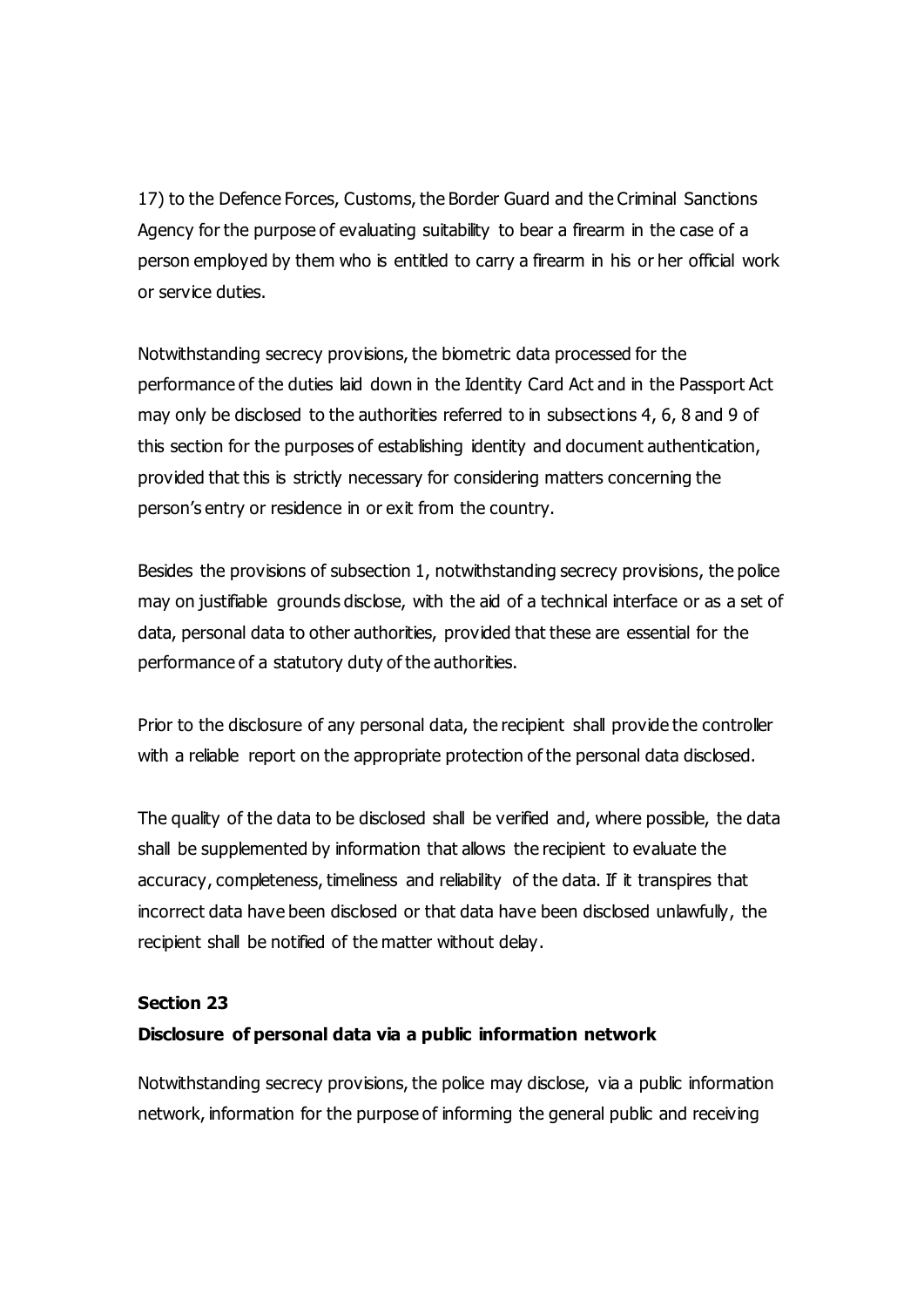leads from the public, where this is necessary due to crime prevention, returning property to its owner, or investigative reasons. In such cases, personal data may only be retrieved based on individual searches.

Notwithstanding secrecy provisions, the police may also disclose, via a public information network, information for the purpose of informing the general public and receiving leads from the public, where this is particularly necessary due to the urgency of the matter, a dangerous situation, crime prevention, returning property to its owner, or investigative reasons. Personal data may be disclosed in a manner other than that referred to in subsection 1 only if this is materially important for the performance of a duty laid down in chapter 1, section 1, subsection 1 of the Police Act and the disclosure of the data does not conflict with a legitimate interest of the data subject. Data received from another authority may only be disclosed with the consent of the authority that disclosed the data.

#### **Section 24**

# **Disclosure of personal data to private organisations or traders via eservices**

Notwithstanding secrecy provisions, the police may disclose the permit or licence data processed for the purposes laid down in section 11 to private organisations or traders, if this is necessary for the performance of their statutory duties. In such cases, personal data may only be retrieved in the e-service based on individual searches.

#### **Section 25**

# **Disclosure of personal data to law enforcement authorities of a Member State of the European Union or of the European Economic Area**

Notwithstanding secrecy provisions, the police may disclose personal data referred to in sections 5–8, 11 and 12 to competent authorities of another Member State of the European Union or of the European Economic Area who process the data for the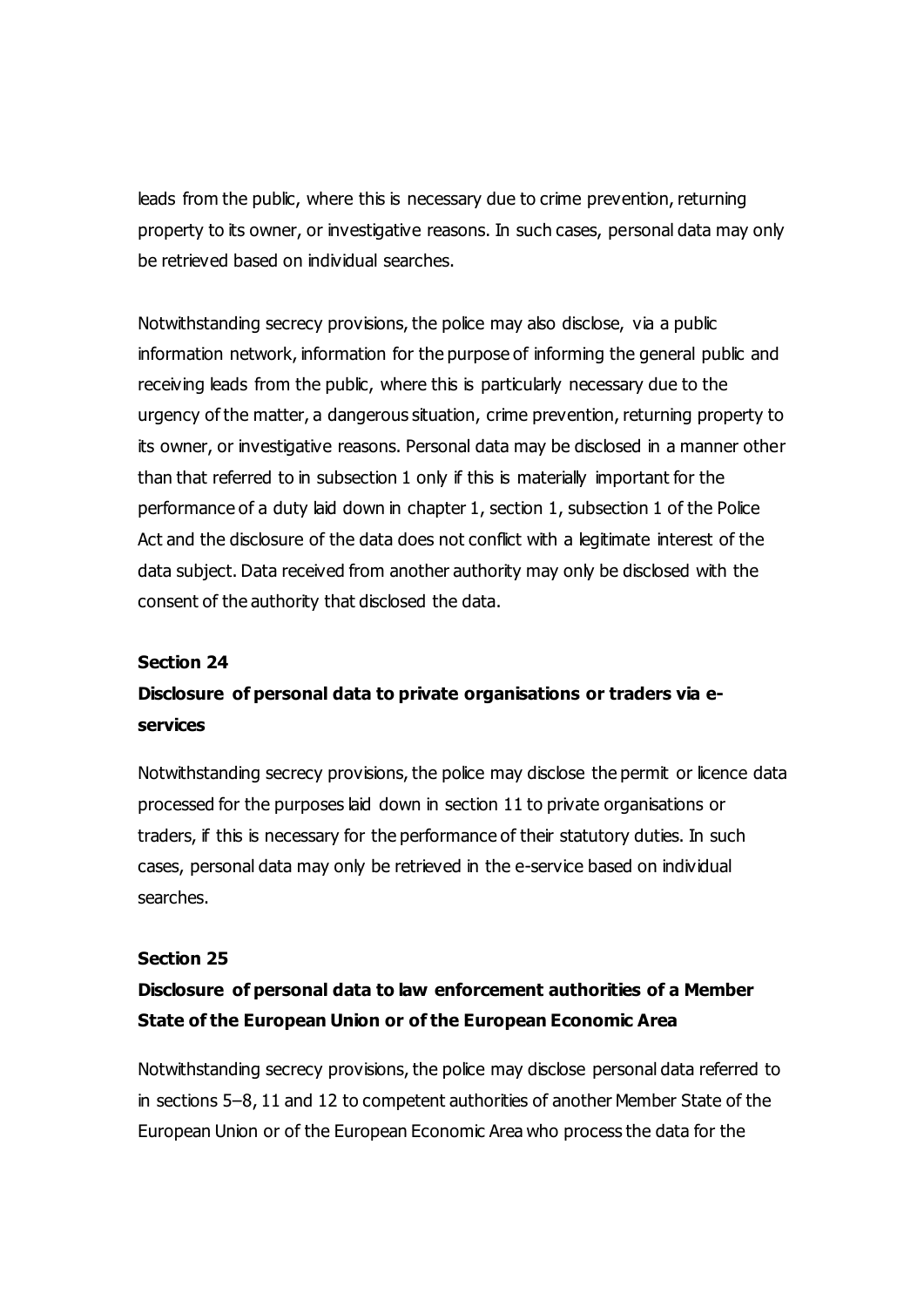purpose laid down in Article 1(1) of Directive (EU) 2016/680 of the European Parliament and of the Council on the protection of natural persons with regard to the processing of personal data by competent authorities for the purposes of the prevention, investigation, detection or prosecution of criminal offences or the execution of criminal penalties, and on the free movement of such data, and repealing Council Framework Decision 2008/977/JHA under the same conditions as the police may process the said personal data.

Notwithstanding secrecy provisions, the police may also disclose personal data referred to in sections 5–8, 11 and 12 to Eurojust and other agencies established pursuant to the Treaty on the Functioning of the European Union responsible for safeguarding legal and social order, maintaining public order and security, or preventing and investigating offences and referring them for consideration of charges, for attending to the said duties.

The information referred to in subsections 1 and 2 may also be disclosed as a set of data.

Besides the provisions in this Act and in the Criminal Matters Personal Data Act, provisions on the disclosure of personal data to law enforcement authorities of the Member States of the European Union are laid down in the Act on the National Implementation of the Provisions of a Legislative Nature of Council Framework Decision on Simplifying the Exchange of Information and Intelligence between Law Enforcement Authorities of the Member States of the European Union and on the Application of the Framework Decision (26/2009).

#### **Section 26**

#### **Disclosure of personal data in the National Schengen Information System**

Notwithstanding secrecy provisions, the police may disclose data in the National Schengen Information System to competent Schengen authorities in compliance with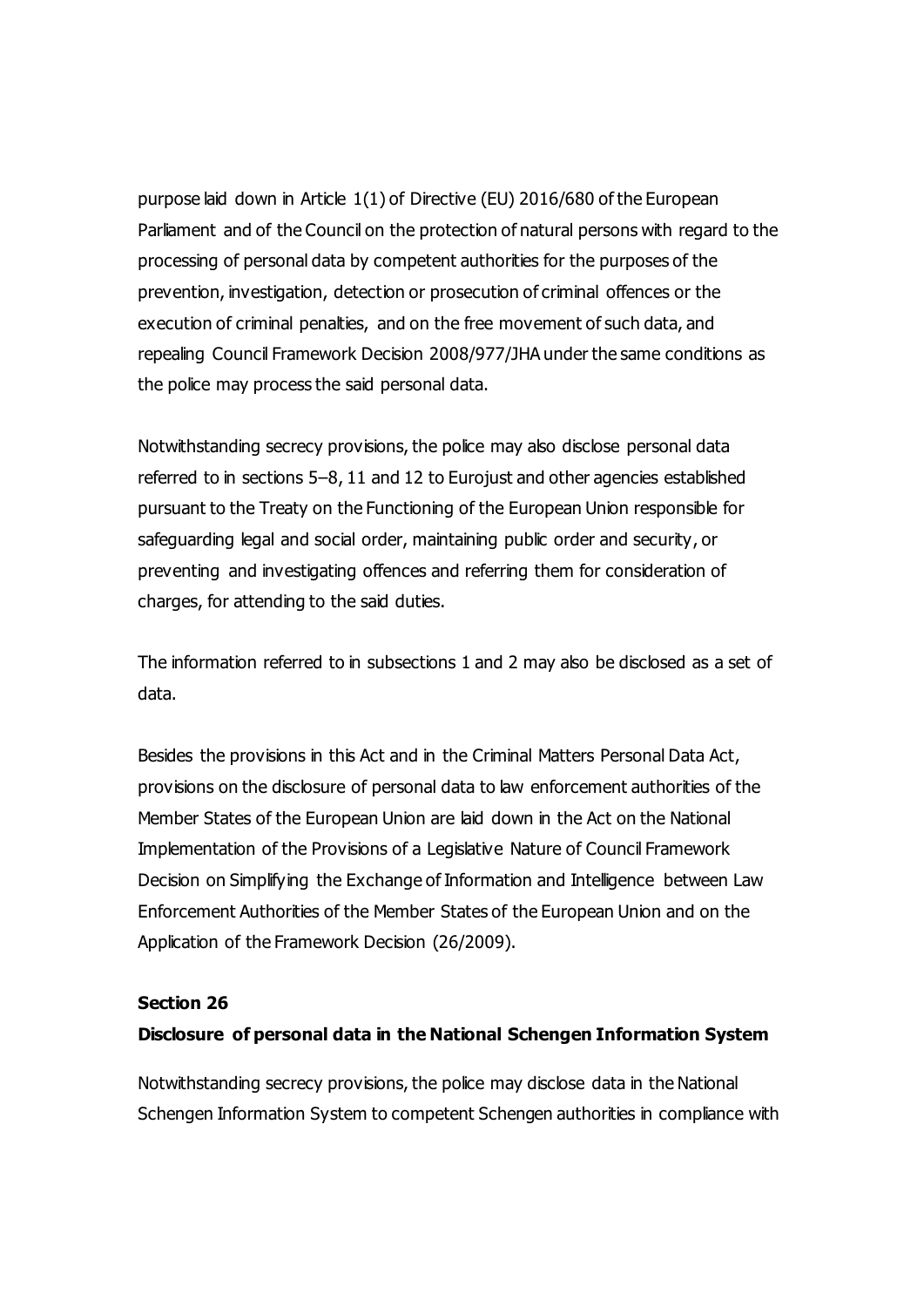the legislative basis for the Schengen Information System. Data may also be disclosed with the aid of a technical interface or as a set of data.

#### **Section 27**

# **Disclosure of personal data to states using the Schengen Information System and to the Schengen Information System**

Notwithstanding secrecy provisions, the police may disclose data referred to in the legislative basis for the Schengen Information System that are necessary for the purposes laid down in the legislative basis to the competent authorities of Schengen States and for recording in the Schengen Information System. The supplementary information referred to in the legislative basis for the Schengen Information System shall be supplied via the Sirene Bureau. The Finnish national Sirene Bureau is the National Bureau of Investigation. Data may also be disclosed with the aid of a technical interface or as a set of data.

#### **Section 28**

#### **Disclosure of personal data to Europol**

Notwithstanding secrecy provisions, the police may disclose personal data to the European Union Agency for Law Enforcement Cooperation in compliance with the Europol Regulation and the Act on the European Union Agency for Law Enforcement Cooperation (214/2017).

#### **Section 29**

#### **Disclosure of personal data to Eurodac**

Notwithstanding secrecy provisions, the police may disclose personal data to Eurodac in accordance with the Eurodac Regulation. The national Eurodac unit and the designated authority for law enforcement purposes referred to in Article 5(1) of the Eurodac Regulation is the National Bureau of Investigation.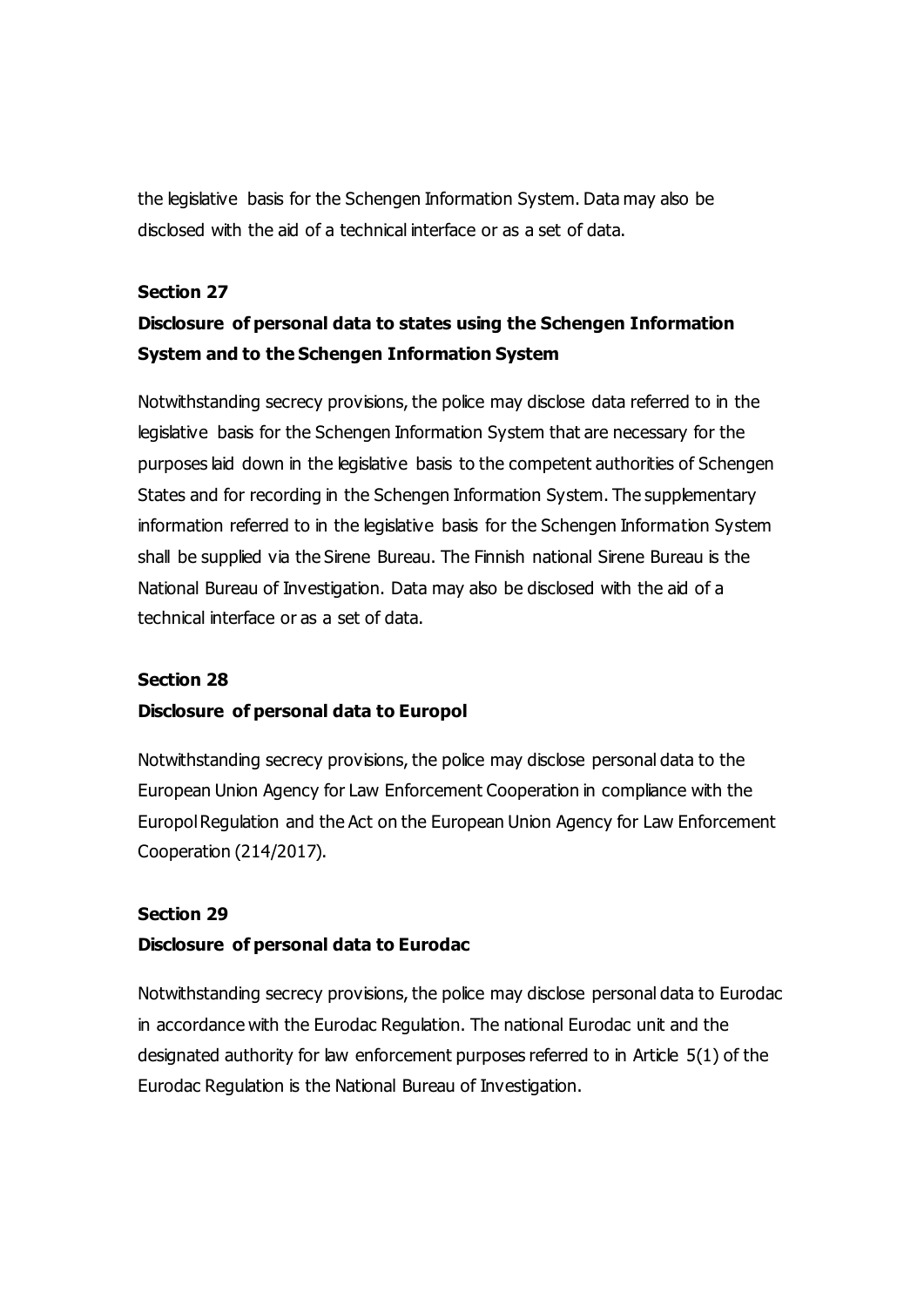#### **Section 30**

## **Disclosure of personal data pursuant to the Prüm Treaty and Prüm Decision**

The provisions of Articles 3, 9 and 12 of the Council Decision 2008/615/JHA on the stepping up of cross-border cooperation, particularly in combating terrorism and cross-border crime, hereafter the Prüm Decision, apply to the disclosure of DNA, fingerprint and vehicle registration data on the basis of a match search pursuant to the Convention between the Kingdom of Belgium, the Federal Republic of Germany, the Kingdom of Spain, the French Republic, the Grand Duchy of Luxembourg, the Kingdom of the Netherlands and the Republic of Austria on the stepping up of crossborder cooperation, particularly in combating terrorism, cross-border crime and illegal migration (Finnish Treaty Series 54/2007), hereafter the *Prüm Treaty*, and pursuant to the Prüm Decision.

Besides the provisions of Article 5, 10 and 14 of the Prüm Decision, section 25 of this Act applies to disclosure of personal data following a match referred to in subsection 1.

### **Section 31**

### **Other disclosure of personal data abroad**

Notwithstanding secrecy provisions, the police may disclose personal data in compliance with chapter 7 of the Criminal Matters Personal Data Act.

Notwithstanding secrecy provisions, the police may disclose:

1) personal data to the competent authorities referred to in international treaties or other arrangements concerning the readmission of persons entering the country and residing there without authorisation for the performance of the duties referred to in the said international treaties or arrangements;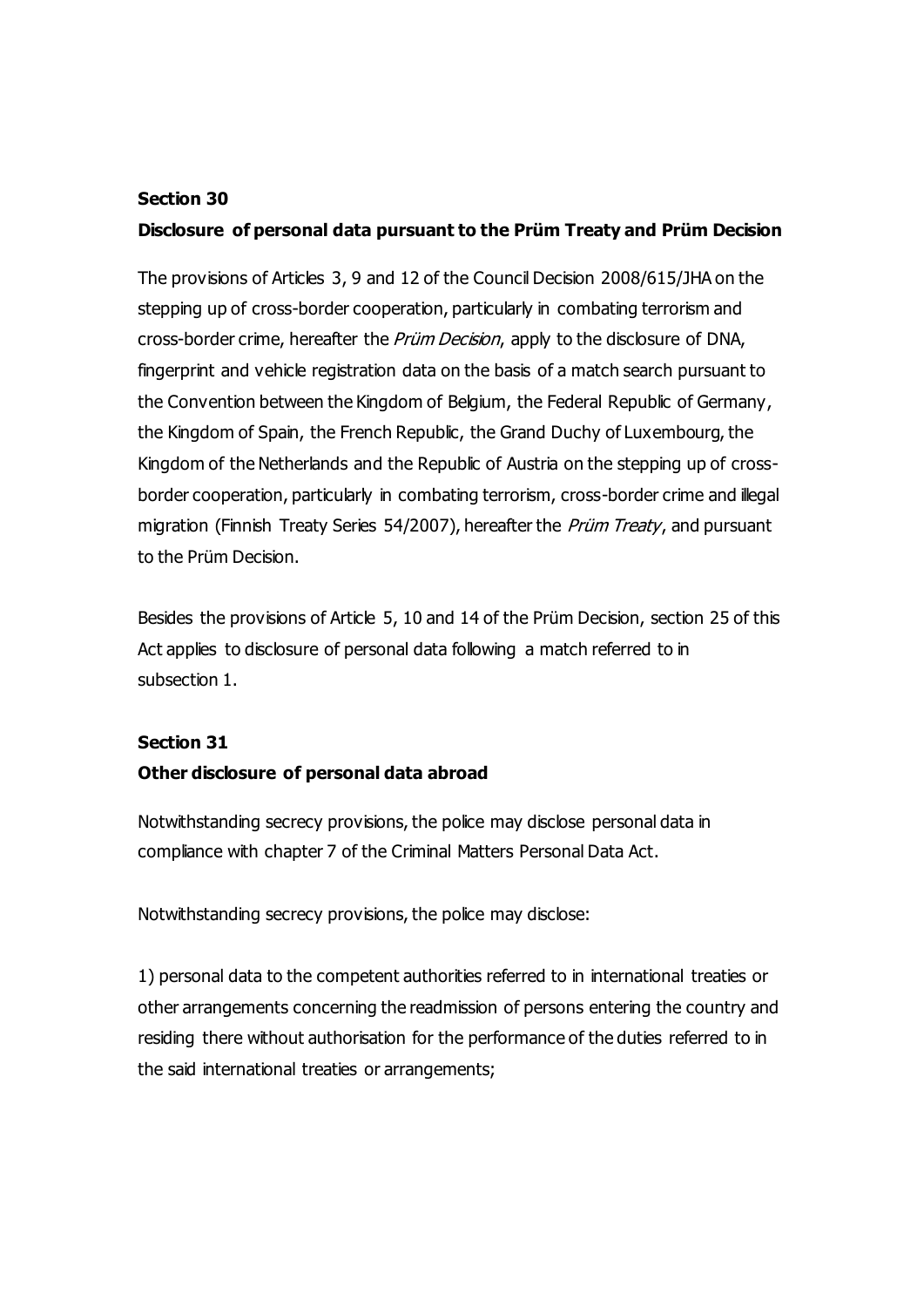2) personal data relating to the acquisition, possession, transfer, import and export of firearms, firearm components, cartridges and especially dangerous projectiles to an arms control authority of another state, provided that the disclosure of data is essential for the purpose of arms control.

The biometric data processed for the performance of the duties laid down in the Identity Card Act and in the Passport Act may be disclosed only for the purposes in accordance with section 15, subsection 2.

The information referred to in this section may also be disclosed as a set of data.

# **Section 32 Decisions on disclosing data**

The decision on the right to disclose, with the aid of a technical interface or as a set of data, information in the filing system of the police and on the right of the authorities referred to in chapter 3 to disclose information, with the aid of a technical interface or as a set of data, to the information system of the police is taken by the controller or another police unit assigned by the controller to carry out this duty.

When deciding on disclosure, the quality of the data to be disclosed shall be taken into account to ensure the data protection and data security of the data subject.

## **Chapter 5**

**Erasure and archiving of personal data**

### **Section 33**

## **Erasure of personal data relating to criminal matters**

Data concerning a criminal matter referred to the prosecutor for a decision are erased: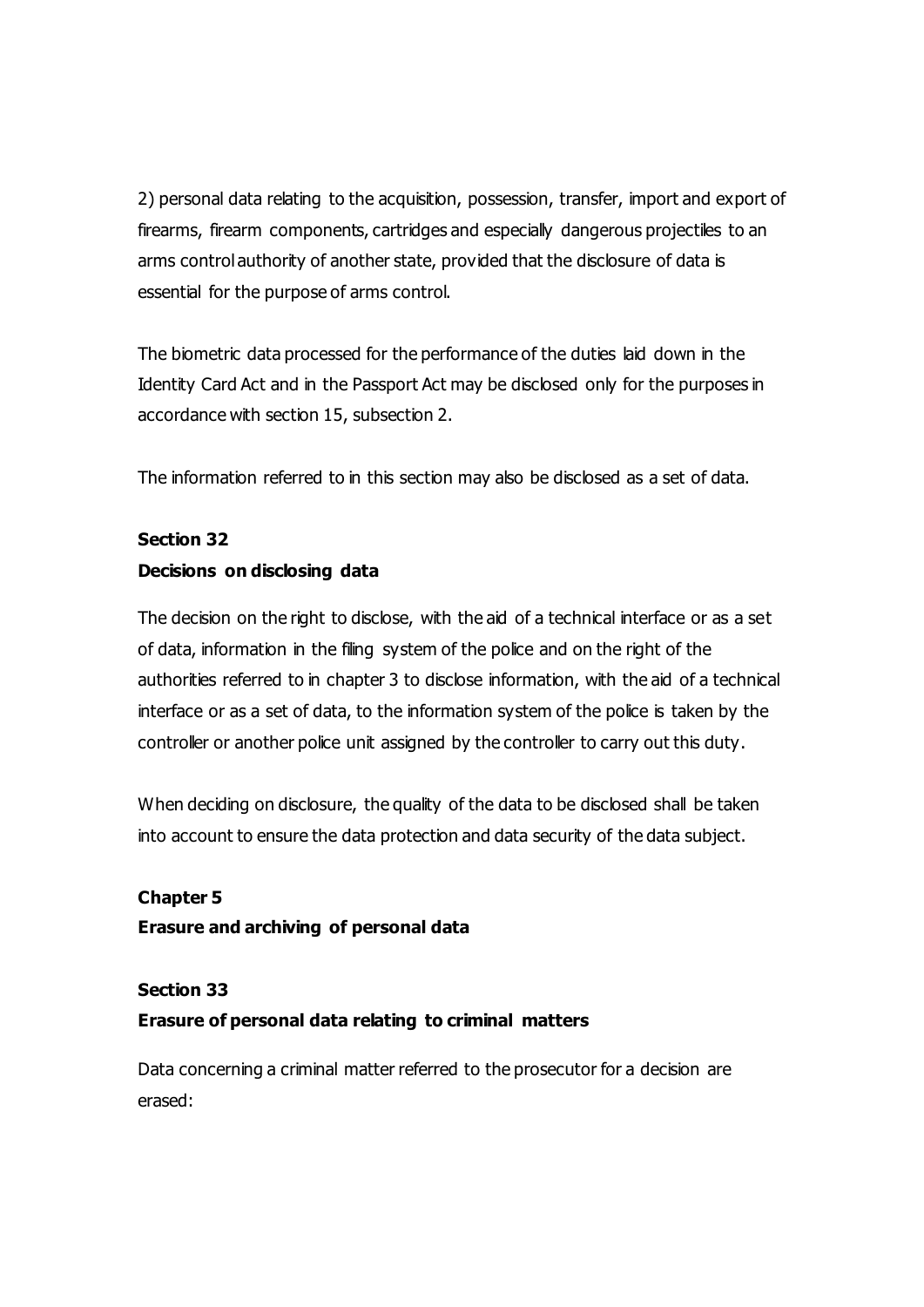1) five years after the referral of the criminal matter to the prosecutor, if the most serious offence suspected in the criminal matter may result in a fine or a maximum imprisonment of one year;

2) ten years after the referral of the criminal matter to the prosecutor, if the most serious offence suspected in the criminal matter may result in an imprisonment of more than one year and no more than five years;

3) twenty years after the referral of the criminal matter to the prosecutor, if the most serious offence suspected in the criminal matter may result in an imprisonment of over five years.

The data referred to in subsection 1 are, however, erased at the earliest one year after the expiration of the limitation period for bringing charges for the offence.

Data on criminal matters other than those referred to in subsection 1 are erased one year after the expiration of the limitation period for bringing charges for the latest suspected offence, but no earlier than five years after the recording of the criminal matter.

Personal identifying characteristics processed to establish identity are erased no later than ten years after the last entry concerning the person suspected of an offence. However, the data are erased no later than ten years after the death of the data subject if the most serious punishment for the most severe offence recorded is a minimum imprisonment of one year.

The personal identifying characteristics of a data subject who was under 15 years of age at the time of committing the offence are erased no later than five years after the recording of the last entry concerning the person suspected of an offence, unless any of the entries concern an offence for which the only sanction is imprisonment.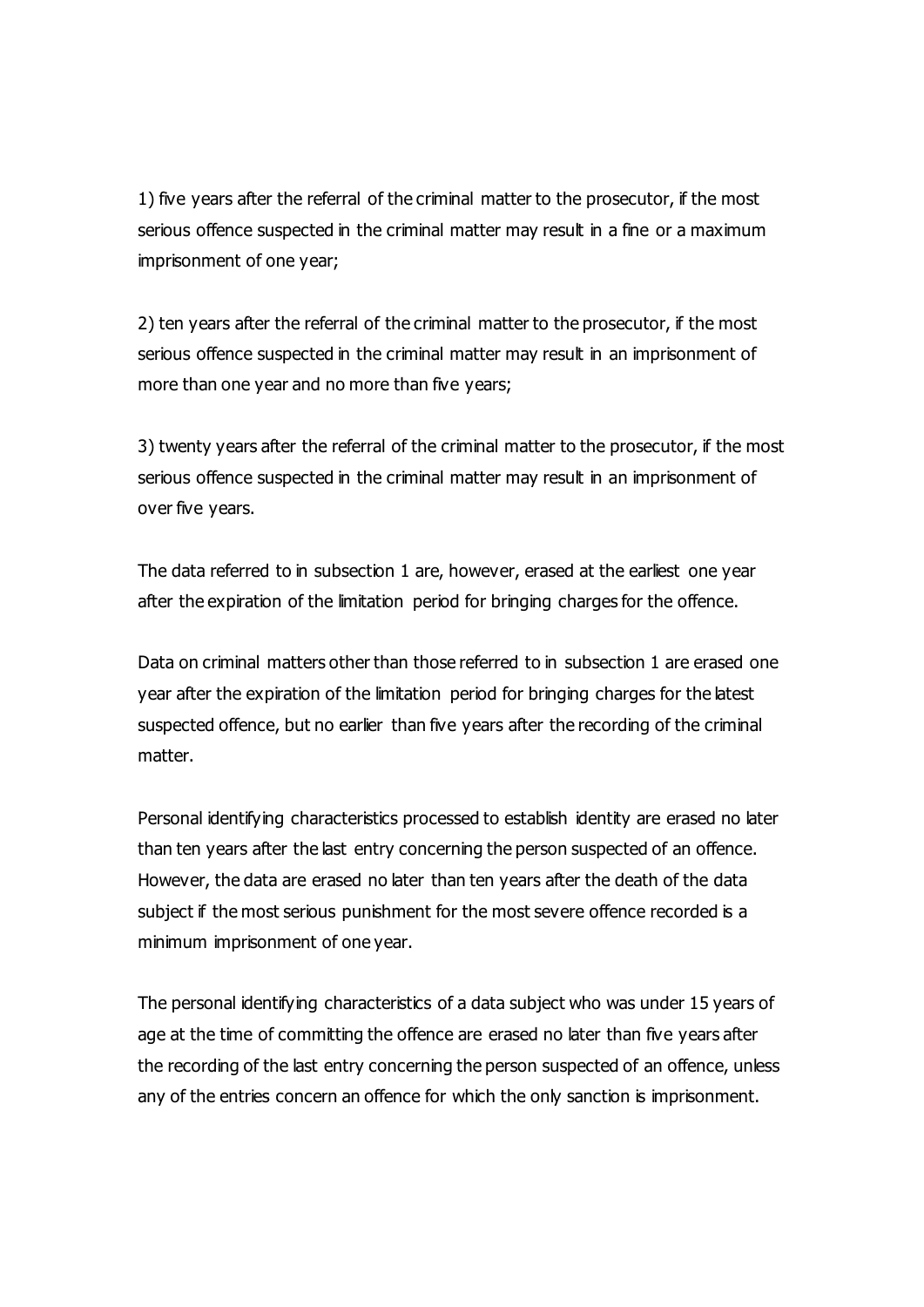The data referred to in subsections 4 and 5 are erased no later than one year after the entry, if, during the investigation, it was ascertained that no offence was committed or that there is no longer reason to suspect the person in question of an offence.

However, personal data relating to a criminal matter referred to in subsections 1–5 may be retained, if this is necessary for investigative, surveillance or other justified reasons or to ensure the rights of the data subject, other parties or employees of the police. The necessity of retaining personal data shall be reviewed at least every five years.

Logging and monitoring data concerning data processing based on the Prüm Treaty and the Prüm Decision are retained and erased in compliance with Article 39(4) and (5) of the Prüm Treaty and Article 30(4) and (5) of the Prüm Decision.

#### **Section 34**

### **Erasure of other personal data processed in investigations and surveillance**

Personal data processed in investigation and surveillance duties other than those referred to in section 33 are erased five years after the recording of the relevant report or matter, unless they are connected to a criminal matter under investigation.

By derogation from subsection 1:

1) data concerning a business prohibition are erased five years after the end of the prohibition;

2) data concerning a restraining order, a prohibition to visit or a protection measure referred to in the Act on the Application of the Regulation of the European Parliament and of the Council on Mutual Recognition of Protection Measures in Civil Matters are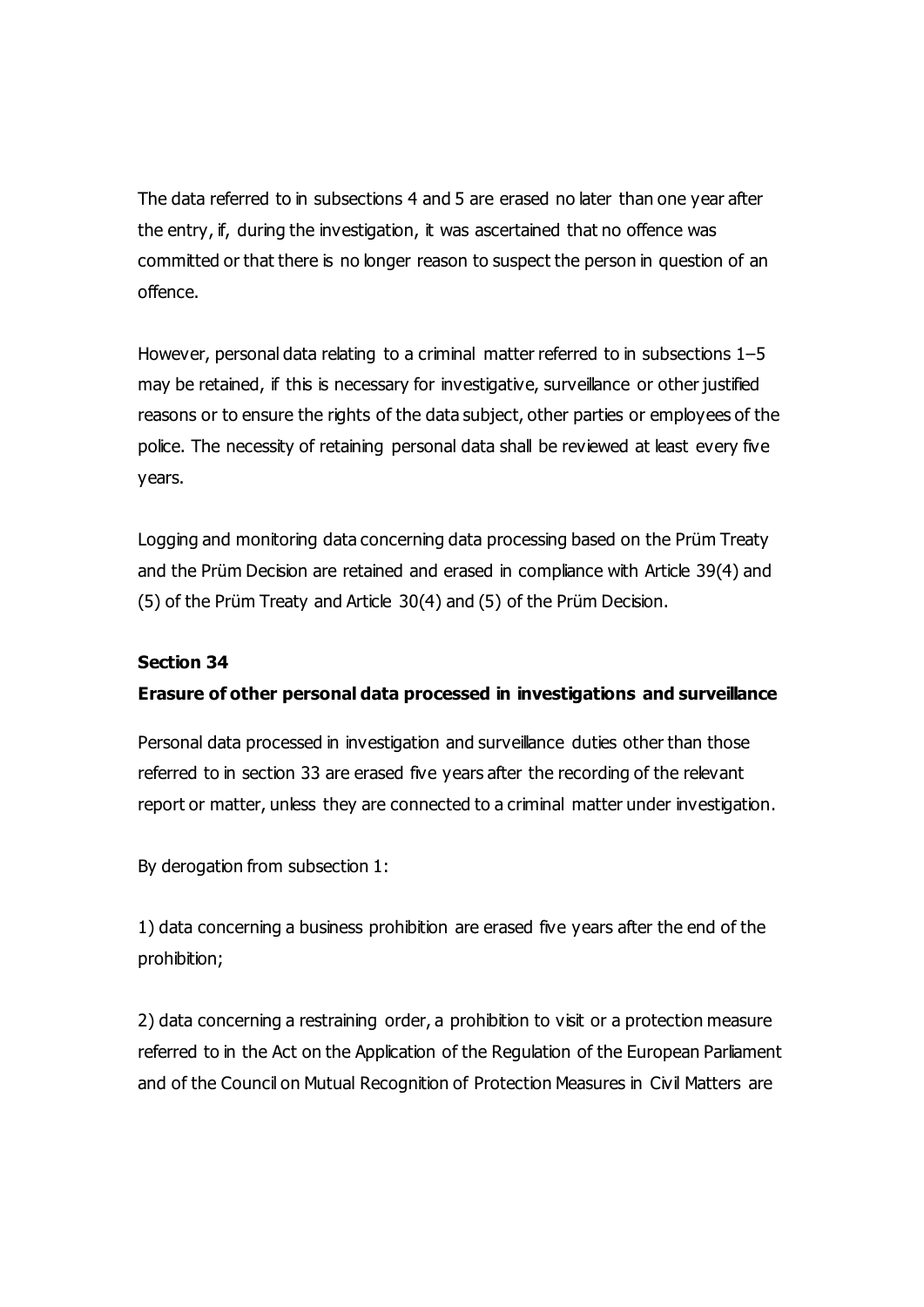erased five years after the imposition of the restraining order, prohibition to visit or protection measure;

3) data concerning probationary liberty under supervision or monitoring sentence are erased five years after the end of the probationary liberty under supervision or monitoring sentence;

4) other data concerning a warrant of apprehension, travel ban, prohibition to keep animals, hunting prohibition, national entry ban, community sanction or conditional release processed for the purpose of finding, monitoring, surveillance or protection of individuals are erased three years after the cancellation or expiry of the warrant or prohibition;

5) personal data processed for the purpose of finding people reported missing or identifying unidentified deceased persons are erased no earlier than five years after the finding of the missing person or identification of the unidentified deceased person; however, information on close relatives necessary for the purpose of finding people reported missing and identifying unidentified deceased persons are erased at the request of the data subject or immediately once they are no longer necessary for the purpose of the processing;

6) personal identifying characteristics processed for the performance of the duties laid down in section 131 of the Aliens Act and travel document information are erased ten years after the last entry concerning the data subject; however, if the data subject is granted Finnish citizenship, the data are erased, one year after the date on which the controller was notified of the granting of the citizenship.

The data referred to in subsection 2, paragraph 6 and section 6, paragraph 3 are erased no later than one year after the death of the data subject.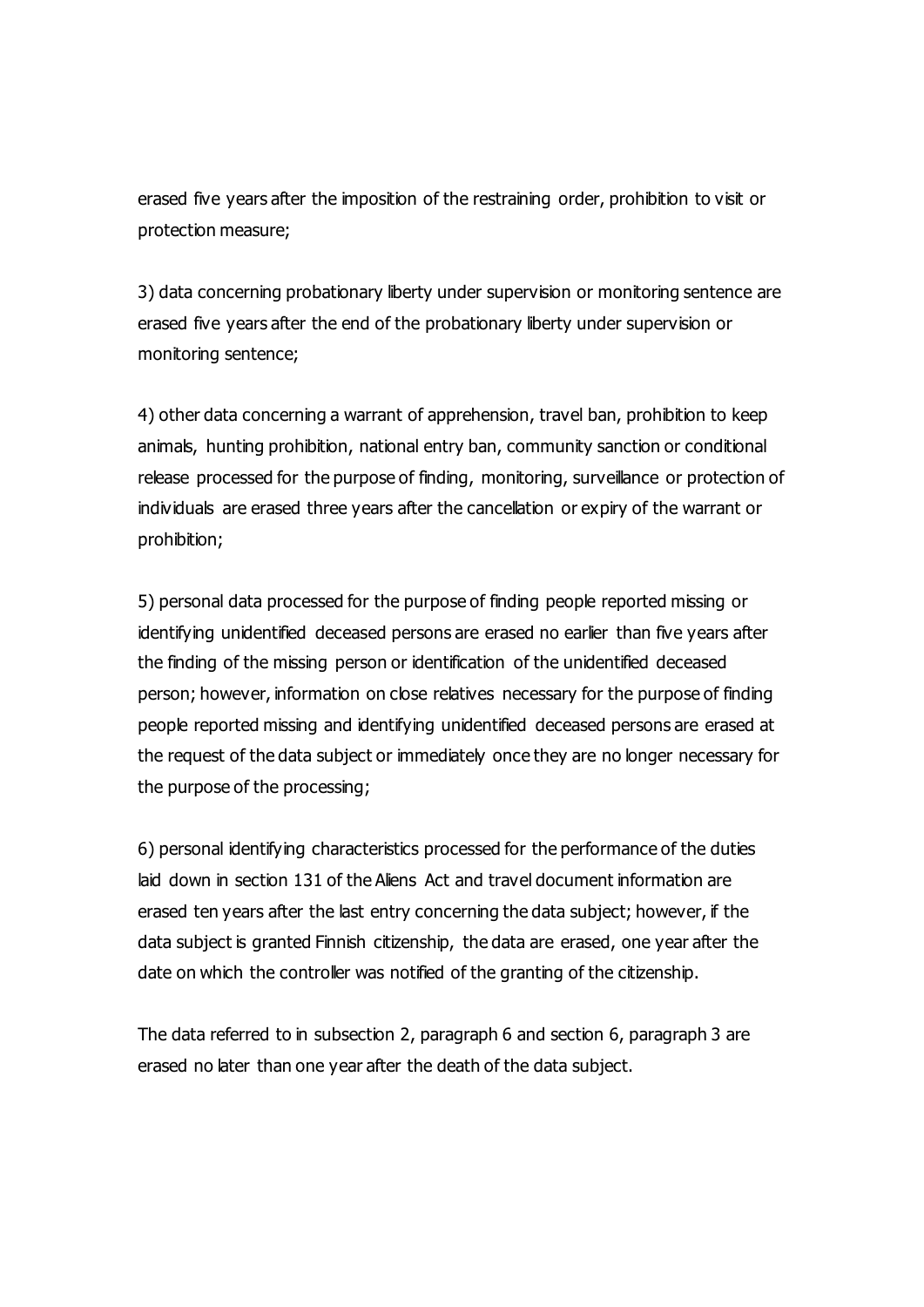However, personal data referred to in subsections 1–3 may be retained, if this is necessary for investigative, surveillance or other justified reasons or to ensure the rights of the data subject, other parties or employees of the police. The necessity of retaining personal data shall be reviewed at least every five years.

#### **Section 35**

# **Erasure of personal data relating to the prevention and detection of offences**

Personal data relating to the prevention and detection of offences are erased no later than ten years after the last entry concerning an offence, criminal activity or action. The data referred to in section 7, subsection 5 are, however, erased no later than six months after making the entry, and the data referred to in section 8, subsection 1, paragraph 4 are erased no later than one year after the death of the data subject.

However, personal data referred to in subsection 1 may be retained, if this is necessary for investigative, surveillance or other justified reasons or to ensure the rights of the data subject, other parties or employees of the police. The necessity of retaining personal data shall be reviewed at least every five years.

#### **Section 36**

### **Erasure of data concerning covert human intelligence sources**

Data concerning covert human intelligence sources are erased no later than ten years after the last entry.

### **Section 37**

# **Erasure of personal data processed for the quality assurance of DNA samples**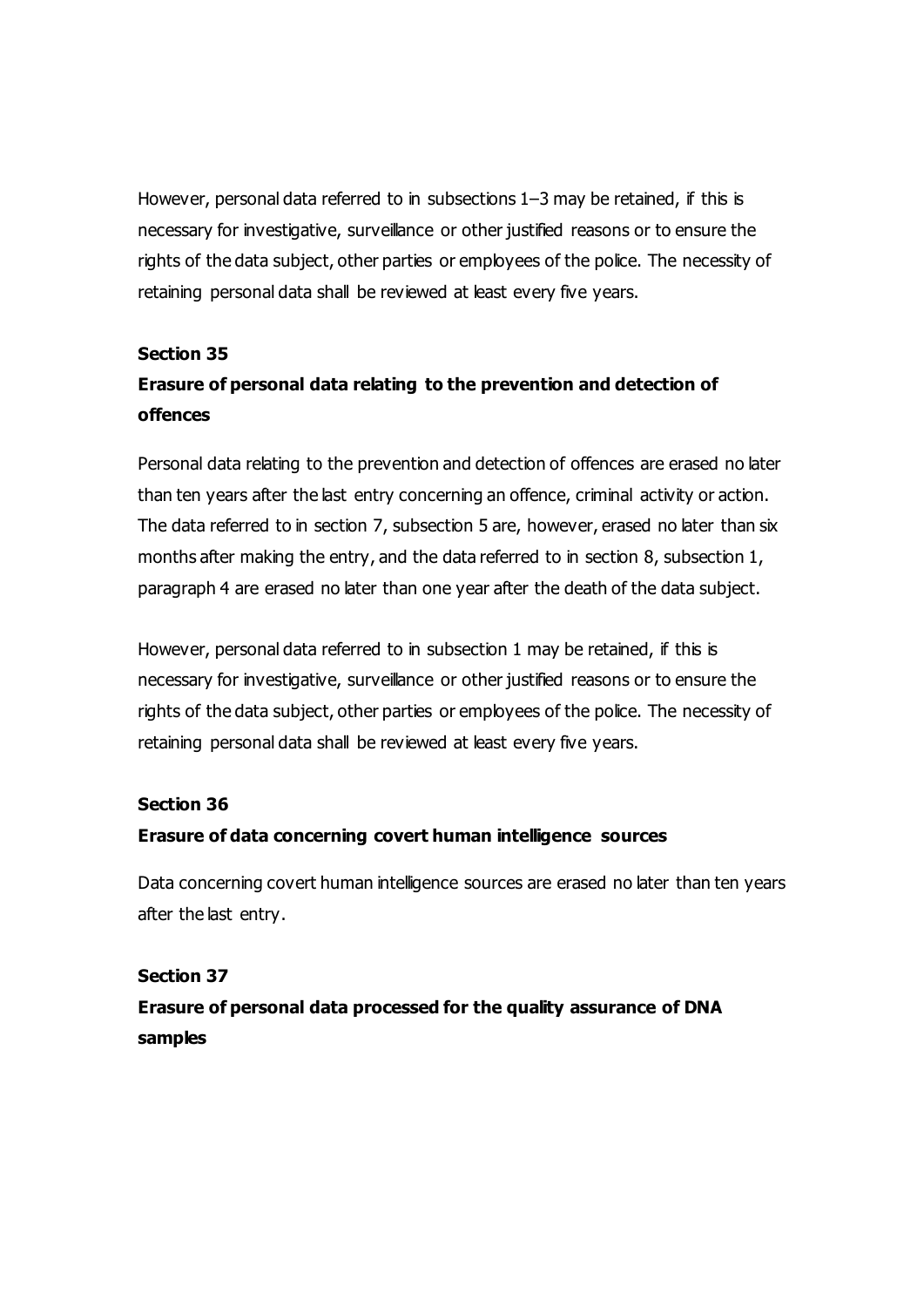Personal data processed for the quality assurance of DNA samples are erased at the request of the data subject or immediately once they are no longer necessary for the purpose of the processing.

The necessity of retaining the personal data shall be reviewed at least once a year.

### **Section 38**

## **Erasure of personal data processed in other statutory duties of the police**

Personal data processed for the performance of licence services or surveillance duties are erased no later than twenty years after the relevant decision or lapse thereof, expiry of the period of validity indicated in the decision, or entry of the personal data.

By derogation from paragraph 1:

1) data contained in a firearm notice referred to in the Firearms Act are erased no later than three years after making the entry;

2) personal data processed pursuant to section 42c of the Firearms Act are erased thirty years after the disposal of the item in question; however, the data may be processed only for the purposes laid down in section 11 of this Act for a period of ten years after the disposal of the item;

3) personal data concerning lost-and-found services are erased no later than one year after making the entry;

4) personal data included in reports on suspected violations referred to in chapter 7, section 9 of the Act on Preventing Money Laundering and Terrorist Financing are erased in accordance with subsection 2 of the said section and other personal data relating to supervision in accordance with the said chapter are erased no later than five years after making the entry;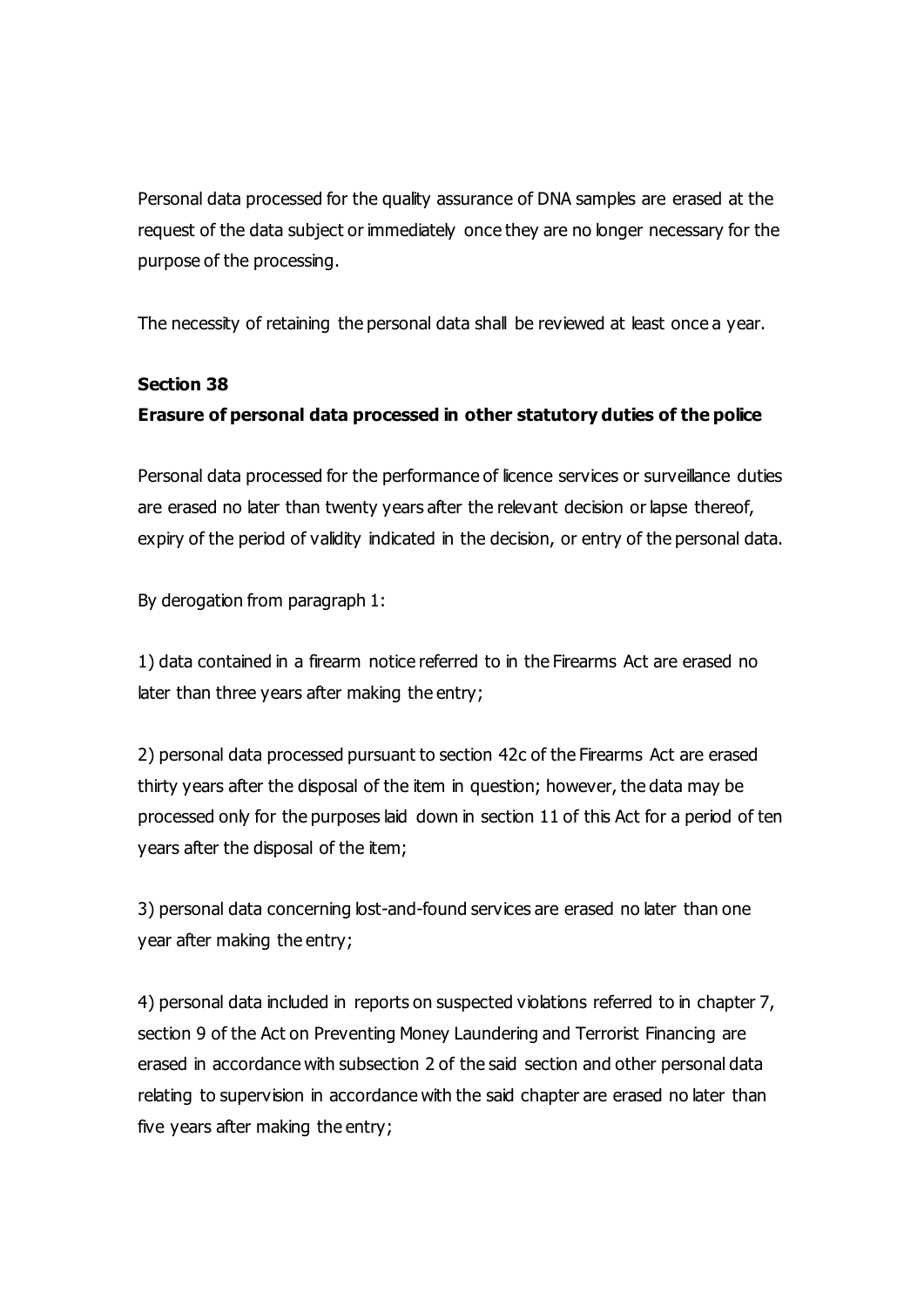5) data concerning administrative sanctions are erased no later than five years after making the entry;

6) personal data concerning the customers of gambling operators, traders or corporations under supervision processed for the purpose of supervision in accordance with the Lotteries Act and the Act on Preventing Money Laundering and Terrorist Financing are erased once retaining the data is no longer necessary for the performance of the supervision duty.

However, the personal data referred to in subsection 1 and subsection 2, paragraph 1 are erased no later than one year after the death of the data subject, unless there are special reasons to retain the data. The necessity of retaining personal data shall be reviewed at least every five years.

#### **Section 39**

### **Data found to be incorrect**

Notwithstanding the provisions of the Criminal Matters Personal Data Act and the Data Protection Regulation on the rectification of incorrect data, any data that are found to be incorrect may be kept with the rectified data if this is necessary to ensure the rights of the data subject, other parties or employees of the police. Such data may only be used for the stated purpose.

However, data found to be incorrect may not be retained in the National Schengen Information System.

Any data found to be incorrect and retained pursuant to subsection 1 shall be erased immediately once the storing of the data is no longer necessary to ensure the relevant rights.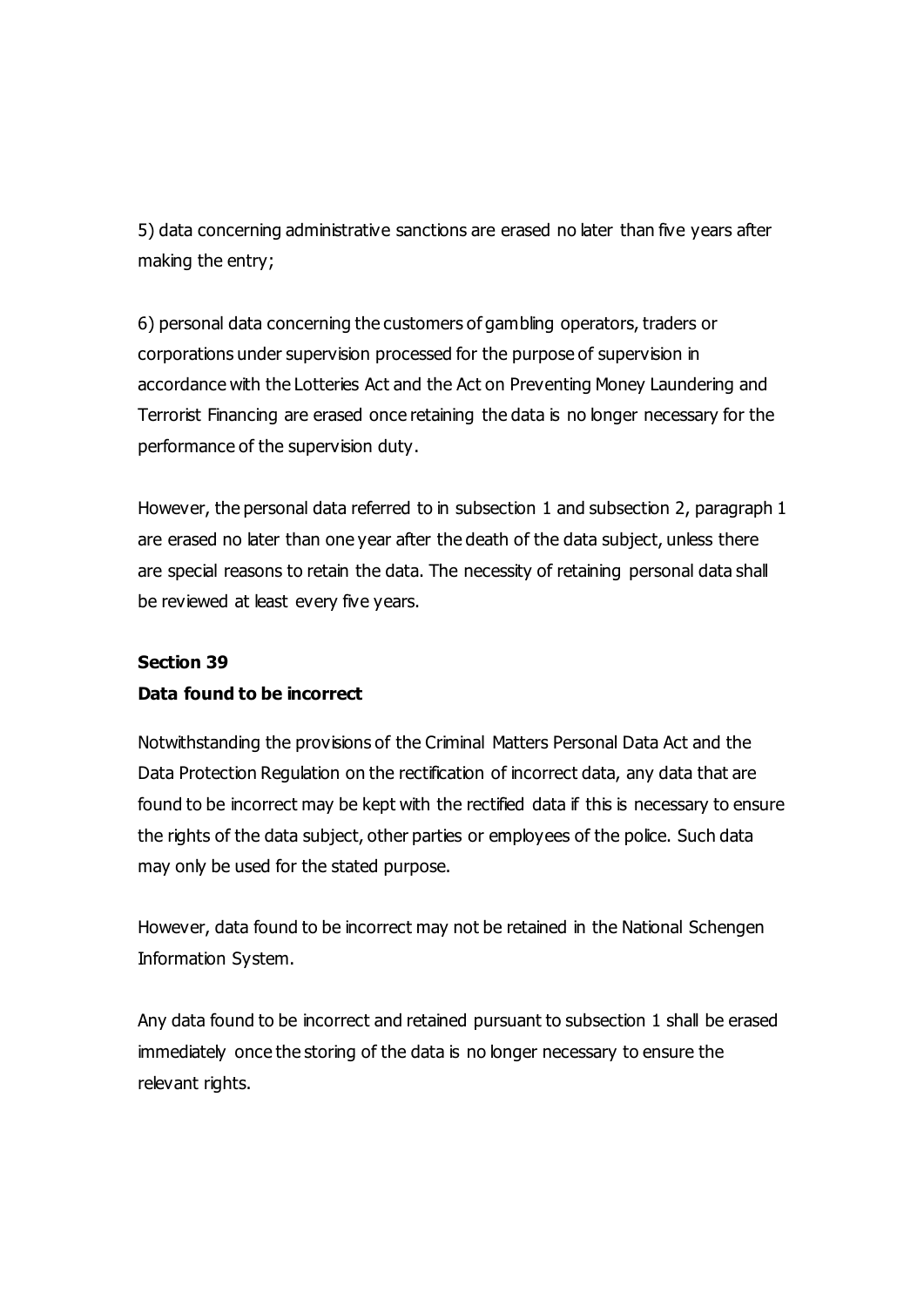# **Section 40 Archiving information**

Separate provisions are issued on archiving duties and documents to be archived.

# **Chapter 6 Rights of data subjects**

## **Section 41**

## **Implementing the right of access of the data subject**

For the purpose of implementing the right of access of the data subject referred to in section 23 of the Criminal Matters Personal Data Act and the right of access by the data subject referred to in Article 15 of the Data Protection Regulation, the controller provides access to the necessary personal data and other information, unless the controller has ordered some other police unit to provide the requested information.

The data subject shall, when exercising his or her right of access, make a request to this effect in person to the controller or some other police unit referred to in subsection 1 and prove his or her identity. The request may also be submitted by using the strong electronic identification referred to in the Act on Strong Electronic Identification and Electronic Trust Services (617/2009), if such service is available.

## **Section 42**

## **Limitations to the right of access**

By derogation from section 23 of the Criminal Matters Personal Data Act, the right of access does not apply to:

1) the personal data referred to in section 9;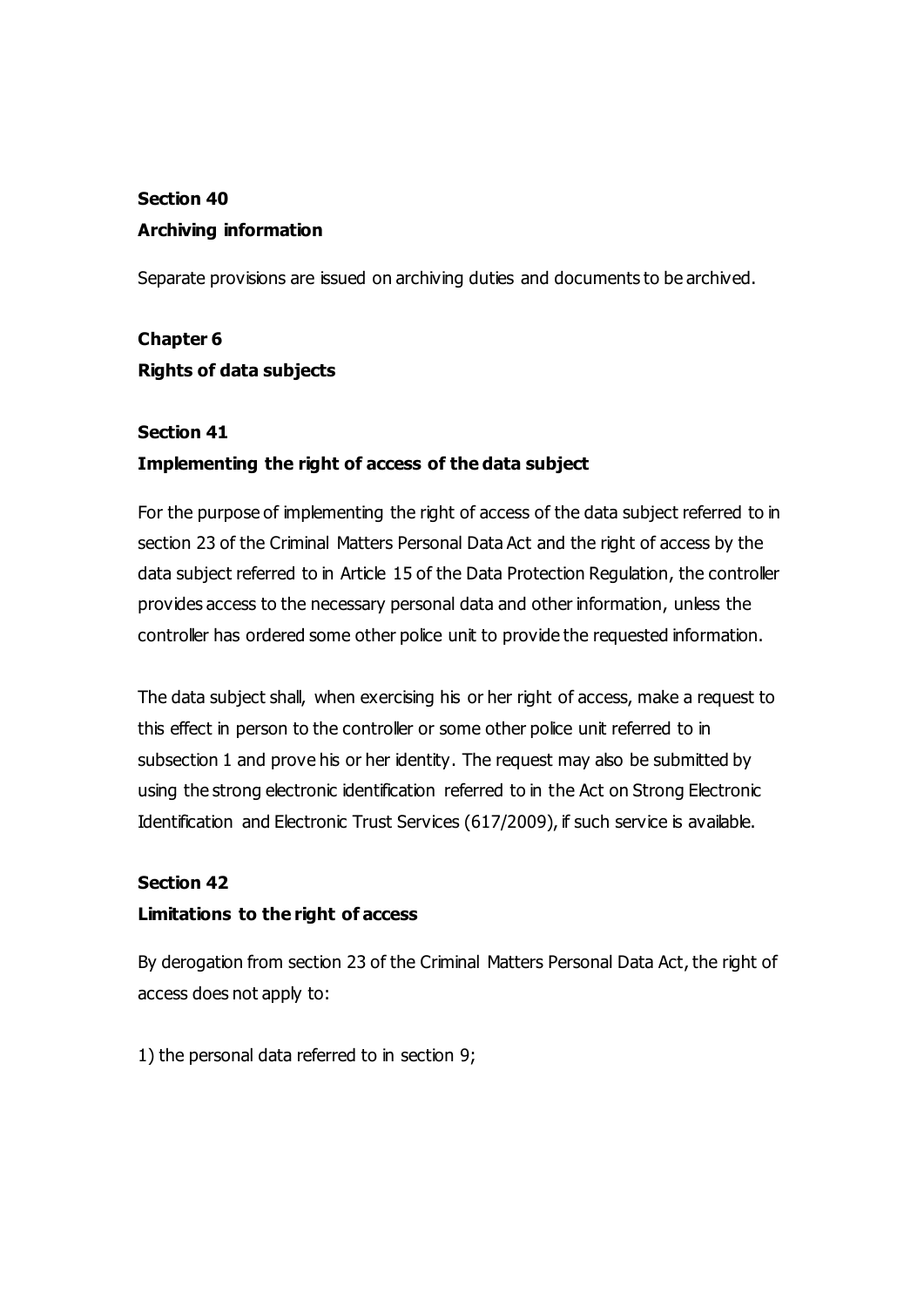2) personal data in the Schengen Information System relating to discreet surveillance or specific checks;

3) information concerning the tactical and technical methods of the police, observation data, personal data of covert human intelligence sources or data used for forensic investigation purposes included in the personal data referred to in sections 5–8;

4) personal data acquired using the intelligence gathering methods in accordance with chapter 5 of the Police Act and chapter 10 of the Coercive Measures Act or pursuant to section 157 of the Act on Electronic Communication Services.

Provisions on the exercise of the rights of the data subject through the Data Protection Ombudsman are laid down in section 29 of the Criminal Matters Personal Data Act. The request relating to the exercise of the rights shall be made to the Data Protection Ombudsman or to the police in accordance with section 41, subsection 2 of this Act. A request made to the police shall be referred to the Data Protection Ombudsman without delay.

#### **Section 43**

## **Exercise of the right of access to data in the data file maintained by the technical support function of the Schengen Information System**

Besides the provisions of section 41, everyone has the right to request the supervisory authority referred to in Article 115 of the Convention implementing the Schengen Agreement on the gradual abolition of checks at common borders (Finnish Treaty Series 23/2001) to check that the collection, recording, processing and use of their personal data in the data file maintained by the technical support function of the Schengen Information System takes place in a lawful and correct manner. The request shall be made to the Data Protection Ombudsman or to the police in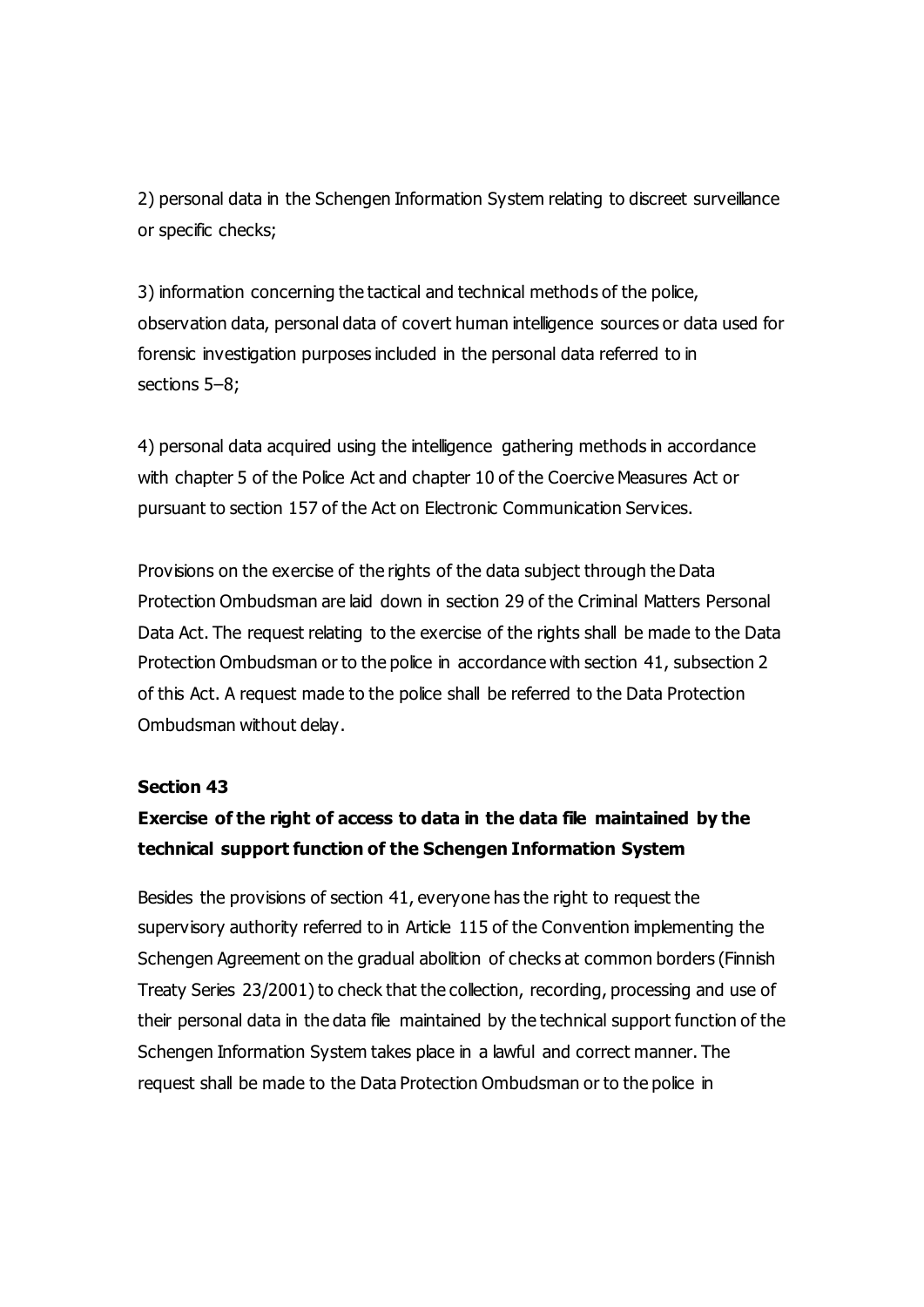accordance with section 41, subsection 2 of this Act. A request made to the police shall be referred to the Data Protection Ombudsman without delay.

#### **Section 44**

# **Exercise of the right of access in the case of personal data processed pursuant to the Prüm Treaty and Prüm Decision**

Besides the provisions of section 41, everyone has the right to request the Data Protection Ombudsman to verify that the processing of their personal data pursuant to the Prüm Treaty and Prüm Decision takes place in accordance with the law. The request shall be made to the Data Protection Ombudsman or to the police in accordance with section 41, subsection 2 of this Act. A request made to the police shall be referred to the Data Protection Ombudsman without delay.

### **Section 45**

### **The right of the data subject to restriction of processing**

Article 18 of the Data Protection Regulation on the right to restriction of processing does not apply to the processing of personal data referred to in this Act.

### **Chapter 7**

# **Processing of personal data by the Finnish Security and Intelligence Service**

# **Section 46 Scope of application**

This chapter lays down provisions on the processing of personal data under section 1, subsection 1 of this Act that are necessary for the performance of the duties of the Finnish Security and Intelligence Service referred to in section 10 of the Act on Police Administration (110/1992).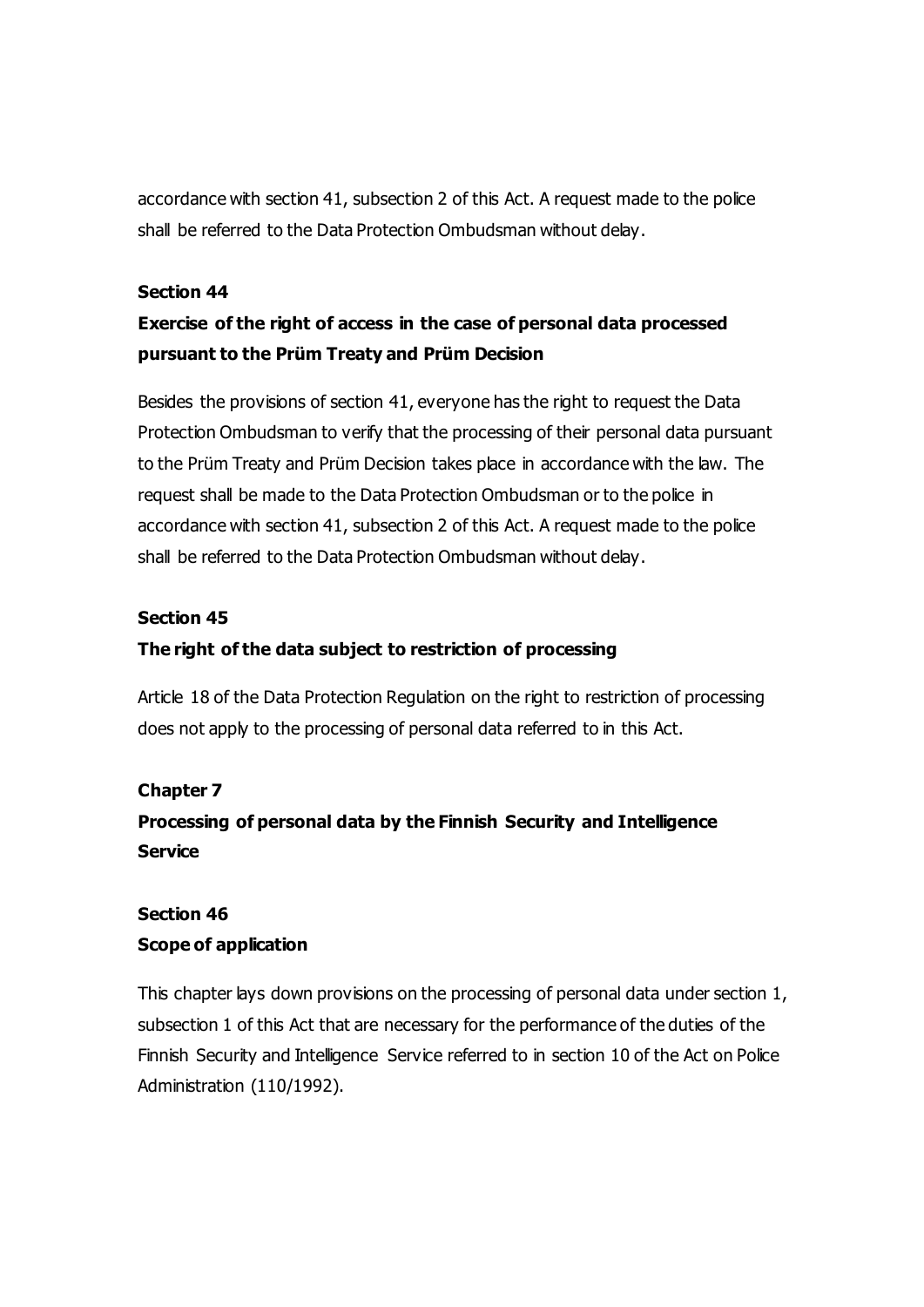The provisions of the Criminal Matters Personal Data Act apply to the processing of personal data that are necessary for the performance of the duties of the Finnish Security and Intelligence Service referred to in subsection 1, excluding section 10, subsection 2, section 54 and chapter 7 of the Act, unless otherwise provided in this chapter.

The processing of personal data shall comply with the requirement of respect for fundamental and human rights, the principle of proportionality, the principle of minimum intervention, and the principle of intended purpose laid down in chapter 1 of the Police Act.

The processing of personal data shall not, without an acceptable reason, be based on a person's age, gender, origin, nationality, place of residence, language, religion, conviction, opinion, political activity, trade union activity, family relationships, state of health, disability, sexual orientation, or other reason related to that person.

Provisions on the punishment for a data protection offence are laid down in chapter 38, section 9 of the Criminal Code.

Provisions of the Act on the Openness of Government Activities (621/1999) apply to the secrecy of personal data, unless otherwise provided in this chapter.

## **Section 47 Controller**

The controller of the personal data referred to in this chapter is the Finnish Security and Intelligence Service.

## **Section 48**

**Processing of personal data by the Finnish Security and Intelligence Service**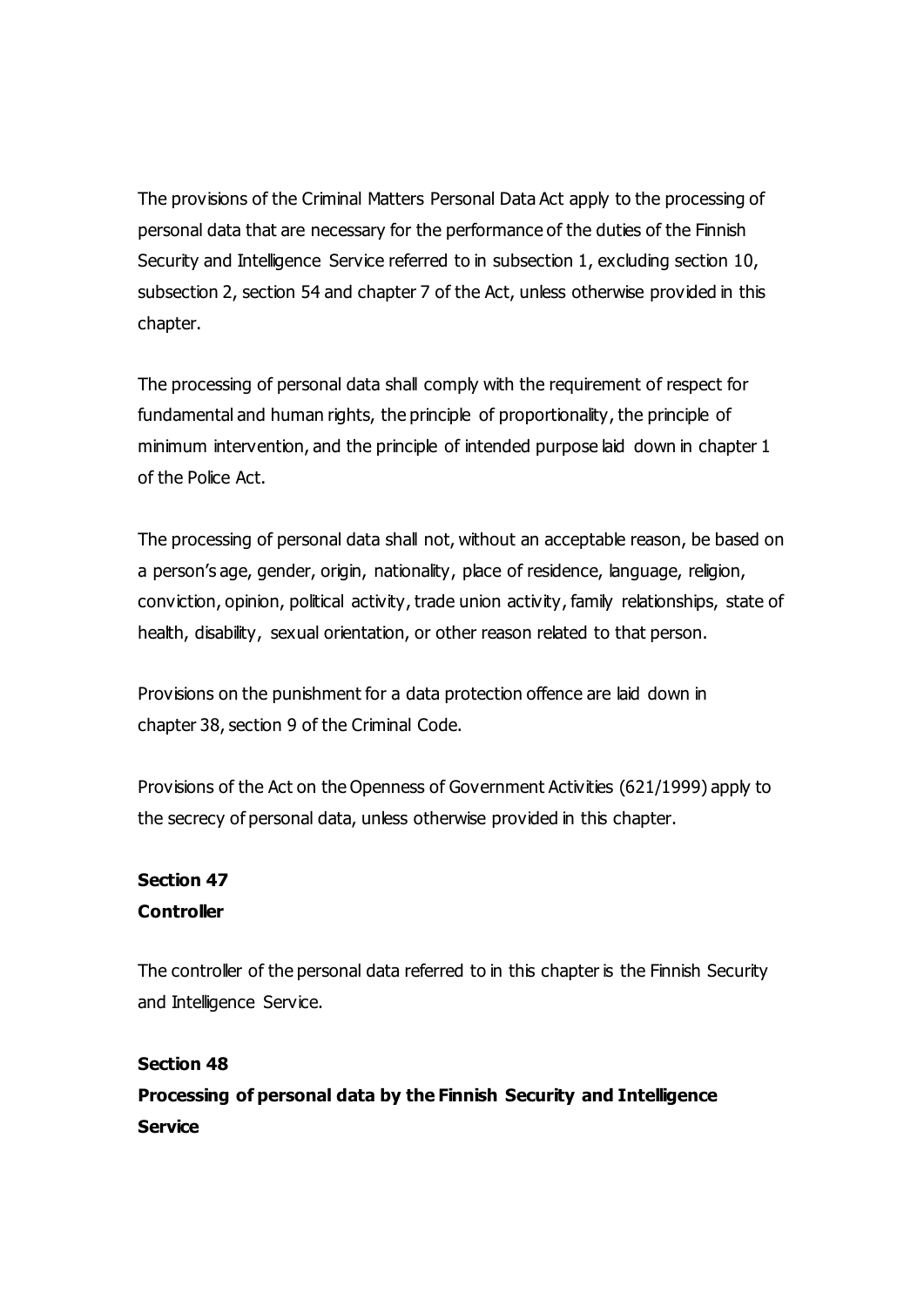The Finnish Security and Intelligence Service may only process personal data that are necessary for the protection of national security, prevention, detection and investigation of activities and schemes threatening state or social order or state security, or prevention and detection of offences threatening state or social order or state security.

Separate provisions are issued on the personal data processed for the purpose of security clearances.

### **Section 49**

### **Processing of basic personal data**

The Finnish Security and Intelligence Service may process the following necessary basic personal data referred to in section 48, subsection 1:

1) personal identity code and date of birth;

2) identification data relating to physical characteristics, as well as audio and video recordings;

3) other identification data than those referred to in paragraphs 1 and 2;

- 4) nationality and family relations;
- 5) place of residence;
- 6) education and occupation and work and service history;
- 7) contact details;
- 8) information on the person's death or declaration of death;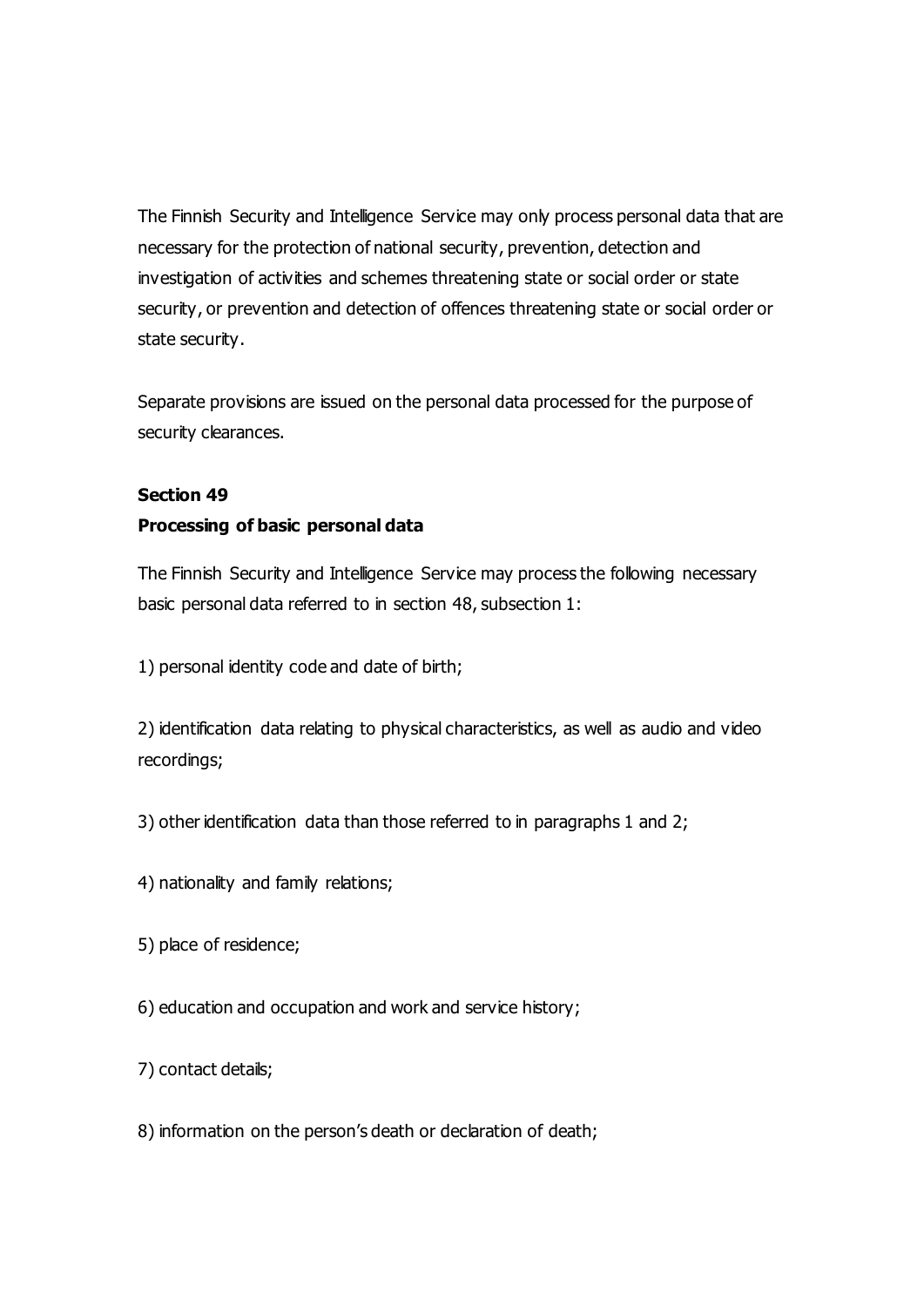9) identification data that can be linked to a legal or natural person;

10) information relating to legal persons;

11) essential information relating to travelling;

12) essential information on activities or behaviour of a person.

In addition, the Finnish Security and Intelligence Service may process data belonging to special categories of personal data that are essential for the performance of their duties.

# **Section 50 Disclosure of personal data**

Notwithstanding secrecy provisions, the Finnish Security and Intelligence Service may disclose personal data for the performance of their duties to other authorities or organisations entrusted with a public service task.

Furthermore, notwithstanding secrecy provisions, the Finnish Security and Intelligence Service may disclose personal data to other police units for the processing purposes referred to in section 13 and to other authorities or organisations entrusted with a public service task for the purposes referred to in chapter 4. The provisions of chapter 5a, section 55 apply to the disclosure, for the purpose of crime prevention, of data acquired by means of an information gathering method.

The Finnish Security and Intelligence Service may record personal data referred to in subsections 1 and 2 in the filing systems of the police in accordance with section 17.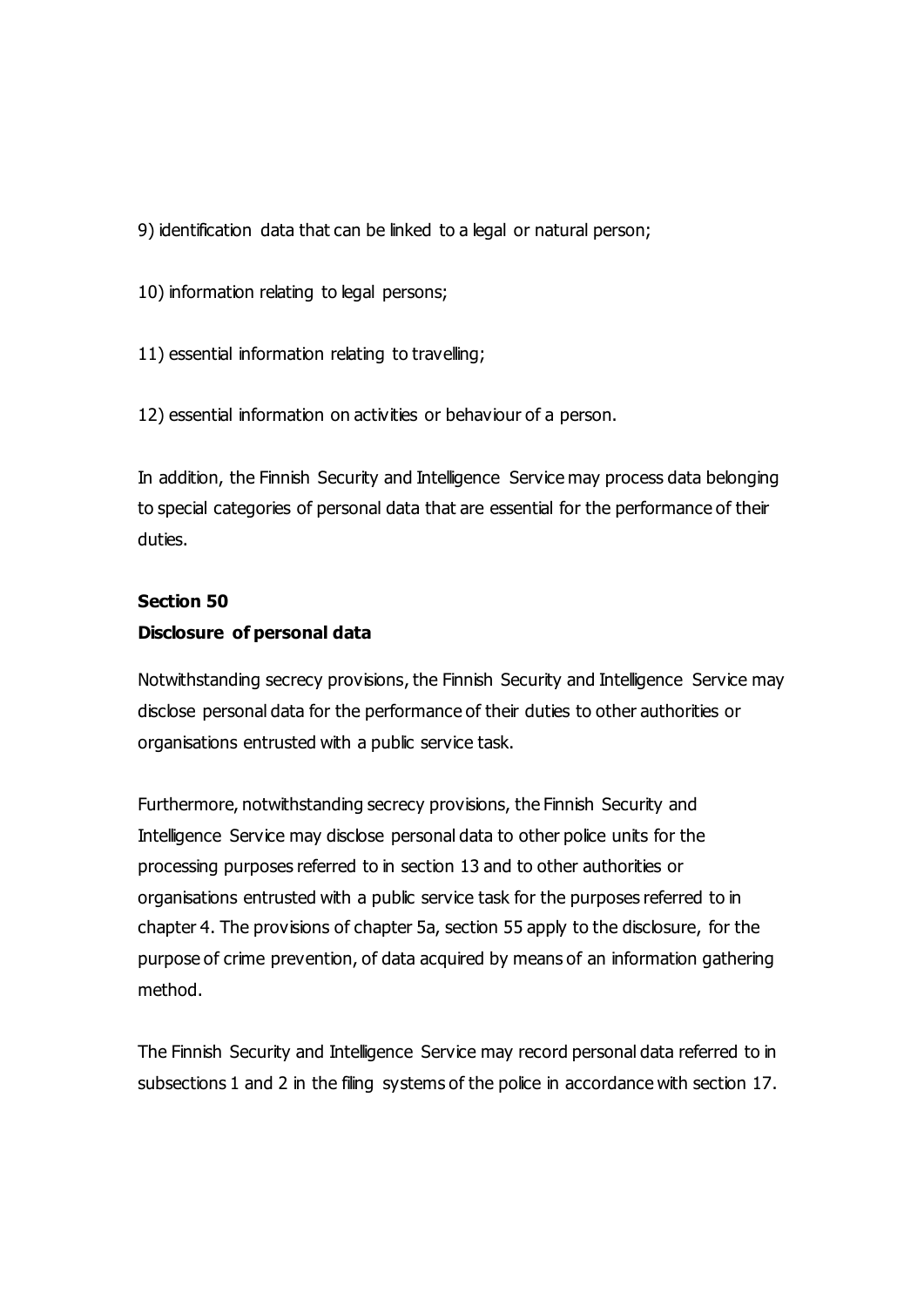Notwithstanding secrecy provisions, the Finnish Security and Intelligence Service may also disclose in individual cases personal data to private organisations or individuals, if there are serious reasons for this and this is essential for the performance of the duties of the Finnish Security and Intelligence Service.

#### **Section 51**

#### **Disclosure of personal data for the purposes of international cooperation**

Notwithstanding secrecy provisions, the Finnish Security and Intelligence Service may disclose personal data to foreign security and intelligence services or foreign authorities responsible for protecting national security, safeguarding legal and social order, maintaining public order and security, or preventing and investigating offences and referring them for consideration of charges, as well as to the International Criminal Police Organization (Interpol) and the European Union Agency for Law Enforcement Cooperation (Europol), provided that the disclosure is essential for the performance of the duties of the Finnish Security and Intelligence Service.

Notwithstanding secrecy provisions, the Finnish Security and Intelligence Service may also disclose the data referred to in subsection 1 to the parties specified in the subsection, provided that the data are essential for the performance of the duties of the relevant foreign authorities.

The Finnish Security and Intelligence Service may disclose personal data to international information systems in accordance with sections 26–29.

When deciding on disclosing data, attention shall also be paid to the human rights situation of the receiving state, the implications of the disclosure for the international relations of Finland, and international treaties and other obligations binding on Finland. Furthermore, attention shall be paid to the data protection level of the receiving state and the implications of the disclosure for the rights of the data subject.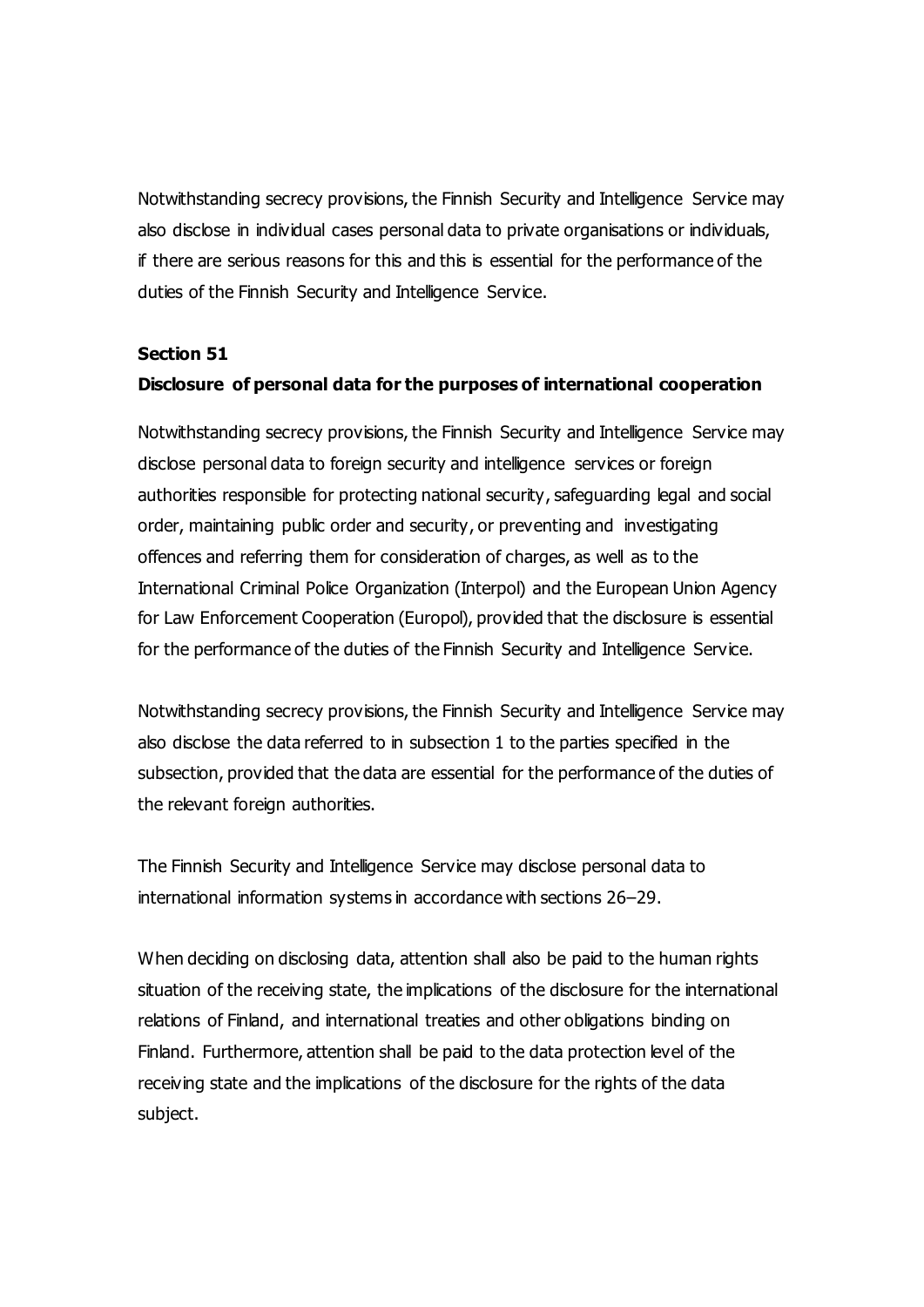International cooperation and exchange of information is prohibited where there are reasonable grounds to suspect that the cooperation or disclosure of data could result in a risk that a person would be subjected to the death penalty, torture or other degrading treatment, persecution, arbitrary deprivation of liberty, or unfair trial.

Extensive disclosure of data belonging to the special categories of personal data is prohibited.

Where necessary, conditions regarding the intended use of the data and forwarding of the data shall be appended to the disclosed data.

# **Section 52 Right to obtain information**

The Finnish Security and Intelligence Service has the right to obtain the data processed pursuant to chapter 2 that are necessary for the performance of its duties.

The Finnish Security and Intelligence Service has the right to obtain the data referred to in chapter 3 in a manner laid down in the chapter for the performance of its duties. The Finnish Security and Intelligence Service has the right to impose a conditional fine in accordance with section 19.

The Finnish Security and Intelligence Service has the right to obtain the information free of charge, unless otherwise provided elsewhere by law.

### **Section 53**

# **Processing of personal data received in connection with international cooperation**

The processing of personal data received from a foreign security and intelligence service shall comply with the conditions set by the provider of the data concerning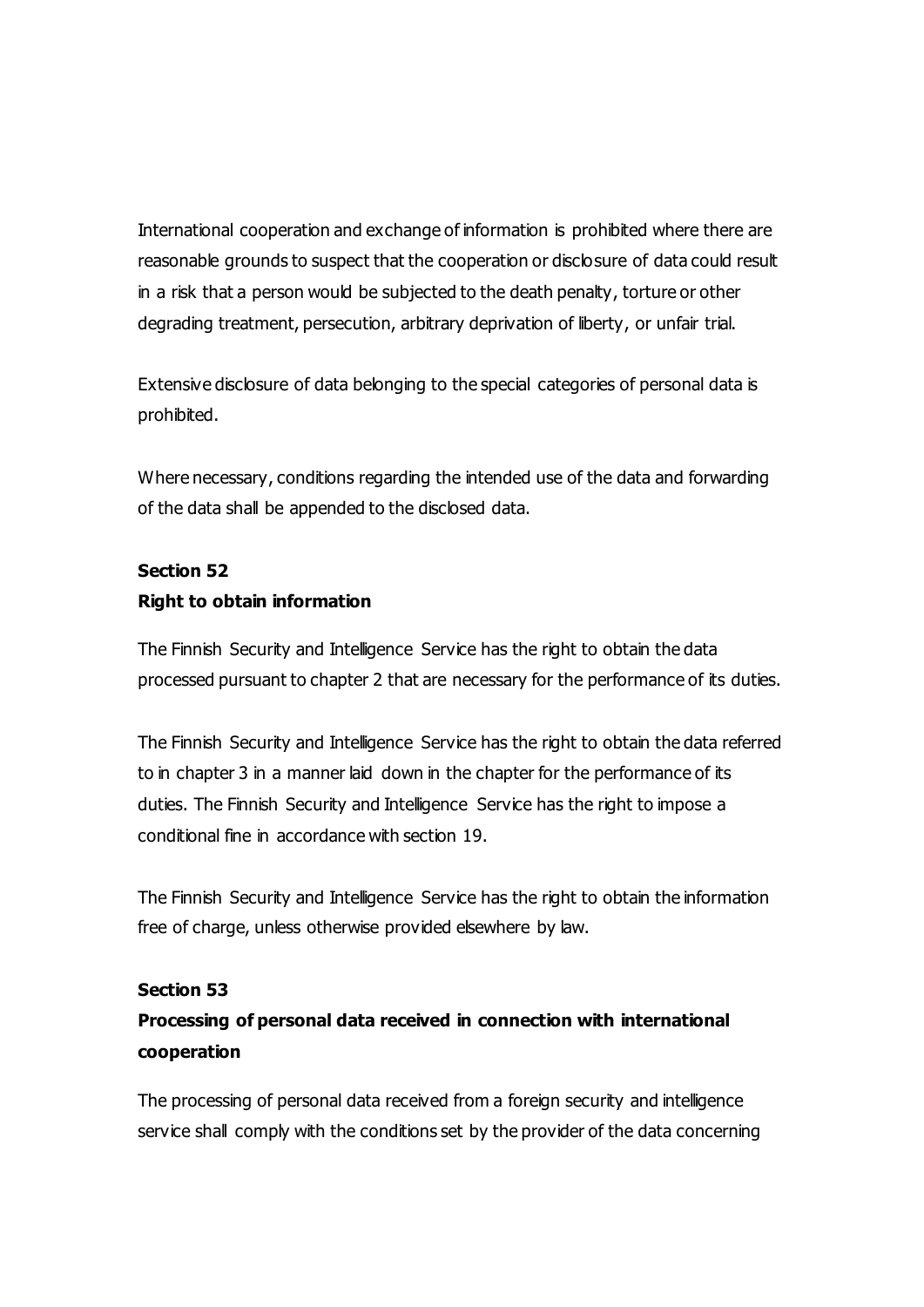secrecy, non-disclosure, restrictions on the use of the data, forwarding of the data and returning of the disclosed data.

#### **Section 54**

# **Right of the Finnish Security and Intelligence Service to maintain a filing system**

Where the controller has the right laid down elsewhere by law to disclose, notwithstanding secrecy provisions, personal data contained in its filing system with the aid of a technical interface or as a set of data, the Finnish Security and Intelligence Service may compare the data in the filing system in question with the contents of its own filing systems for the purpose of maintaining its information system. All unnecessary data shall be destroyed immediately after performing the comparison. Unnecessary data may not be recorded.

Where the initial or other than initial purpose of the processing of personal data is national security, the Finnish Security and Intelligence Service also has the right to, notwithstanding secrecy provisions, compare within its information system a data set compiled from another information system, provided that this is essential for the processing of data in a high security-level information system. The data set shall be destroyed immediately after the need for the comparison has passed. Data compiled for the purpose of comparison shall be kept separate from other data processed by the Finnish Security and Intelligence Service.

The Finnish Security and Intelligence Service has the right to obtain the information free of charge, unless otherwise provided elsewhere by law.

#### **Section 55**

### **Processing of personal data for purposes other than the initial purpose**

In addition to the provisions laid down in section 5, subsection 3 of the Criminal Matters Personal Data Act, notwithstanding secrecy provisions, information in the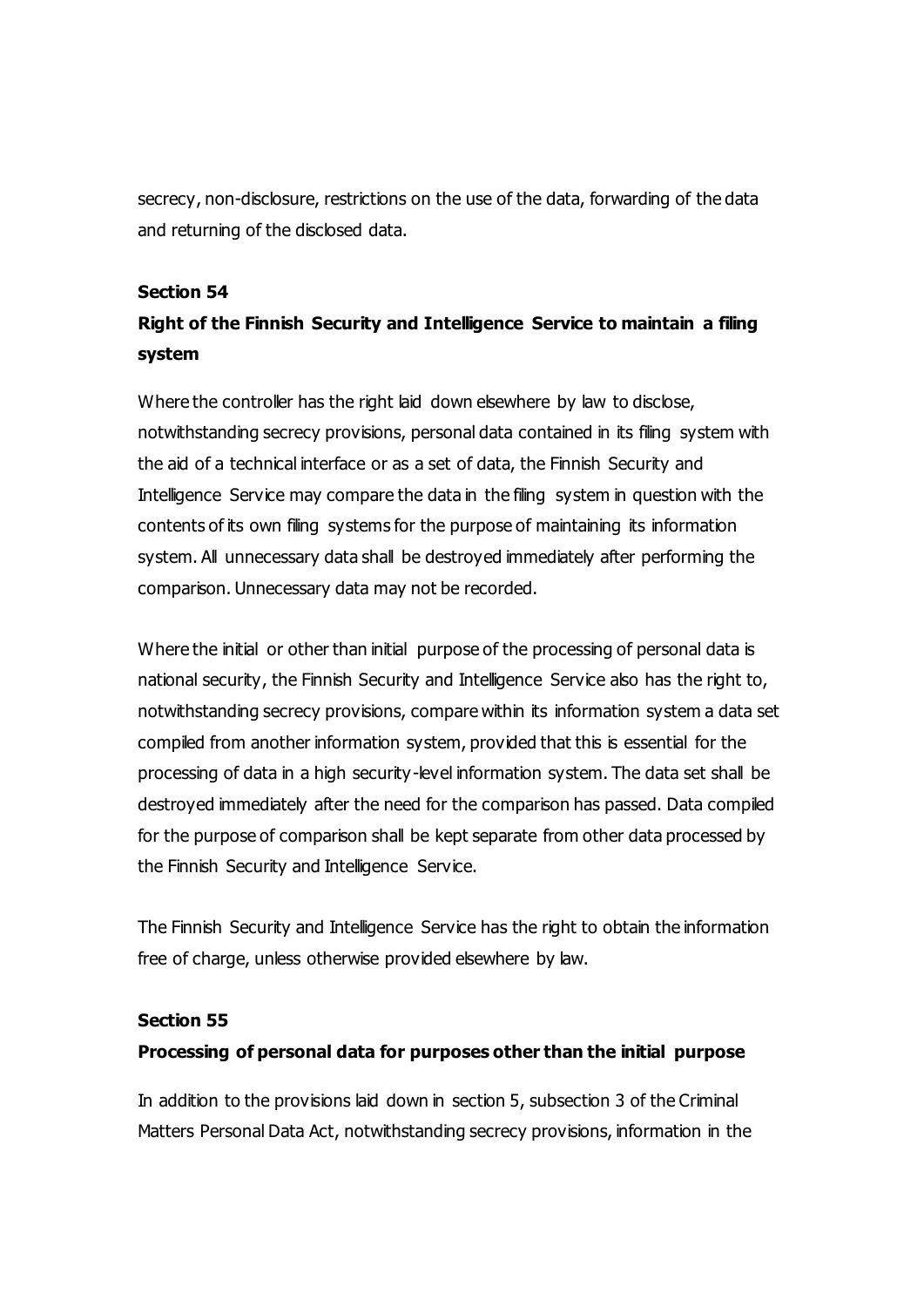information system of the Finnish Security and Intelligence Service may also be processed for oversight of legality, planning and development activities. Such data may also be used in training activities if the data are essential for carrying out the training.

# **Section 56 Limitations to the right of access**

The right of access by the data subject does not apply to the personal data processed by the Finnish Security and Intelligence Service pursuant to this chapter.

Provisions on the right of access by the data subject through the Data Protection Ombudsman are laid down in section 29 of the Criminal Matters Personal Data Act. The request concerning the right of access shall be made to the Data Protection Ombudsman or to the police in accordance with section 41, subsection 2 of this Act. A request made to the police shall be referred to the Data Protection Ombudsman without delay.

## **Section 57**

## **Erasure of data**

The personal data referred to in section 48 and subsection 1 are erased no later than 25 years after making the last entry, unless there are special reasons to retain the data. The necessity of retaining personal data shall be reviewed at least every five years.

# **Section 58 Data found to be incorrect**

Data found to be incorrect may be kept with the rectified data if this is necessary to ensure the rights of the data subject, other parties or employees of the Finnish Security and Intelligence Service. Such data may only be used for the stated purpose.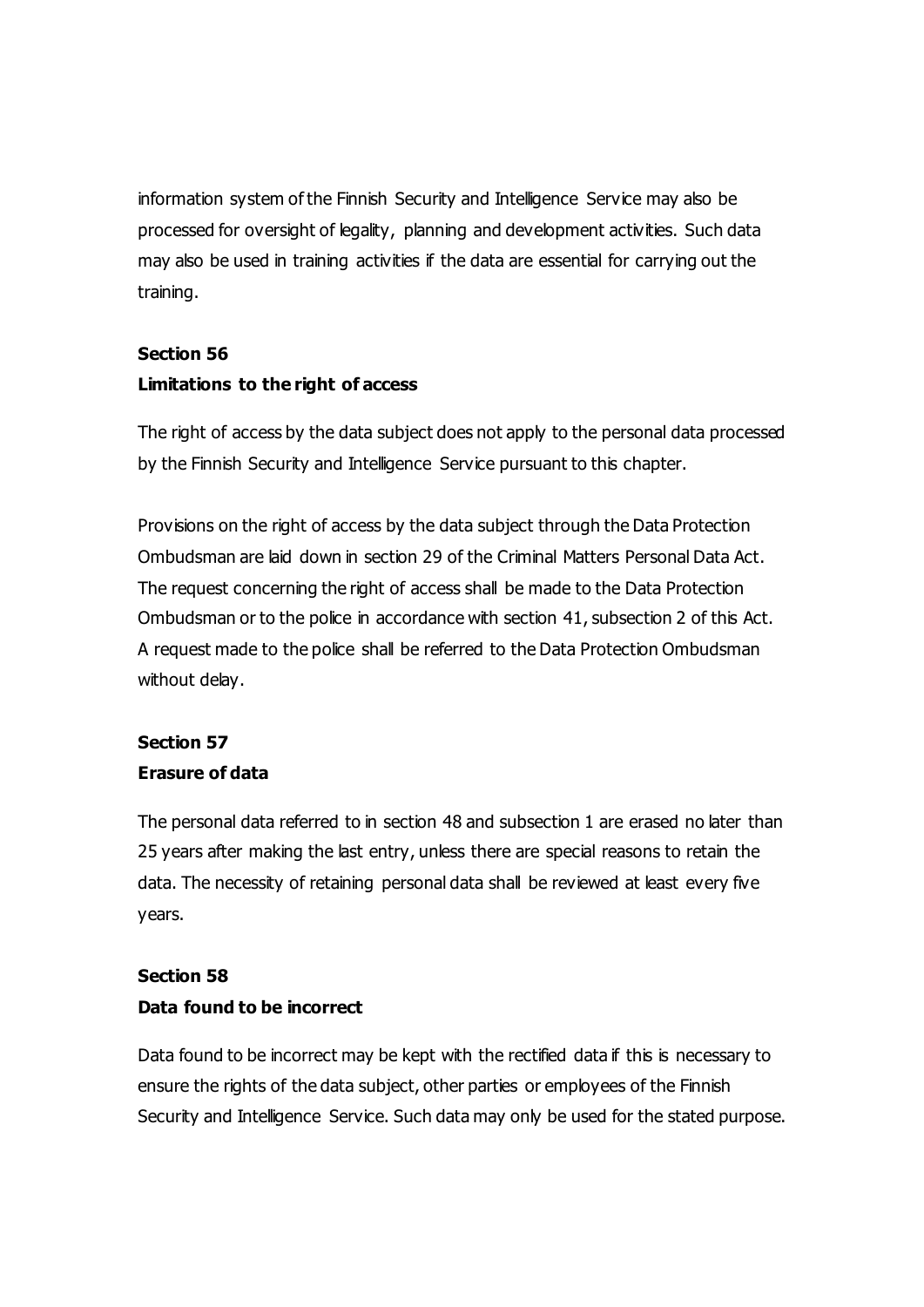Any data found to be incorrect and retained pursuant to subsection 1 shall be erased immediately once the storing of the data is no longer necessary to ensure the relevant rights.

## **Section 59 Archiving information**

Separate provisions are issued on archiving duties and documents to be archived.

# **Chapter 8 Miscellaneous provisions**

## **Section 60 Controller**

The controller of the personal data referred to in chapter 2 and of the National Schengen Information System is the National Police Board of Finland.

# **Section 61 Entry into force**

This Act enters into force on 1 June 2019.

This Act repeals the Act on the Processing of Personal Data by the Police (761/2003), hereafter the Repealed Act.

The provisions in force at the time of the entry into force of this Act may be applied to the erasure of the personal data referred to in this Act for a period of four years of the entry into force of the Act. During the transitional period, sections 23, 24 and 26 of the Repealed Act apply to the erasure of the personal data referred to in sections 7, 8, 11 and 12, as set out in the provisions in force at the time of the entry